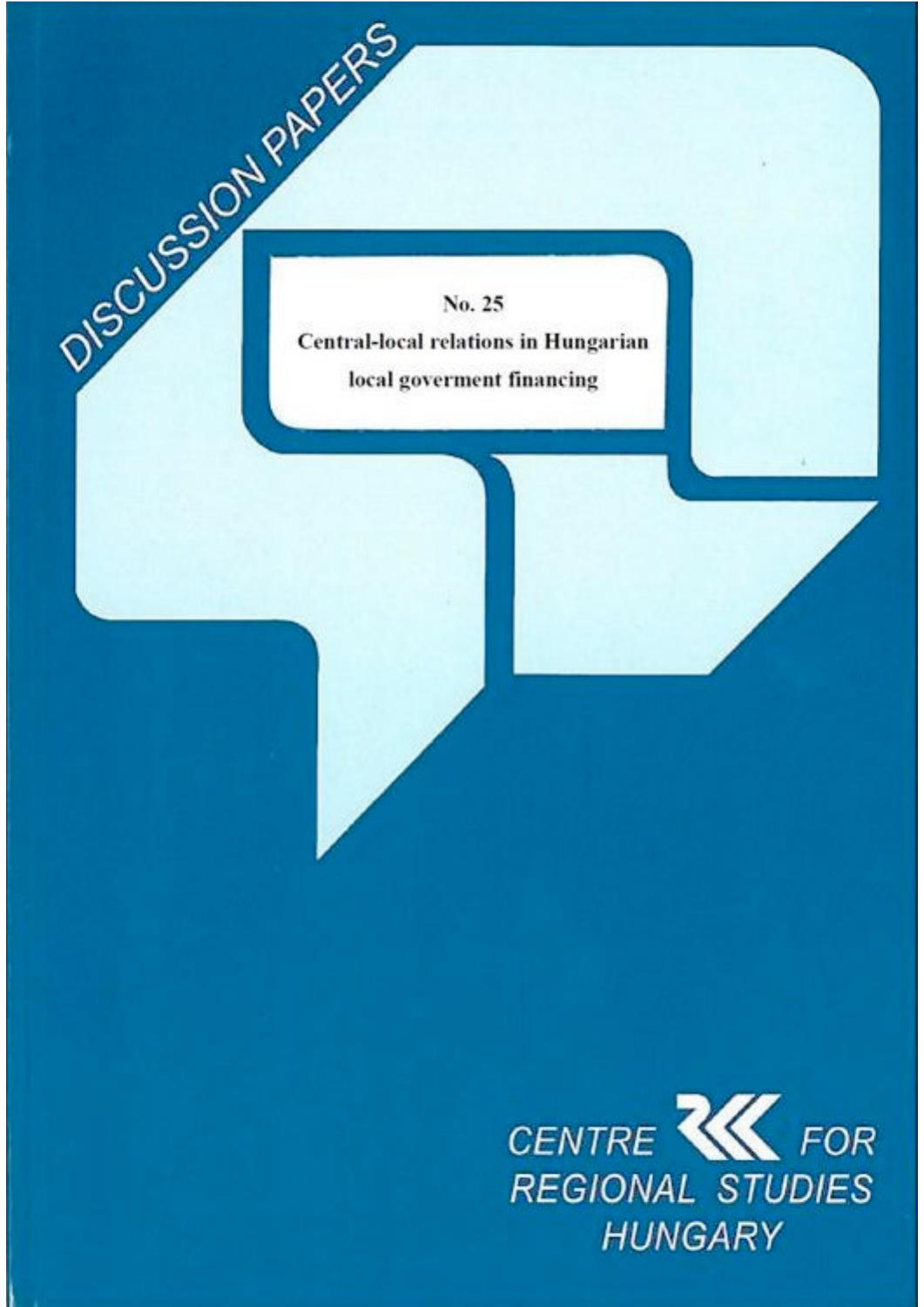# **CENTRE FOR REGIONAL STUDIES OF HUNGARIAN ACADEMY OF SCIENCES**

### **DISCUSSION PAPERS**

**No. 25** 

**Central-local relations in Hungarian local goverment financing**

> **by LADOS, Mihály**

> > **Series editor**

**GÁL, Zoltán**

**Pécs 1998**

1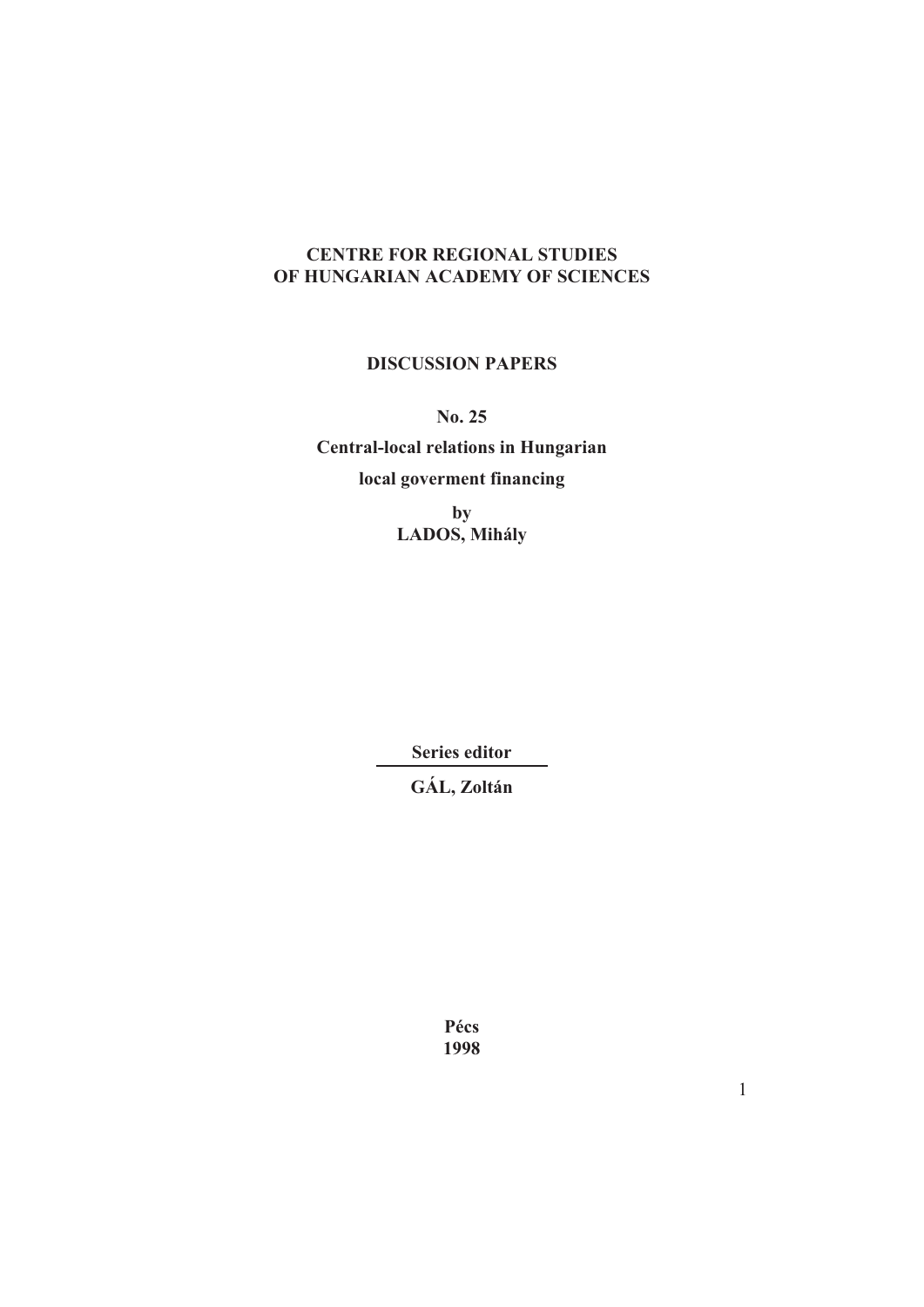Publishing of this paper is supported by *Strategic Task Force for European Integration* 

ISSN 0238–2008

© 1998 by Centre for Regional Studies of the Hungarian Academy of Sciences

Technical editor:Gál, Zoltán Typeset by Centre for Regional Studies of HAS Printed in Hungary by Sümegi Nyomdaipari, Kereskedelmi és Szolgáltató Kft., Pécs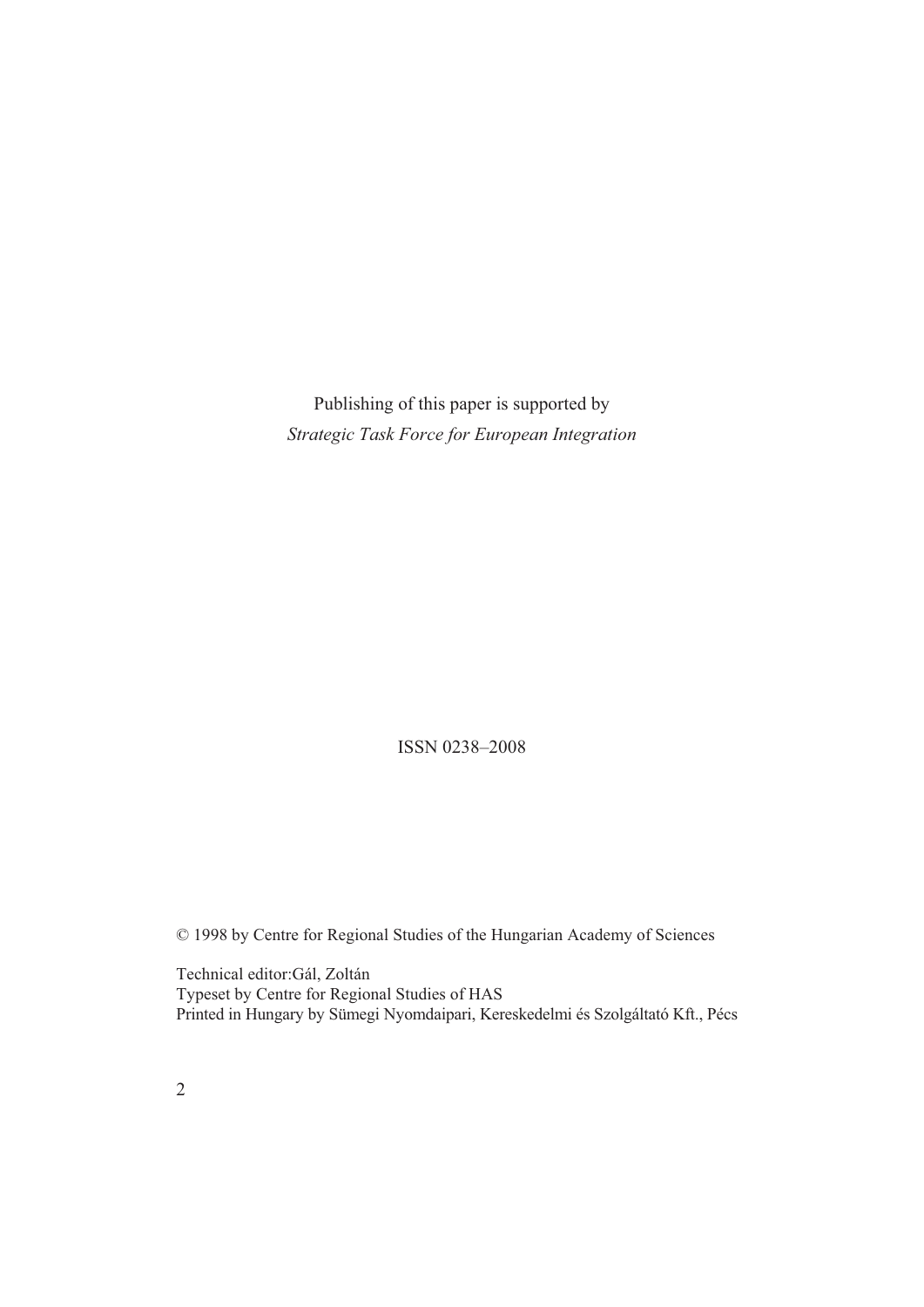## **CONTENTS**

- 1 Introduction /5
- 2 Normative subsidy versus task financing /
- 3 The increase of the financial interdependence of local goverments  $through$  the regulation of the resources  $/$ 
	- 3.1 The transition of the distribution of personal income tax /
	- 3.2 System of surtaxes /
		- 3.2.1 Traditions in Hungary /
		- 3.2.2 International outlook /
		- 3.2.3 A review of the recommendation of experts for the sys  $tem$  of surtaxes  $/$ 
			- A/. Recommendation of the World Bank experts
			- B/. Recommendation of the IMF experts
			- C/. The recommendation of Davey-Péteri
	- 3.3 The system of local taxes in Hungary /
- 4 The system of supplementary subsidies /
- 5 Summary, recommendations /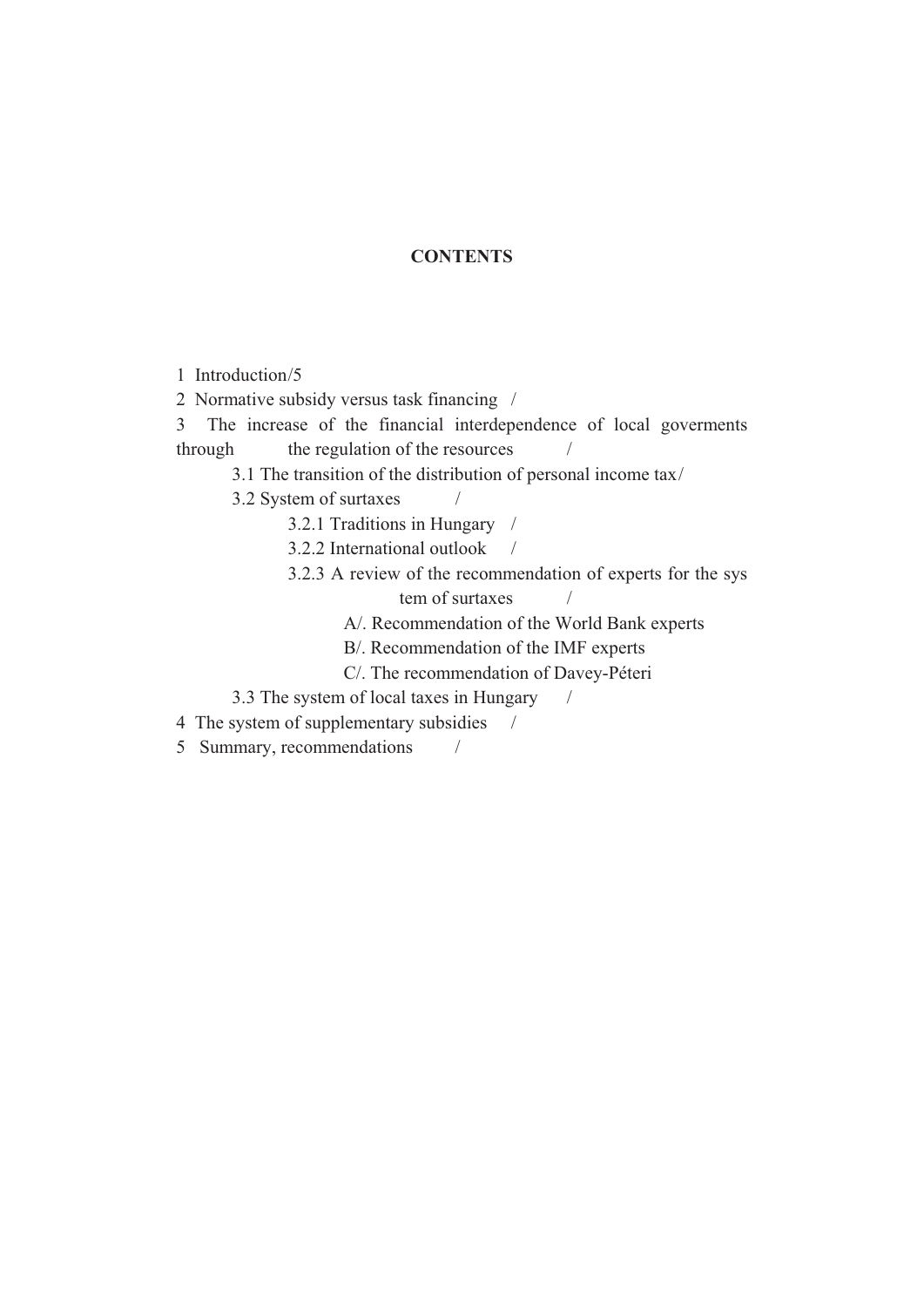### **1 Introduction**

The aim of the study is to review those systems of resources which, on the one hand, promote the increase of the *financial independence* of local governments in Hungary, on the other hand, allow *equalisation* among the local governments with different income capacities. The first objective belongs to the issue of the regulation of the tasks and resources of local governments, while equalisation is only partially dealt with by the *regulation of local governments*. These tools are mainly designed to moderate the present differences in the income generating capacity, partly *by the redistribution of the resources* (e.g. personal income tax, supplementary subsidy), partly *by a more efficient cost control of the supply of tasks* (e.g. the stimulation of associations). Another set of tools are to increase the income generating capacities, these belong, however, to the issue of *regional policy*, in which local (county, municipal) governments are also important actors.

The impact of the socio-economic transition was different in the large regions of Hungary. In the period of the 1990s passed so far, *regional disparities increased*, but this is the result of a multi-factor process. Due to the centrally supported programmes, equalisation processes took place in the infrastructural provision. At same time, the winners of economic restructuring – mainly as a consequence of the activity of foreign capital – are the traditionally more advanced Hungarian regions: the capital city and its agglomeration, (North-west) Transdanubia, and the large towns. This can be seen in the differences of the income generating potential, e.g. personal income tax, local tax potential.

The change of the regional disparities, either strengthening or reduction, is dominantly determined by the change in the income generating capacity of Hungary, the expected growth rate of the gross domestic product. A significant reduction, however, can only be expected if induced by a strong growth of the GDP. Independent of this, the tools and institutional system of regional development have to be made capable of the promotion of both economic modernisation and regional equalisation. This objective is served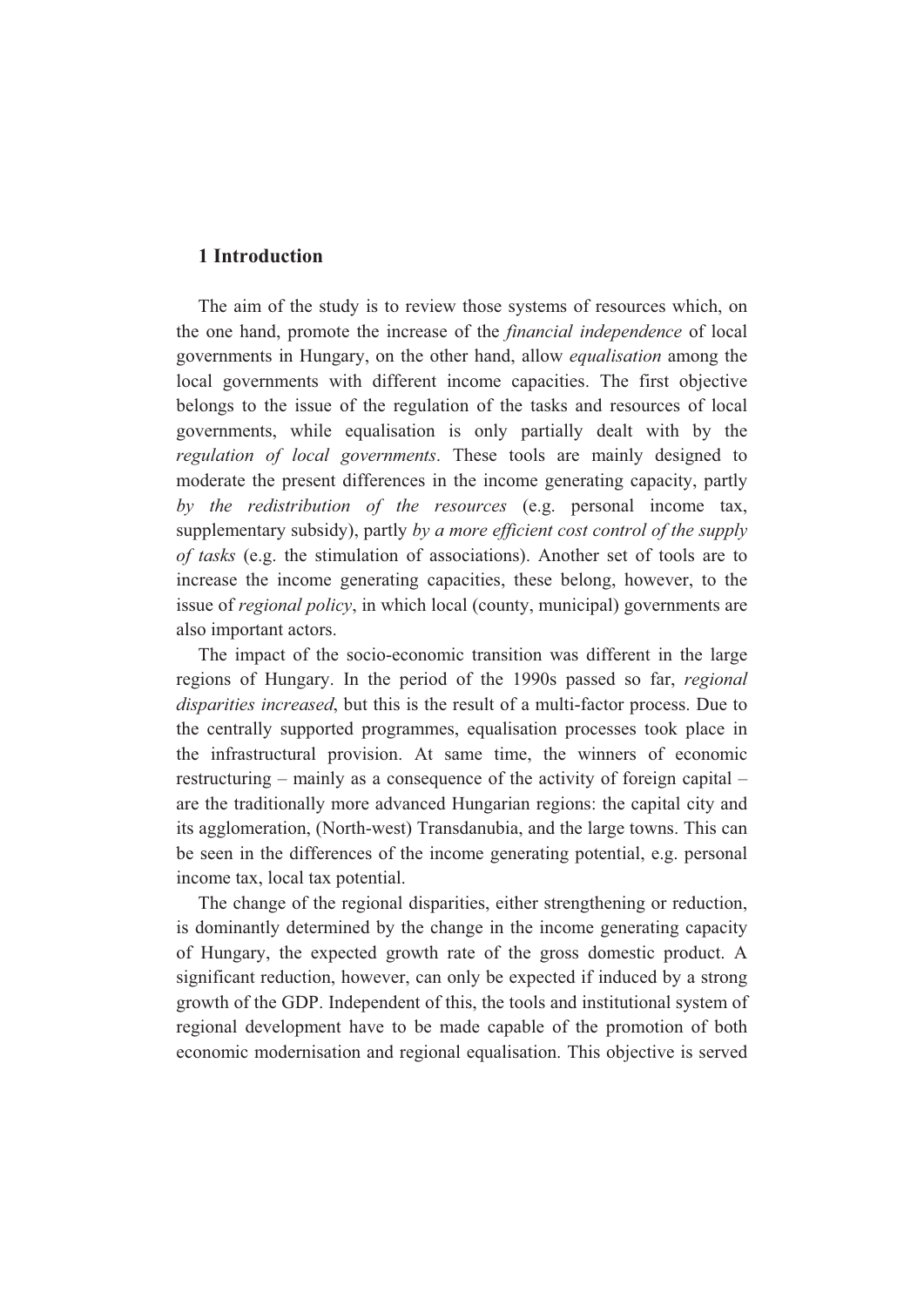by the *Act on Regional Development and Physical Planning*, passed in the spring of 1996, by the institutional system established according to the act (regional development councils at different levels), and by the *system of central and decentralised resources* allocated to the institutional system. However, there has been but a little harmony so far among the funds which directly or indirectly (by sectoral developments) serve regional development. Both kinds of support are available for the local governments and their regional development associations, but the support system, which also requires own resources, usually favours settlements with better income positions.

After the systemic change, the regulation of the local governmental system was motivated by a comprehensive effort for *decentralisation*. This is a double process, if we look at public services. On the one hand, with building out the local governmental system, a decentralisation of tasks started between the central government and the local governments, on the other hand, state participation was gradually put into the background in those fields where the market and the private enterprises can work more effectively (this is privatisation in the broader sense of the word). Within the frameworks of the *reform of the state budget*, the objective, in order to achieve the economic balance, is to hold back communal consumption and as part thereof, to decrease the deficit of the central budget. This means a decrease in the amount of distributable resources, parallel to which the number of state tasks – and within that local governmental tasks – also decrease, and they are taken over by non-state (market and non-profit) service institutions.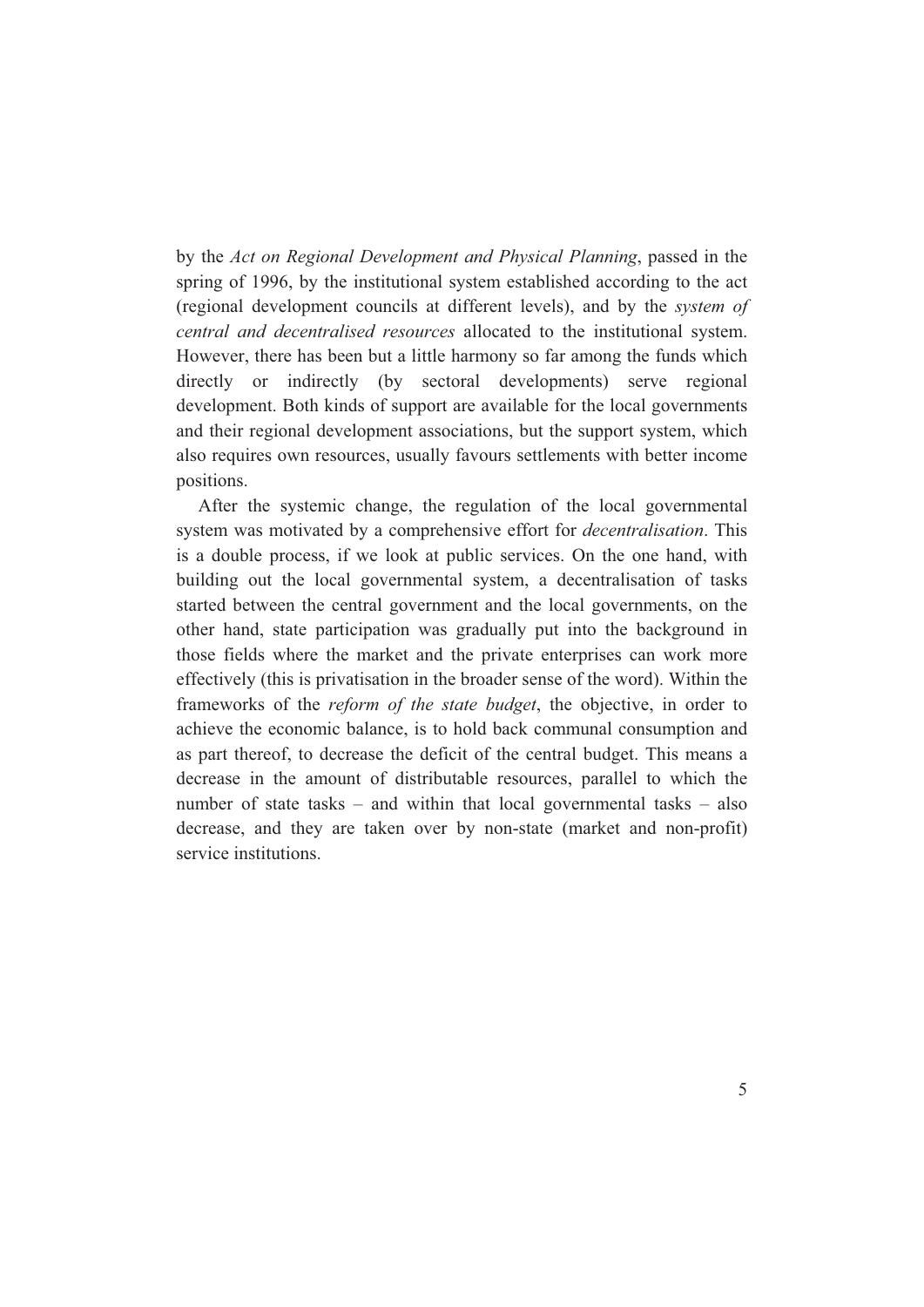## **2 Normative subsidy versus task financing**

After 1990 a local governmental institutional system was born which had to fulfil its tasks besides shrinking financial resources. In addition, these tasks were not clearly defined and they even changed during the years. The unfavourable conditions, however, were escorted by a large-scale independence, which allowed, in fact, forced some local governments to improve the efficiency of their operation and increase their non-central incomes.

There seems to be a consensus – at least from the side of the local governments – that the tasks of the local governments are not clearly defined in the Act. The reason for that is not a legal inaccuracy, but the fact that there is no political decision on what tasks belong to the state and the local governments in the different fields of public services. During the transition to the market economy, the clear and well defined division of the tasks and competences only gradually takes form (*Hegedûs-Péteri*, 1996). Even when that is achieved, the question still remains what extent of the central supports is appropriate in the field of tasks accepted by the state but carried out by the local governments (e.g. public education). It is also an issue how this support guaranteeing an acceptable level is allocated among the local governments. This can take place either by a distribution method with general objectives but a normative basis, or by supports given for definite individual tasks, providing for a certain per cent of the estimated expenses.

One of the most progressive elements in the finance system created at the systemic change is the transition from the expenditure-oriented planning method to the resource regulation. In this system, because of their weight, *normative subsidies* are key elements. This model of financing basically works as a distribution mechanism of the government supports allocated to the local governments. However, the more keys are used for this distribution, the more vulnerable this principle. As soon as in the first year of the allocation of the general Hungarian support (in 1990), a system consisting of more than 10 elements was used in the recommended budget.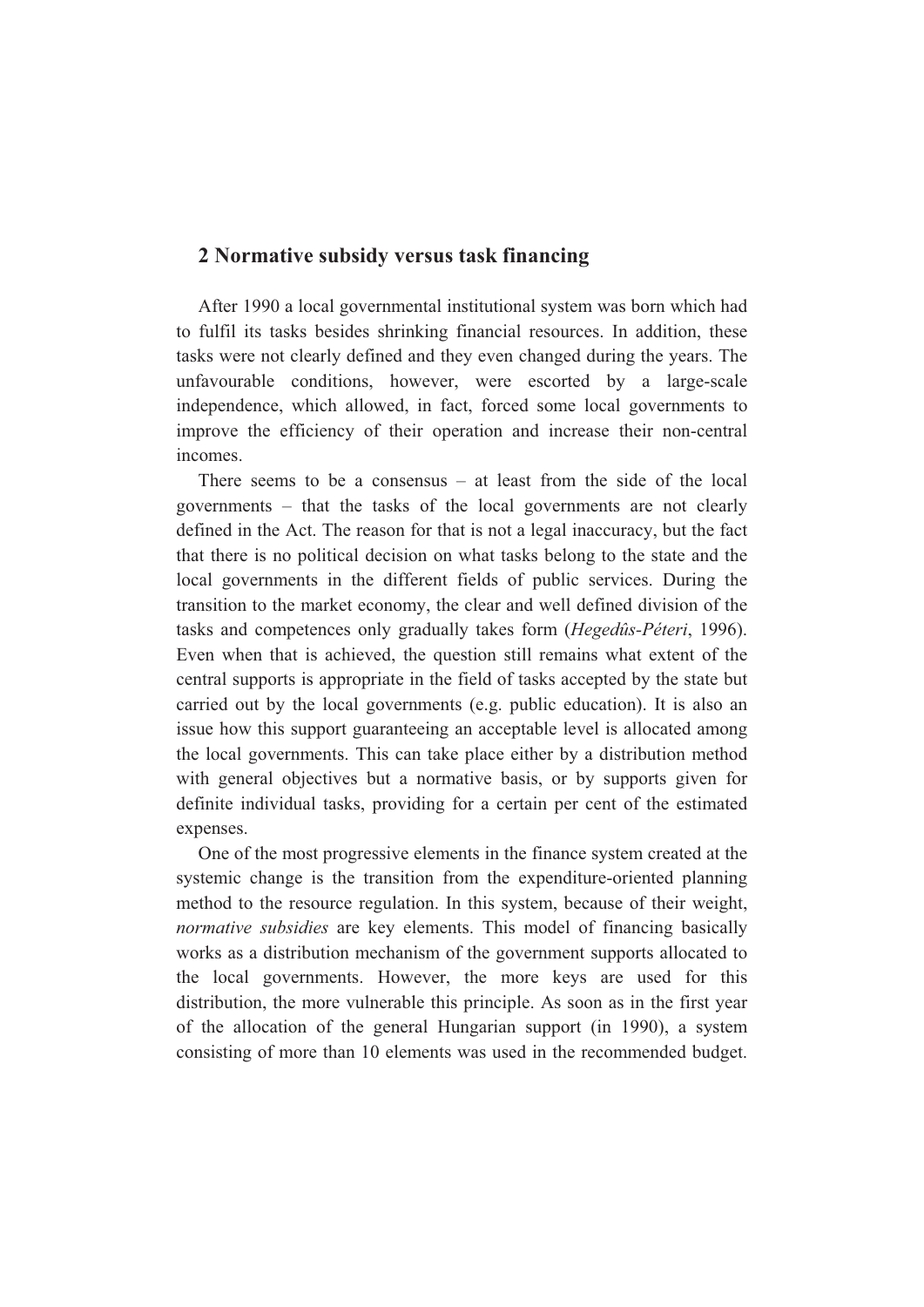The number of these elements doubled by the year 1995. In 1996, the ground on which one could be eligible for support, decreased to 14, but, as a consequence of the differentiated support system of public education, the total of the normative elements is over 200. Their number decreased to some extent by 1997, but it still exceeds 100 (*Darázs*, 1996). No wonder that the individual normatives are slowly losing the meaning they should have (i.e. rates promoting the distribution of support for general purposes) and they are more and more treated as a partial financing for the tasks written in the specification of the given normatives. This can start a strong restoration towards the expense-oriented planning.

The system of local supports has to follow four main guidelines (*Bird and Wallich*, 1992):

1. The support is for *gap-filling*, as local governmental revenues are almost never enough to cover all expenses. So the supports are meant to "fill the financial gaps".

2. Supports should promote the formation of a *vertical balance of the budget*. The lack of balance comes from the different structure of tasks at the different levels of local governments, touching even the richest ones.

3. The supports have to deal with the differences among the settlements at the same level (*horizontal balance of the budget*).

4. Supports have to stimulate *efforts made from local budgets* in order to make settlements grow their own resources of income.

Thus it has to be decided on what grounds tasks which are accepted by the state but carried out locally shuold operate and how the distribution of the state part in the financing of the voluntary local governmental tasks should take place. Two major concepts have been crystallised by the experts. Basically, both of them recommend the elimination of the present normative system in which equalisation and performance-linked normatives are mixing.

One solution starts from the estimated demand of the local expenditure and the local income capacity, while the other from the definition of the tasks which also involve state participation (public education, social care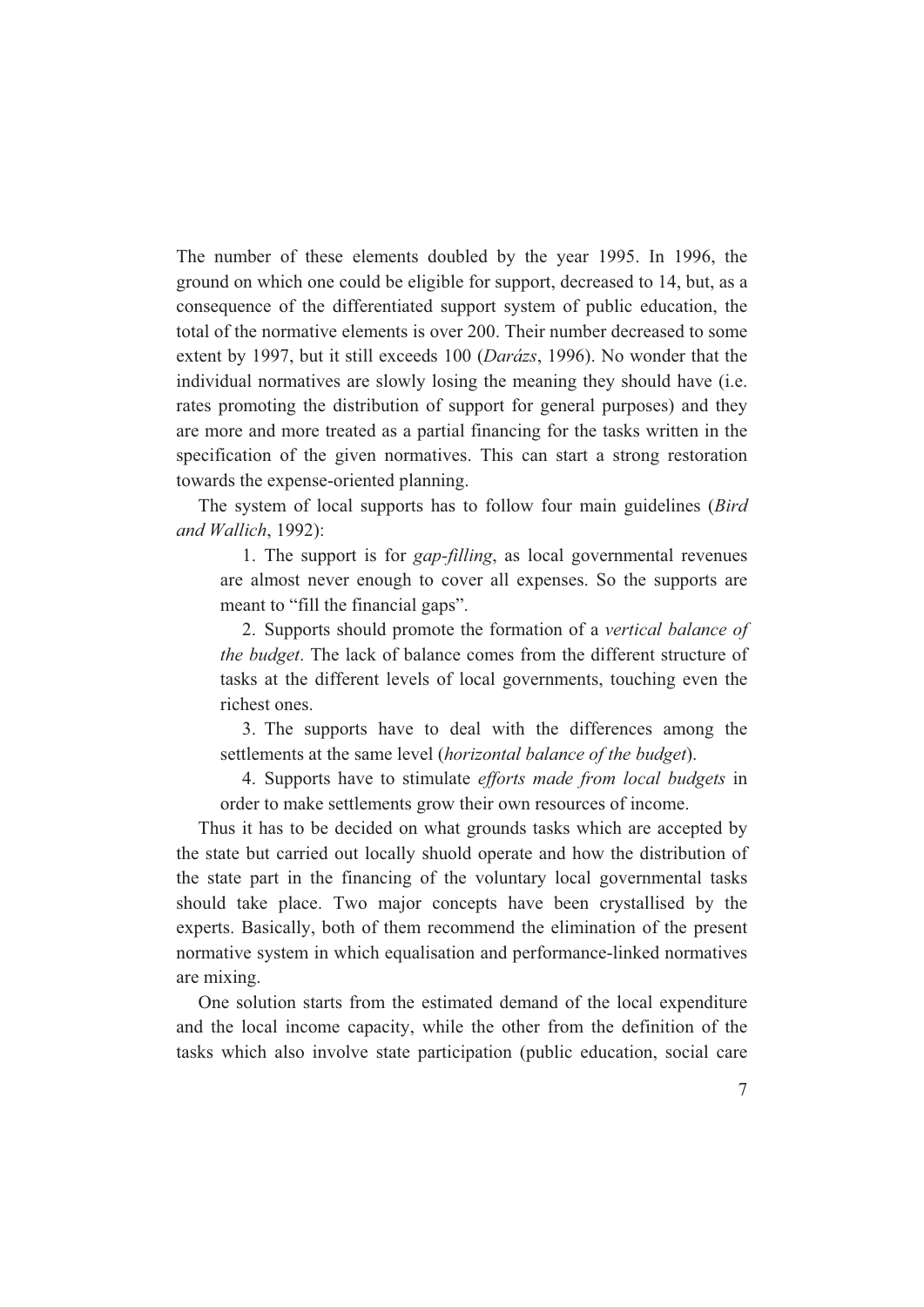and benefits, health care), and from the share of state and local expenditure in these tasks. The first suggestion, in which the need for the support is defined as the difference of the demands of expenditure and the income capacity, contains all the above-mentioned characteristics of the supports. In the second model, the task-oriented support and the support designed to decrease and alleviate the significant differences in the incomes of the local governments are separated. The two versions are also identical in the sense that the so-called centralised preliminary estimates and the other individual targets of the supports (theatre, fire brigade, bankrupt local governments) should also be built into the uniform support system. Both solutions emphasise the importance of increasing the local income capacity and thus the financial independence of the local governments.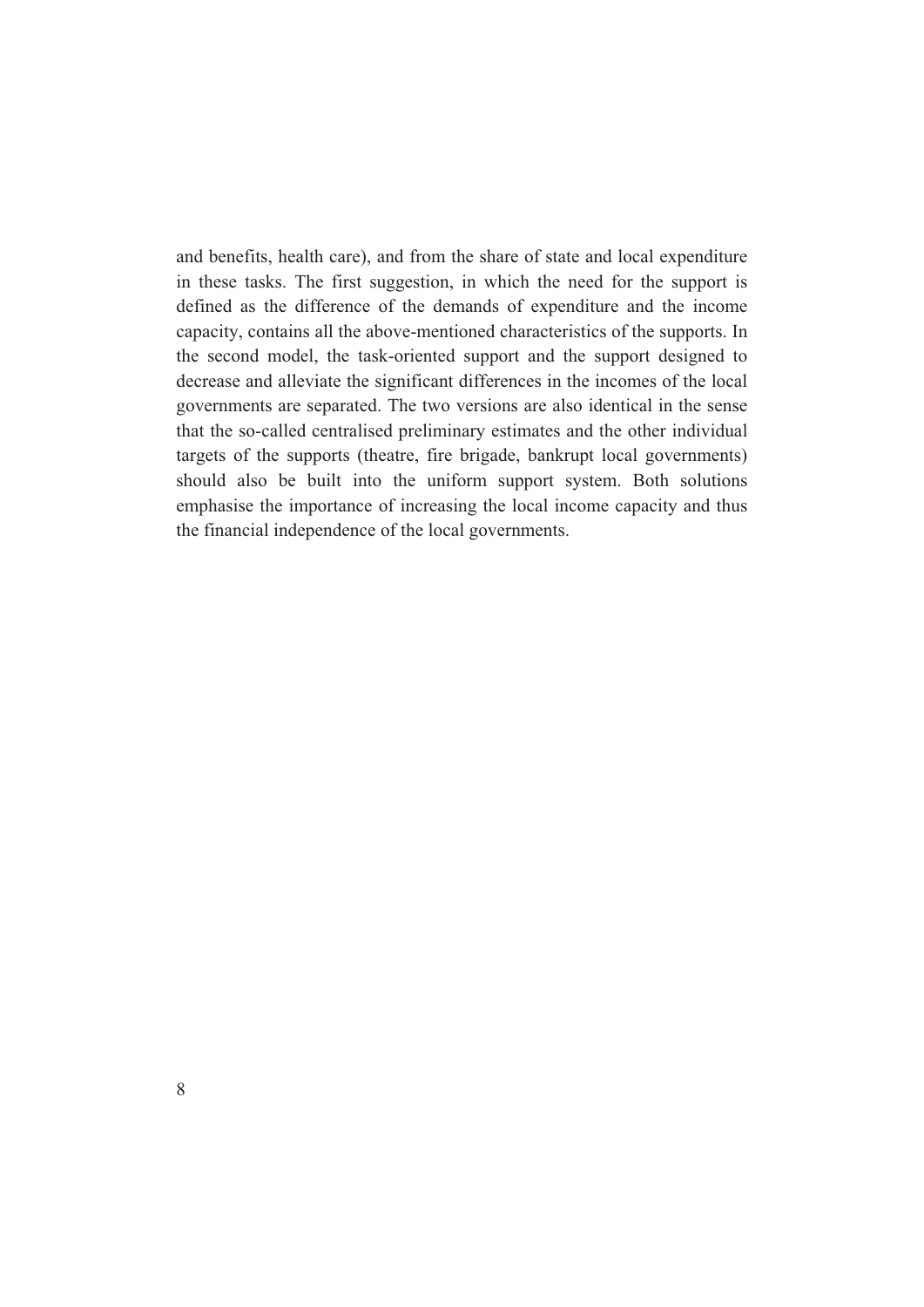# **3 The increase of the financial independence of local governments through the regulation of the resources**

### **3.1 The transition of the distribution of personal income tax**

The disputes over the regulation of the resources in the recent two years – especially in the period when the support system for the local governments from the state budget is defined for the following year – has often reached their climax about the division of the personal income tax between the central and the local level. Those who urged that local governments should receive a higher share, considered the decrease of their share as a decline in the financial independence of the local governments, and the increase as a strengthening of this independence.

One of the main elements in the tax reform introduced in 1988 was the introduction of the taxation of private personal incomes in order to promote a general expansion of the paying of common charges. From the start, this type of tax was meant to help the financing of the local governments. The Parliament voted for the general introduction of personal income tax in the autumn of 1987 with the condition that after 1990 (with a two-year delay allowed for the technical implementation) the total of the incomes from the personal income tax will be allocated to the councils, in a way that the Tax and Financial Auditing Office (the Hungarian name of which is APEH), responsible for the administration of the taxation, will transfer the total amount of the personal income tax paid by the individual taxpayers to the council of their place of permanent residence.

The background of this situation is that in the early 1980s, there were several attempts to divide the so-called urban and village development contribution among the councils. It could have been carried out already at that time, according to the registration of the employees by their place of residence, but given the level of the current technology it would have been too much administrative work for the employers. It was simpler to pay this amount to the council of the headquarters of the given companies. This way, however, this income dominantly functioned as an urban income. At the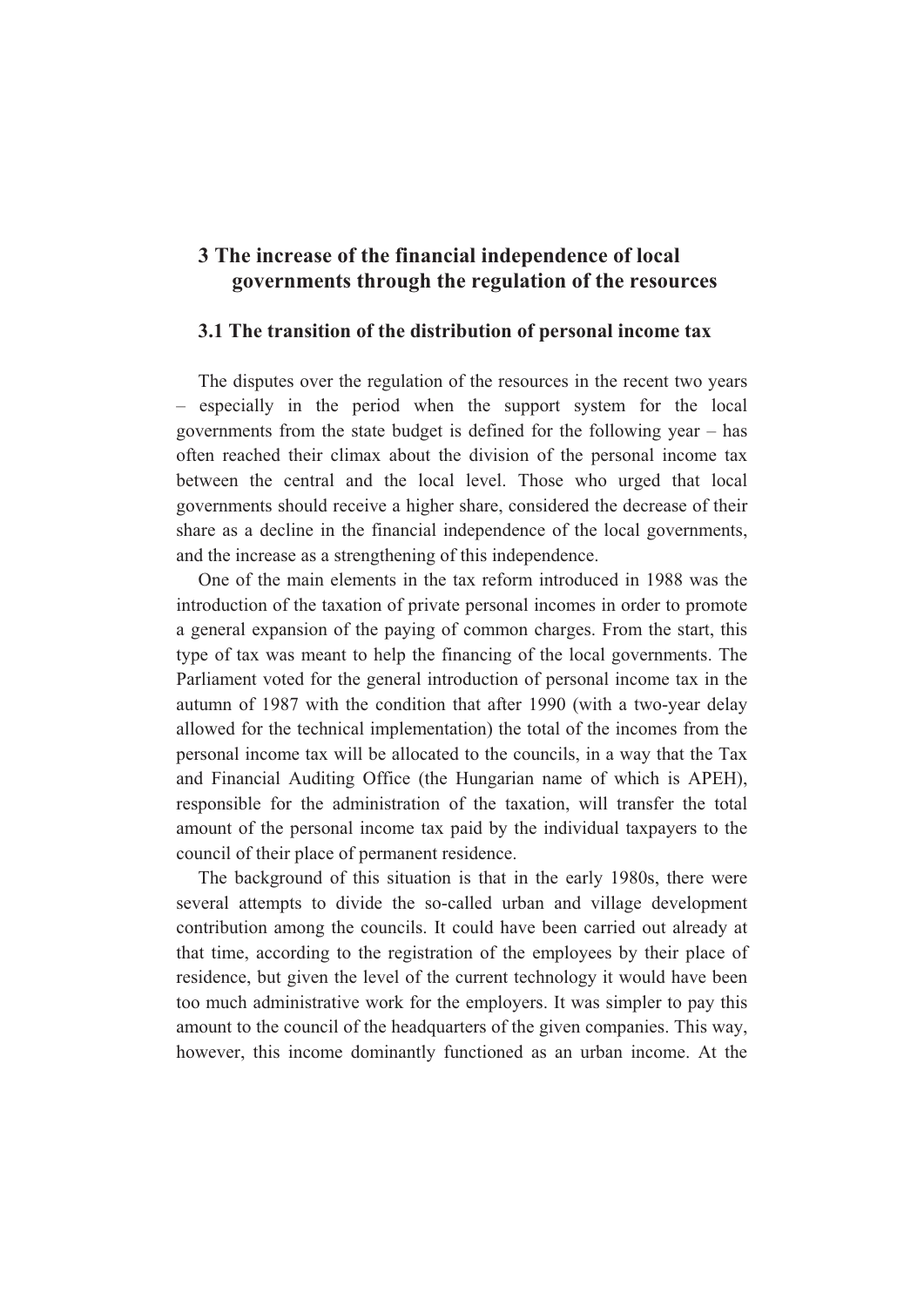same time, it was also the period when strong efforts were made in order to strengthen the income resources of the villages and to equalise the income possibilities of the urban and village councils. The introduction of the personal income tax allowed that, as tax had to be paid to the central tax authority, and the registration of the taxpayers by their place of residence offered an easy solution for the transfer of the tax to the individual councils.

The distribution mechanism of the personal income tax according to the original intentions – giving back 100% of the personal income tax to the councils, from 1991 to the local governments – only worked for one single year, until 1991. There were huge differences in the amount of personal income tax revenues per one inhabitant: while in Tiszaújváros almost 15.000 HUF was the personal income tax revenue per capita, in Gagyapáti no taxable income was made. The difference between the settlements with the highest and the lowest tax revenues was forty-fold. By the mid-1990s, this difference typically grew to more than a hundred-fold. The specifically "richest" settlement – in the beginning Tiszaújváros, after 1993 Százhalombatta – exceeded the countryside average more than three times in tax revenue per capita1. At the same time, in 90% of the settlements, the specific personal income tax index does not reach the countryside average (Table 1).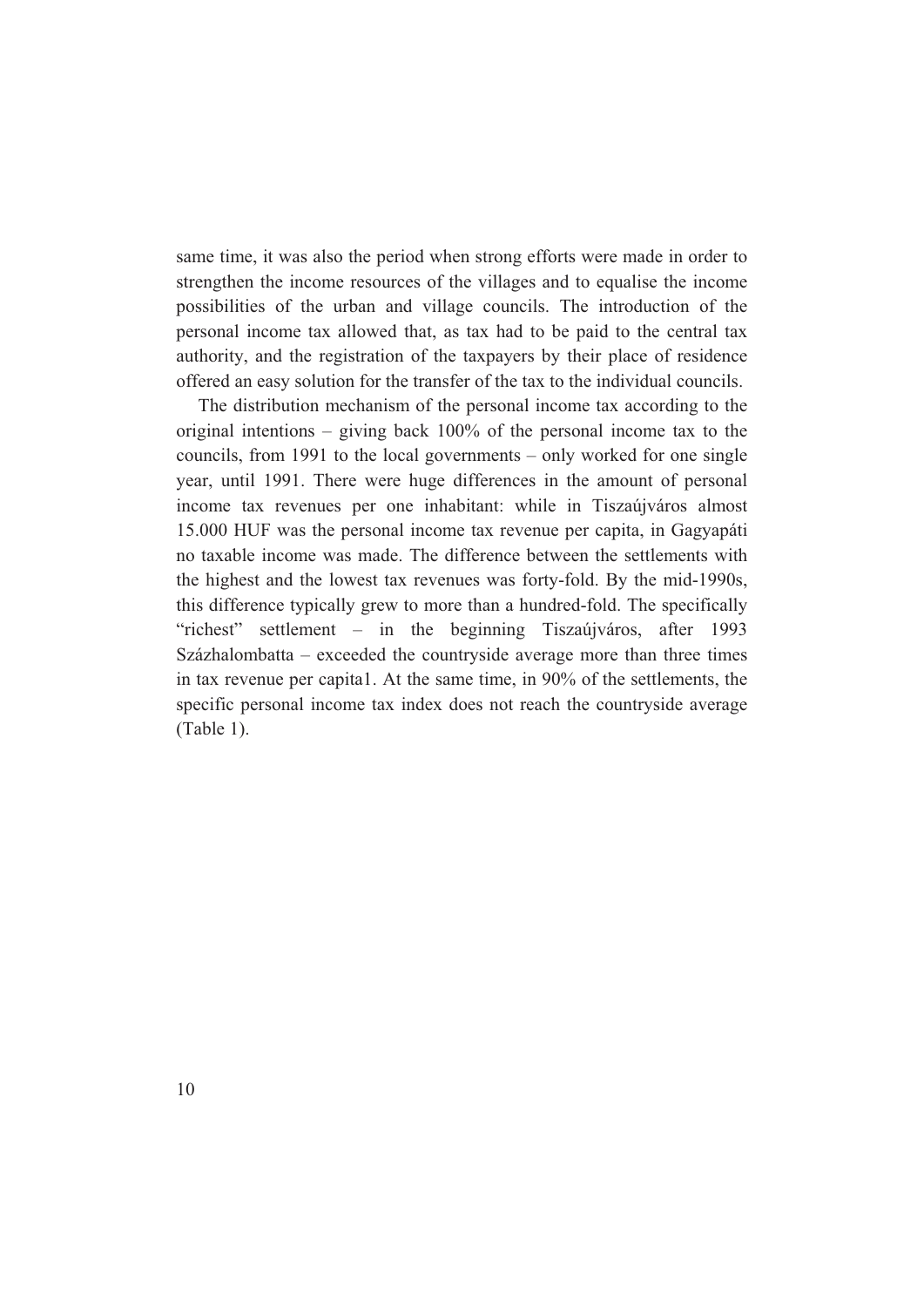Table 1.

|                                                                                                     | 1988           | 1989           | 1990           | 1991           | 1992           | 1993           | 1994           | 1995           | 1996           |
|-----------------------------------------------------------------------------------------------------|----------------|----------------|----------------|----------------|----------------|----------------|----------------|----------------|----------------|
| Settlement with the highest<br>specific personal income tax<br>payment<br>(thousand HUF per capita) | 14,9           | 20,8           | 26,6           | 37,8           | 41,7           | 58,8           | 67,8           | 87,4           | 113,7          |
| Budapest (thousand HUF per<br>capita)                                                               | 12,6           | 17,1           | 22,0           | 29,1           | 36,6           | 43,9           | 50,6           | 63,0           | 78,7           |
| Countryside average (thousand<br>HUF per capita)                                                    | 5,3            | 7,0            | 9,6            | 12,4           | 15,5           | 19,0           | 21,4           | 27,6           | 34,9           |
| Highest figure/countryside<br>avarege                                                               | $2,8-$<br>fold | $3,0-$<br>fold | $2,8-$<br>fold | $3,0-$<br>fold | $2,7-$<br>fold | $3,1-$<br>fold | $3,2-$<br>fold | $3,2-$<br>fold | $3,3-$<br>fold |
| Number of settlements with less<br>than 1.000 HUF personal income<br>tax per capita                 | 65             | 32             | 11             | 8              | 7              | $\mathcal{E}$  | $\overline{4}$ | $\mathcal{L}$  |                |
| Number of settlements with less<br>than 10.000 HUF personal<br>income tax per capita                | 3.066          | 3.013          | 2.848          | 2.539          | 2.026          | 1.417          | 1.205          | 711            | 396            |
| Number of settlements below the<br>countryside average                                              | 2.755          | 2.792          | 2.804          | 2.810          | 2.844          | 2.849          | 2.863          | 2.799          | 2.808          |
| Proportion of settlements below<br>the countryside average                                          | 89,4           | 90,5           | 90,7           | 91,0           | 90,7           | 90,9           | 91,0           | 89,5           | 89,7           |

*Personal Income Tax potential per Capita, 1988-1996* 

*Source:* own calculations based on data from the Ministry of Finance

The reduction of such big differences in the income potential within an equalising or normative subsidy system was only possible by distributing personal income tax revenues between the central and local governmental level and spending the part remaining in the centre on equalisation purposes. The share reserved for equalisation changed several times: it was 50% in 1991-1992, 30% in 1993-1994, 30+5% in 1995, 25+11% in 1996, 22+16% in 1997 and 20+20% in 1998. *The part that remains in the centre is not an income deprivation, as it is more and more serves as a coverage for the normative subsidies* (*Table 2*.). While the centralised personal income tax covered hardly one-third of the normative grants in 1991, this share is over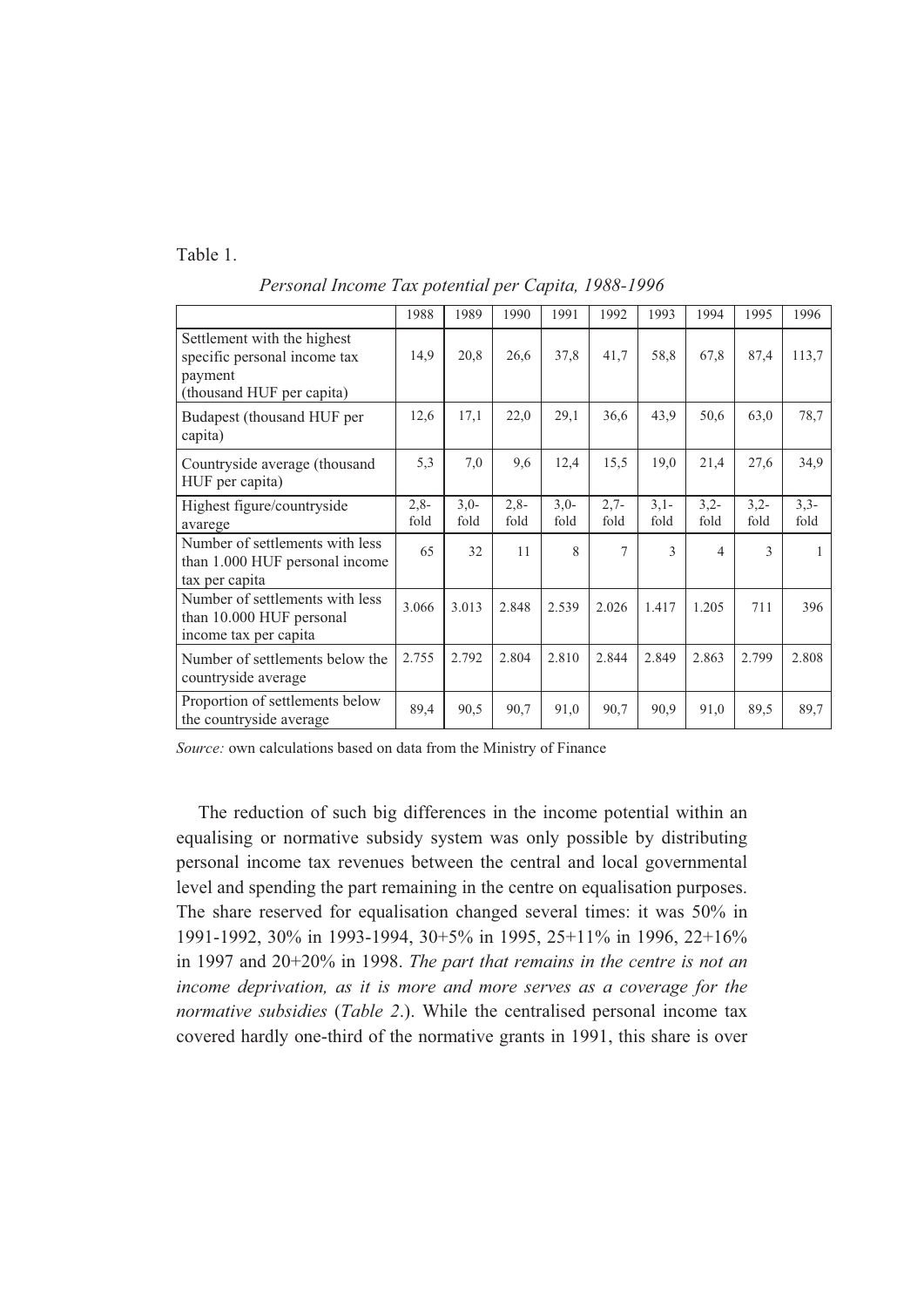80% these days. According to the figures in the recommendation for the 1998 budget, in 1998 the total amount of personal income tax remaining in the centre will serve as a coverage for the normative state contributions, in fact, it will exceed that by some 5 billion HUF. This is not a negligible amount, especially when we consider that in 1997 this much was devoted by the Government, within the decentralised regional development fund, for that part which serves regional equalisation purposes and can be applied for by the local governments.

Table 2.

| Personal Income Tax Coverage for Normative Subsidies in 1991-1998 |  |  |                                                               |  |  |  |  |  |  |
|-------------------------------------------------------------------|--|--|---------------------------------------------------------------|--|--|--|--|--|--|
|                                                                   |  |  | $1991$   $1992$   $1993$   $1994$   $1995$   $1996$   $1997*$ |  |  |  |  |  |  |

|                                                                            | 1991  | 1992  | 1993  | 1994  | 1995  | 1996  | 1997* | 1998* |
|----------------------------------------------------------------------------|-------|-------|-------|-------|-------|-------|-------|-------|
| Normative state<br>contribution (in billion<br>HUF)                        | 148,5 | 169,8 | 207,5 | 210,6 | 232,7 | 231,7 | 260.2 | 275,4 |
| Central part of the personal<br>income tax (in billion HUF)                | 47,0  | 63,0  | 120.0 | 148,8 | 173,9 | 180,1 | 221,4 | 280,5 |
| Normative support covered<br>from the personal income tax<br>(in per cent) | 31,6  | 37,1  | 57,8  | 70,7  | 74.7  | 77.7  | 85,1  | 101,9 |

*\* 1997 – planned, 1998 – legal recommendation for the budget (?)* 

*Source*: own calculations based on the database from the TÁKISZ (Regional Data Service)

The coverage part of the personal income tax shown in the table would be even higher if equalisation grants were not listed sometimes among the normatives and among the personal income tax items remaining in place other times. The seemingly increased local share from the personal income tax sounds good politically to some of the local governments. It would be more reasonable, however, to feature the  $+5$ ,  $+11$ ,  $+16$  and  $+18\%$  shares remaining in place in the normative subsidies block or in a separate equalisation support block. The argument for the first solution – in case that the system of normative subsidies lasts for a longer period of time  $-$  is that the total amount of the part of the personal income tax which remains in the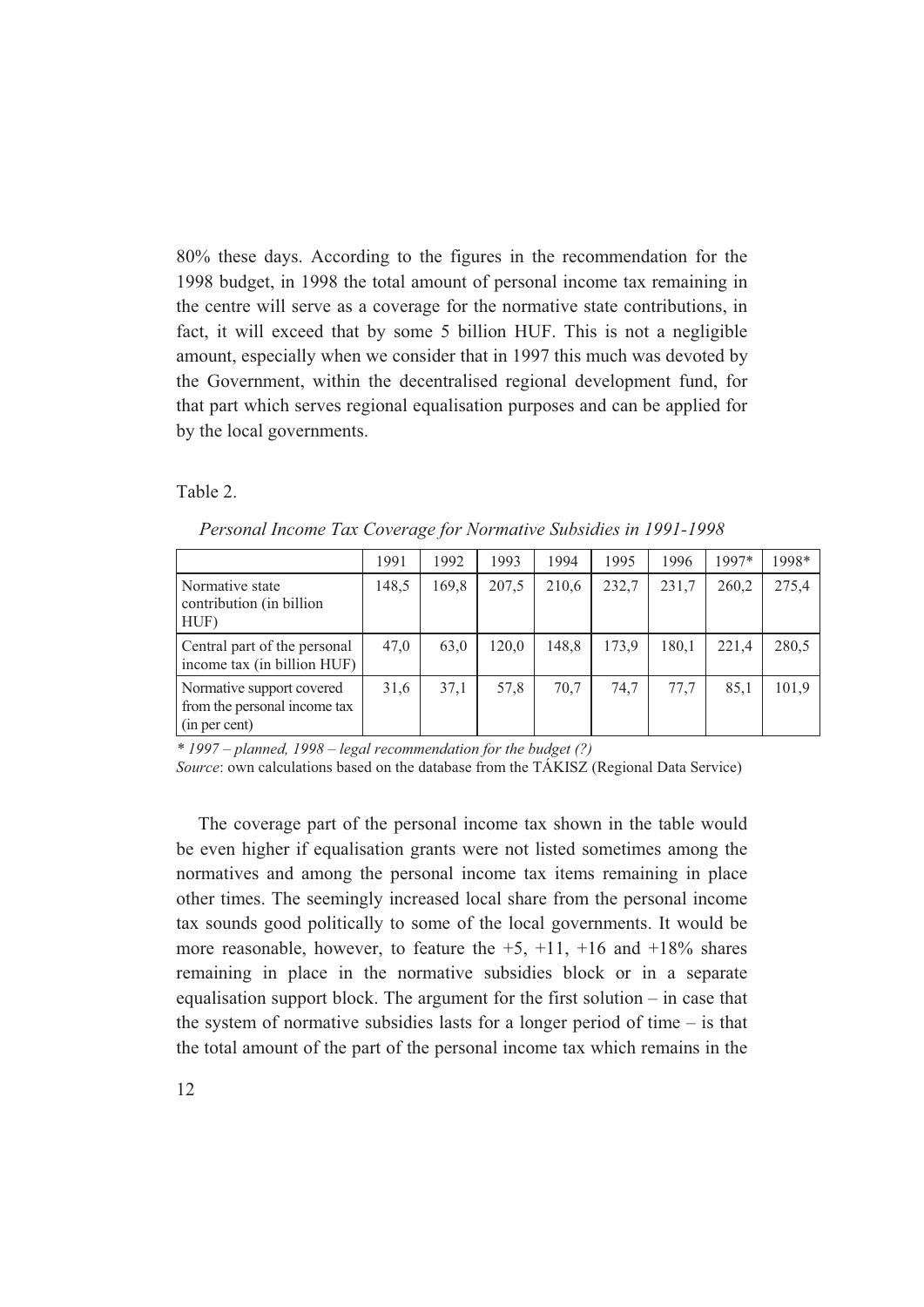centre is still a resource for normative subsidies, and for the latter solution is that the equalisation grants could be simplified and standardised this way. This also requires that the remaining equalisation type elements – municipal administration, communal and sports tasks, tasks of public education – be taken out from the normatives.

Sometimes it is argued that the tension in the financing would be less if local governments did not have to wait for two years to obtain their personal income tax revenues. As a result of different effects (tax rates, tax brackets, allowances, exemptions, inflation etc.), in the first part of the 1990s the revenues coming from the personal income tax grew by 40-50 billion HUF annually, so a transition from a system with a two-year delay of the acquisition of the resources to a system where the currently paid taxes could be used would result in an extra 100 billion HUF personal income tax revenue. This gain is only a seeming one in the present situation, as the paying out of the personal income tax paid two years ago in the same monthly instalments (?) can evidently take place from the current advance personal income tax payments. This means that the paying out of resources adjusted to the estimated personal income tax payments appears as an extra demand within the state budget in the given year. This extra demand could only be met by increasing the deficit, taking up approximately 100 billion HUF public loan. This would, on the one hand, disturb the expectations concerning the level of the deficit of the state budget, on the one hand, increase the outstanding total debt with a large item. The transition would also make the administrative procedure more complicated, as the supplementary settlement of the accounts of the transfers would be a new task (paying out according to the estimated revenue, minus settlement of the accounts according to the real revenues).

Summing up the possibility of keeping up the personal incomes as a divided revenue, the following statements can be made:

 $\Rightarrow$  the divided personal income tax can be a stable resource of income for the local governments in the long run, which, because of the amount of resources known from the two-year technical delay, can be easily planned. Given the present trends, the personal income tax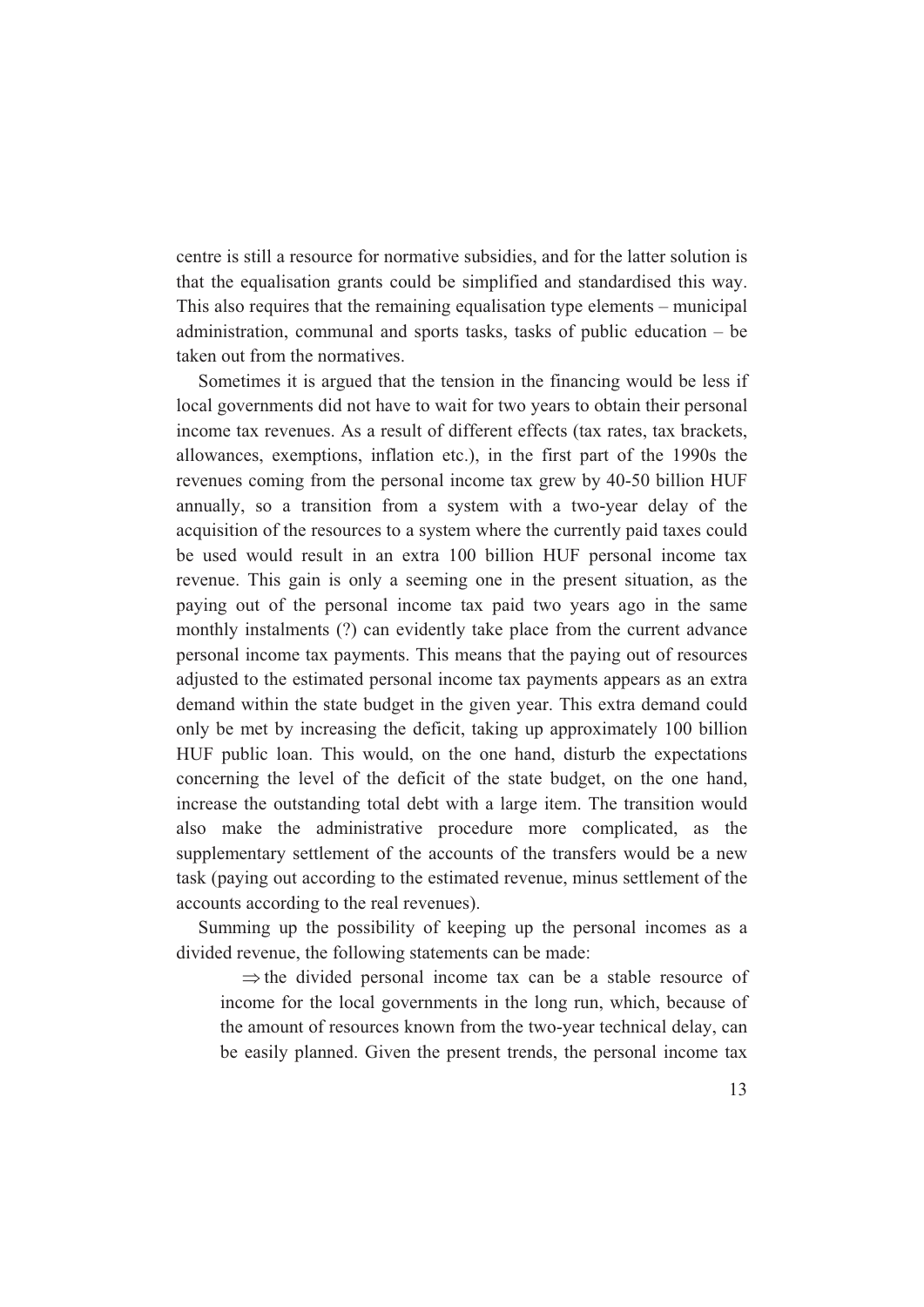remaining in the centre will totally cover both normative subsidies and personal income tax supplementary subsidies;

 $\Rightarrow$  planning would be made even easier if, one the hand, the system of personal income tax itself (tax rates, tax brackets, exemptions etc.) was more stable, on the other hand, if the proportions of the division remained unchanged for longer periods of time or if the schedule of the annual changes was made for four-year cycles;

 $\Rightarrow$  it is not advised to mix the "clear" part of the personal income tax remaining in place and the personal income tax "burdened with tasks". The latter one should either be built in to the normative subsidy system or into a uniform and simplified equalisation system;

 $\Rightarrow$  In the system of the divided personal income tax, local governments are interested in a passive revenues (?). Their share from this resource depends on their positions gained in the change of the rates of division, and in the rates of the normatives and equalisation grants financed from the central personal income tax. In case of an active economic development activity, however, the provision of the unemployed with jobs can amount to a surplus personal income tax resource, and parallel to that, the tension in the field of social care (benefits) can decrease.

### **3.2 Systems of surtaxes**

In the following chapter, the possibilities of the application of surtaxes in the Hungarian local governmental finance system will be discussed in three sections. The first section is an introduction to the historical traditions in Hungary; the second one provides an international view in this field, while the third section sums up the recommendations of some expert groups concerning the levying of surtaxes on personal incomes.

#### **3.2.1 Traditions in Hungary**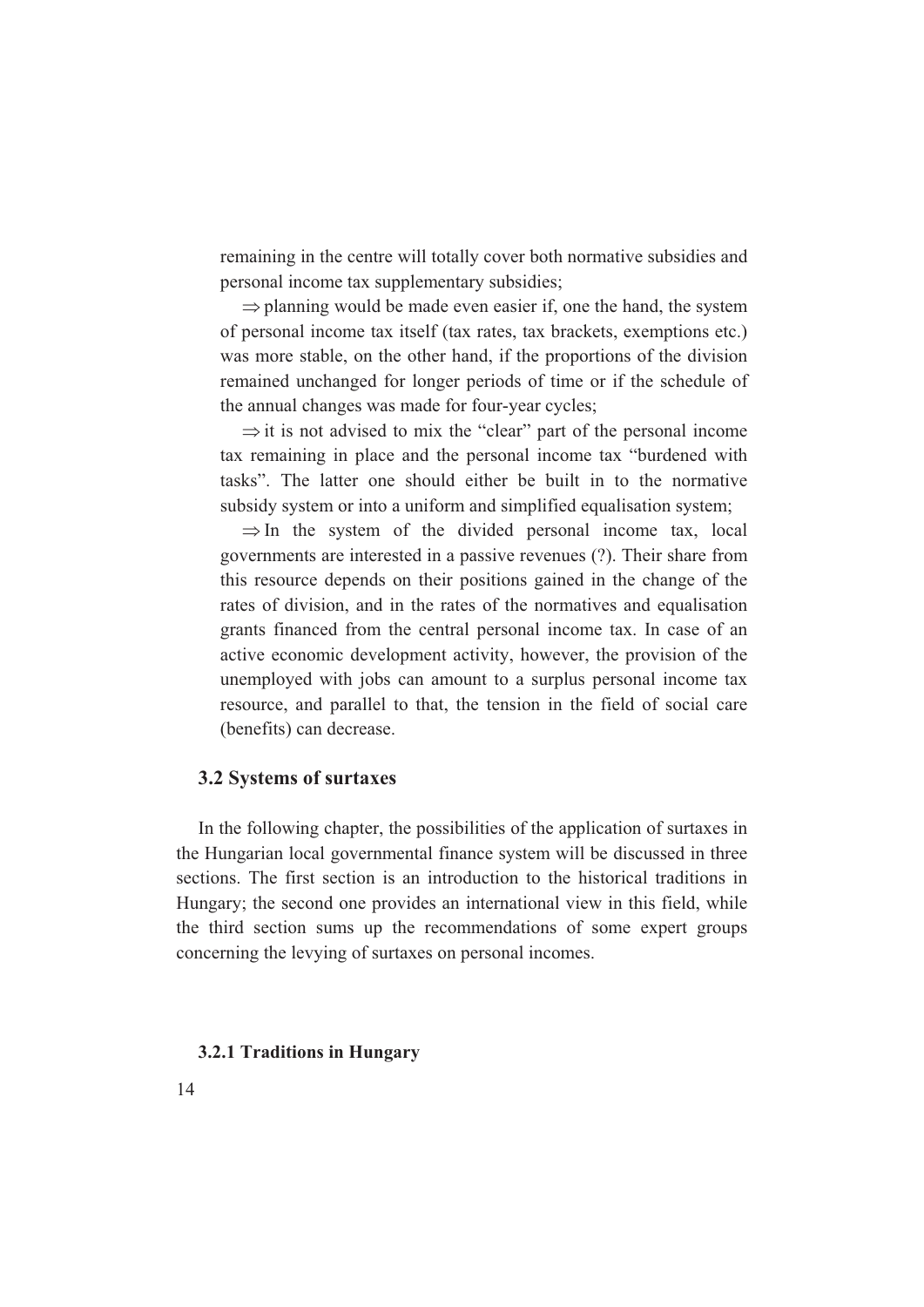Before the introduction of the council system, the surtaxes on the central taxes were an important element in local governmental management. In the period of the Compromise, those taxes that the towns could not cover from its resources, had to be paid from the borough-rates. Borough-rates were levied after the royal direct taxes (?) in a per cent that was enough for paying the uncovered expenses (*Bükki*, 1991). After 1870 the situation changed, inasmuch as tax revenues became the basis for the coverage of the expenses and other revenues became supplementary. The rates of the borough-rates were defined together with the expenditure forecast and they were jointly approved of by the Ministry of Interior. The real volume of the tax revenues could be influenced by the base and the rate of the central tax, the rate of the surtax and the efficiency of the collection of the taxes. The collection of the taxes was the responsibility of the local governments at that time, and its efficiency was rather poor in the discussed period (*Table 3*).

Table 3.

|                                                            | 1873    | 1874    | 1875    | 1876   |
|------------------------------------------------------------|---------|---------|---------|--------|
| Rate of the local tax (in per cent)                        | 55      | 75      | 60      | 50     |
| Amount of approved local tax (HUF)                         | 94.000  | 131.200 | 105.000 | 94.000 |
| Total of overdues gathered by the end of the year (HUF)    | 113.600 | 74.000  | 83.000  | 88,000 |
| Share of the overdues at the end of the year (in per cent) | 120     | 56      | 79      | 93     |

*Tax Revenues and Overdues in City of Győr 1873-1876* 

*Source:* Bükki (1991) based on Tables 1. and 2.

Between the two world wars, the major part of the revenues of the municipalities came from taxes resigned by the state, and from local taxes, municipal duties and contributions. When the above-mentioned revenues were not enough to cover the expenses of the budget of the town, a local surtax could be levied, depending on the deficit, but not exceeding 50% (in the counties, 30%) of that, based on the amounts of the direct state taxes (land, real estate, …, and corporate taxes). It was a general rule that the total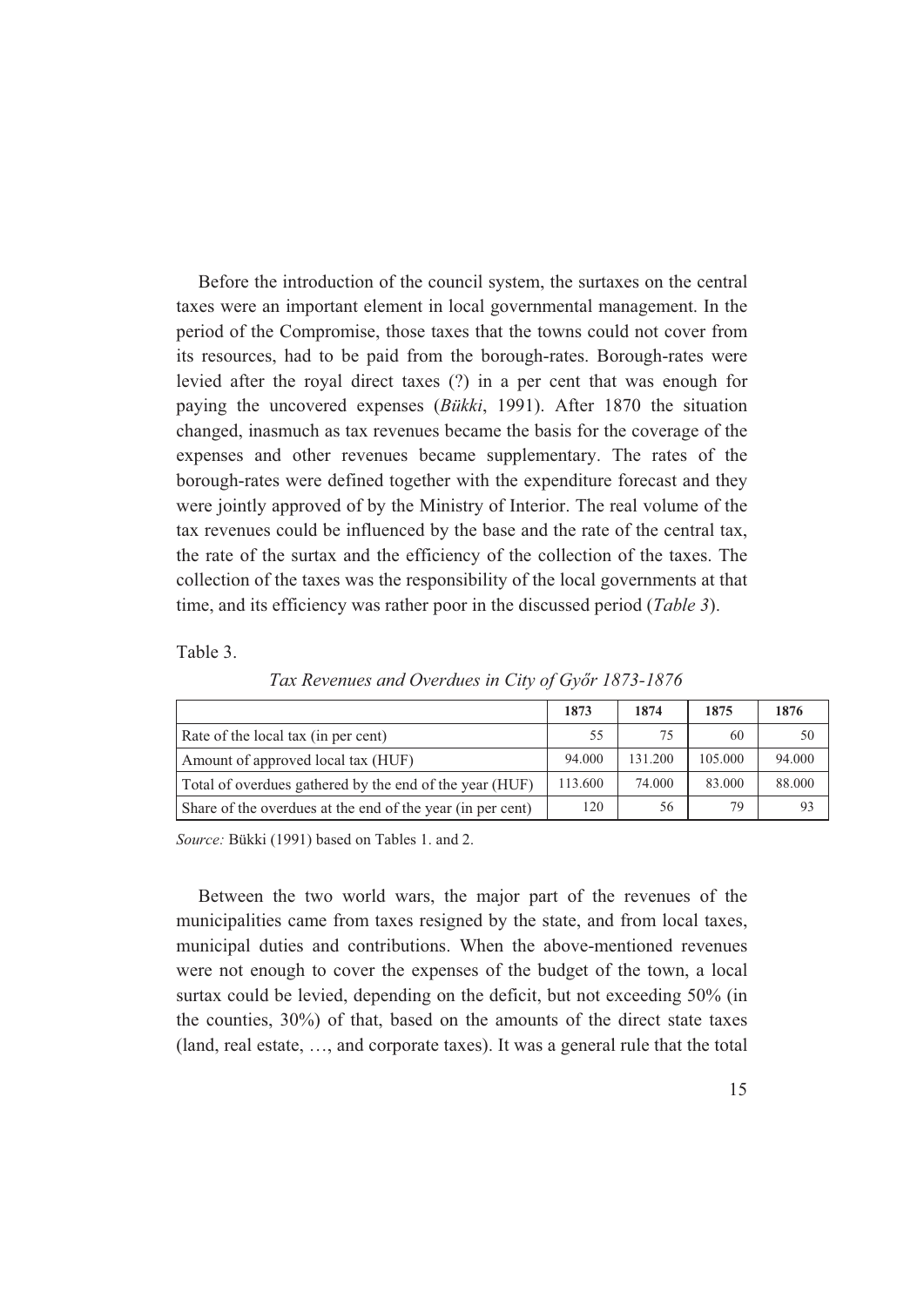amount of state taxes and local surtaxes could not exceed 75% of the total income of the taxpayer. The joint expenses of the associating villages were divided among the individual villages according to the share from the amounts flowing in from the direct state taxes and the general income tax, or according to the burden bearing capacity of the villages. The royal tax supervisor or the Ministry of Interior made sure that the rate of the surtax should not exceed the maximum level. It was a rule that the budgets had to be handed in to the above-mentioned organs for approval (*Páll*, 1991).

In the second half of the 1920s, the state decreased the revenues of the local governments with some minor modifications. These included the decrease of some items of the direct taxes, which automatically decreased the amount of the village surtax, too. It was also typical of this period that the state tried to shift a part of their burdens to local governments, without transferring the coverage for them. These individually would not have meant a problem, but their total sum amounted to 7.5% of the annual expenditure of local governments by the late 1920s, without these extra local governmental expenses increasing the quantity or quality of the services connected to these expenses. Practically the state freed itself from some burdens and blocked local governments from the free disposition of their own revenues (*Éberth*, 1931).

The supporters of the local governmental system disputed the system in effect. They approved of the principle that the state and the villages (towns) should decide upon the volume of the taxes based on the tax paying capacities of the citizens in the future too, but they urged a taxation based on the individual interests in the villages (towns), because of the nature of the needs of the local governments and their effect on the welfare of the individuals.

It was raised that the *system of the village surtax and the share from the direct taxes* not only do not meet the demands of the villages (towns), but they also *make a significant part of the revenues dependent on the system of state taxes*. Among other things, they argued that the applied system did not make the inhabitants of the villages (towns) realise that they had to make their financial contribution to the maintenance of their public institutions.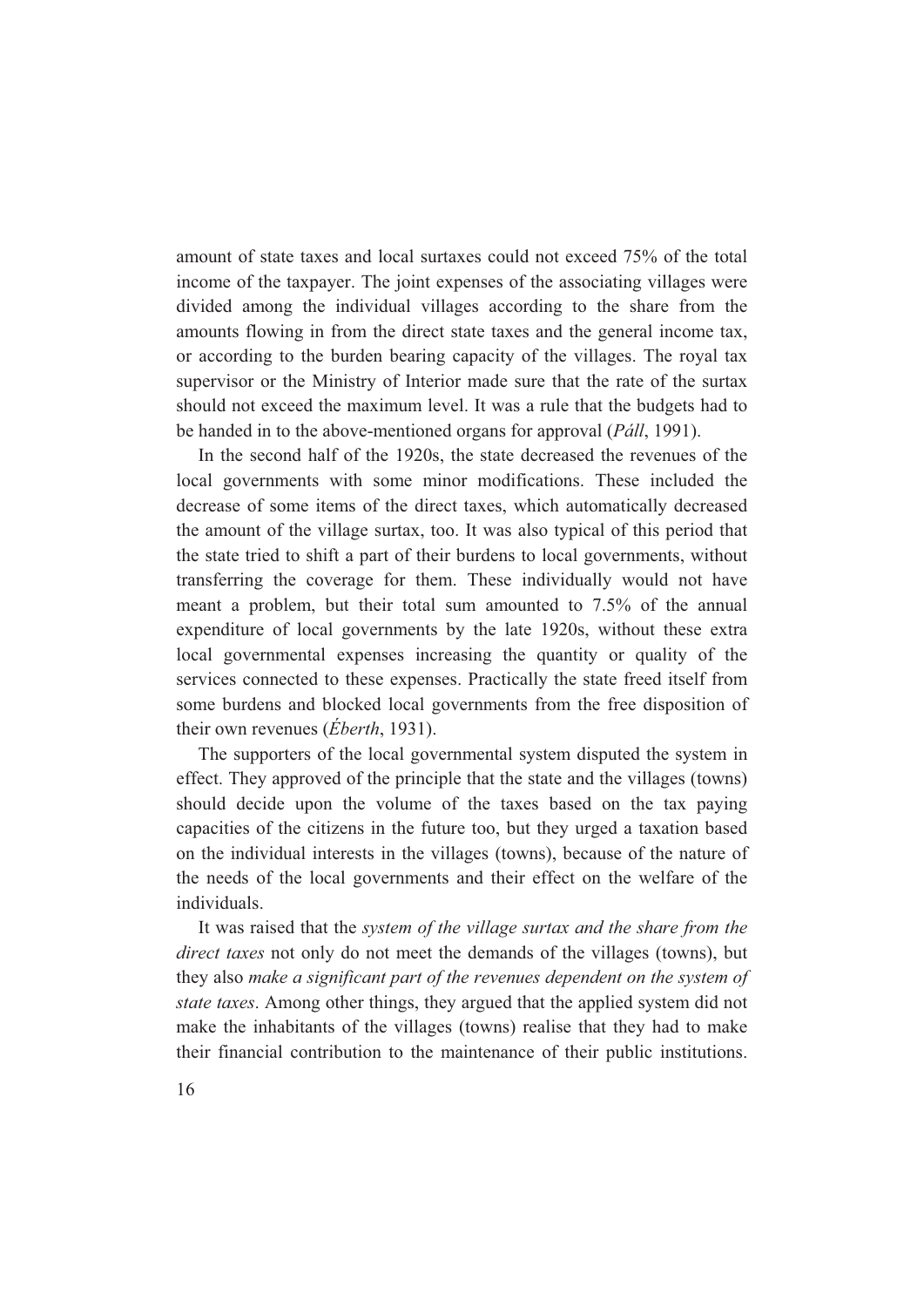Those who were for the independent public services argued that the revenues of the local governments should primarily come from the supply of the interest and from the independent town taxes and duties. The following guidelines were stated (*Éberth* 1931):

- freer movement in local governments;
- $\bullet$  independence of the town taxes (?);
- decrease in the importance of the village surtax.

However, the crisis of the world economy interrupted these disputes and put these efforts aside for a while.

Summarising the preliminaries of the surtaxes in Hungary, we can say the following (*Lados*, 1997):

- $\Rightarrow$  local governments could typically levy surtax, in a per cent of the central taxes limited from above, in order to achieve the balance of the local budget, if their other regular revenues did not cover the expenses of the public services carried out by the local government;
- $\Rightarrow$  direct taxes, usually property or corporate income taxes served as the basis for the surtaxes;
- $\Rightarrow$  the rate of the surtax to be applied in the given years together with the budget of the local government – was approved of by the government organs (Ministry of Interior);
- $\Rightarrow$  the local tax administrators administered both the taxes that could be burdened with surtax and the taxes divided between the state and the local governments;
- $\Rightarrow$  local governments urged that the importance of the surtax be decreased, as its application was extremely sensitive to the changes of the central tax bases and tax rates – they urged the introduction of local taxes on independent bases , instead.

Conclusions for the introduction of surtaxes, based on the Hungarian traditions:

1. From the formerly used tax bases, central land tax ceased to exist in 1995, and the operating property-related taxes are all local taxes. The surtax of the tantiem tax (?) (essentially a dividend tax) and the corporate tax (essentially corporate income tax) would only be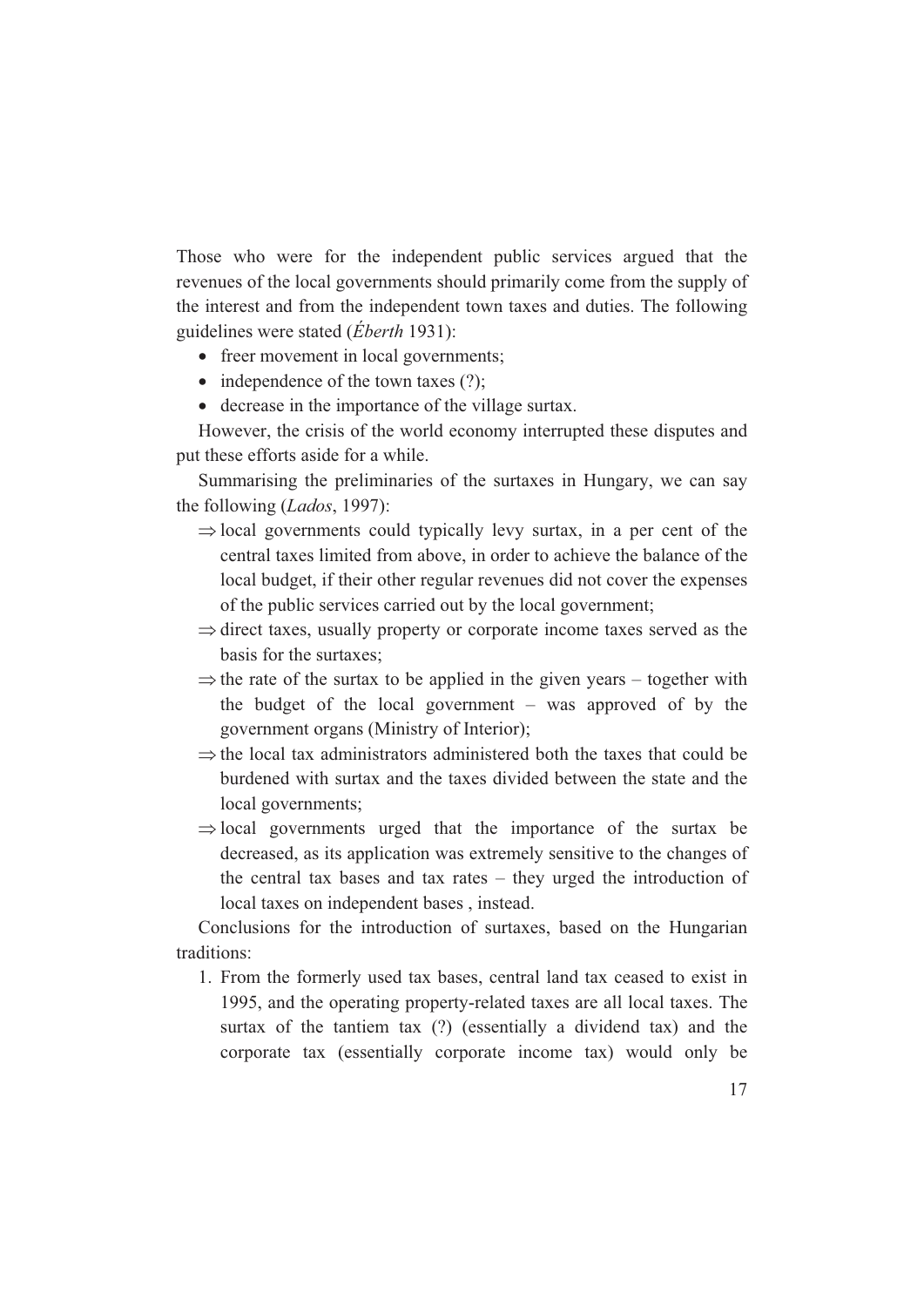resources for one part of the local governments today, as in the majority of the settlements, there are very few taxable enterprises. According to the tax literature, the local taxation of the businesses distorts their competitiveness, so their application is less desirable. At the same time, the industrial tax (?) can be interpreted as a surtax of the VAT. *From all central taxes, presently only the surtax of the personal income tax can be a resource for all local governments*.

- 2. Presently the central taxes with the exception of the vehicle tax  $(?)$  are administered by the APEH, so it is practical to allocate the administration of the surtax of any central tax to the APEH, too.
- 3. The introduction of a surtax on any base presumes that the total amount of the tax burdens does not change. This means that the introduction of the surtax can only be implemented parallel to an adequate decrease in the rates of central taxes.

### **3.2.2 International outlook**

The international system of the surtaxation follows the same principle as the system applied in Hungary before World War II, inasmuch as the role of the surtax is the supplementation of the resource side of the local budget to the level necessary for the expenses. The base of the surtax, however, is quite different in the former Hungarian than the present international practice. The Hungarian system surtaxed the property taxes and the corporate income tax. Both of them were direct taxes. The present international practice typically surtaxes the personal income tax. This means that the two systems do not only differ in the use of different tax bases but also in the fact that the tax selected for surtaxation is a bracket tax (?), usually a progressive tax, although this does not necessarily mean bracket rates of tax in case of the surtax.

The local governmental surtaxes can have two basic types:

- a uniform increase of the central rates of tax, or
- a surtax defined in a standard percentage form, which is levied after the rates of tax in each tax bracket (?).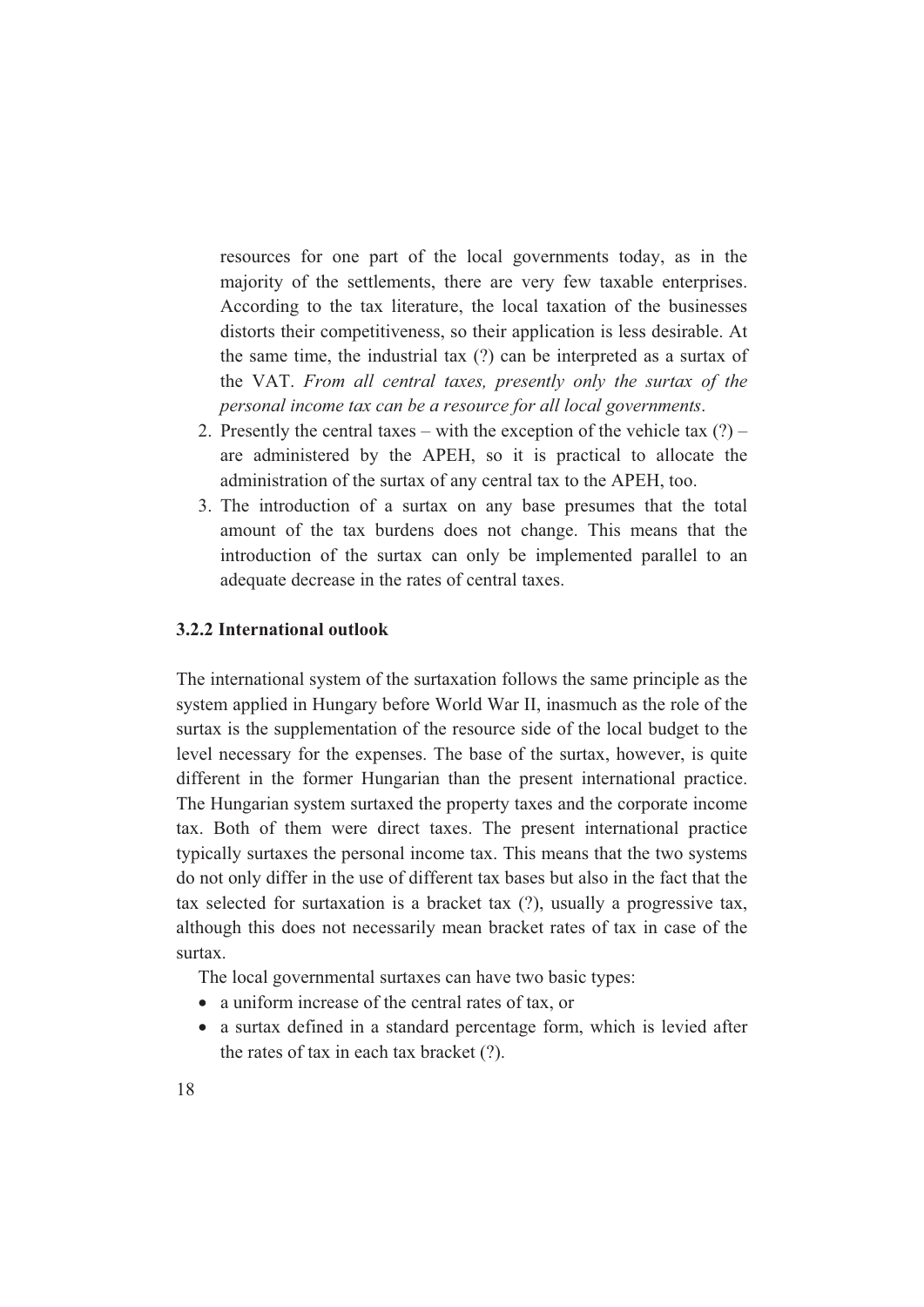The first solution is used for example by the Nordic states, while the second one by Switzerland. In Sweden, the starting rate of tax is zero, so those who fall into the lowest brackets only have to pay the local surtax, which can reach 30% of the net tax base. The central government only taxes incomes in the higher brackets. However, the indicated maximum rate of the surtax is a combination of three elements, as each local governmental tier can levy surtax on the personal income tax. Each tier has a limited sphere of action as regards the rates of the taxes. The municipalities have the broadest field of action, they typically set the rate of the surtax from 14 to 20%. County governments can define a bracket of 8-12%, while the smallest local governmental units, the so-called parishes cannot go beyond 2%. Thus the total of the paid tax is combined of four elements, including the national tax. The multiple tax increases the administrative burdens of the employers and the tax authorities.

The other method defines the rate of the surtax in a standard per cent of the rates used in the individual tax brackets, i.e. the rates of the surtax show a similar progressivity as the central tax. This means that if the majority of the local governments chose the same rate for the surtax, the regional disparities of the tax revenues would increase.

Summarising the international experiences of the surtaxation of the personal incomes, we can say the following:

- $\Rightarrow$  all of the surtax systems applied for the personal incomes define the rate of the surtax adjusted to the brackets of the central tax, and the same rate is used in all brackets;
- $\Rightarrow$  in the Scandinavian model there is an upper limit built into each tax bracket and the same rate is used to increase the rate of the central tax, while in the Swiss model the rate of the surtax is defined in the same per cent of the adequate tax rate in each bracket;
- $\Rightarrow$  the Scandinavian model allows each local governmental tier to levy surtax on the personal income tax.

Conclusions for the introduction of the system of surtaxes on the personal incomes, based on the international experiences:

1. it can provide an income for all local governmental tiers;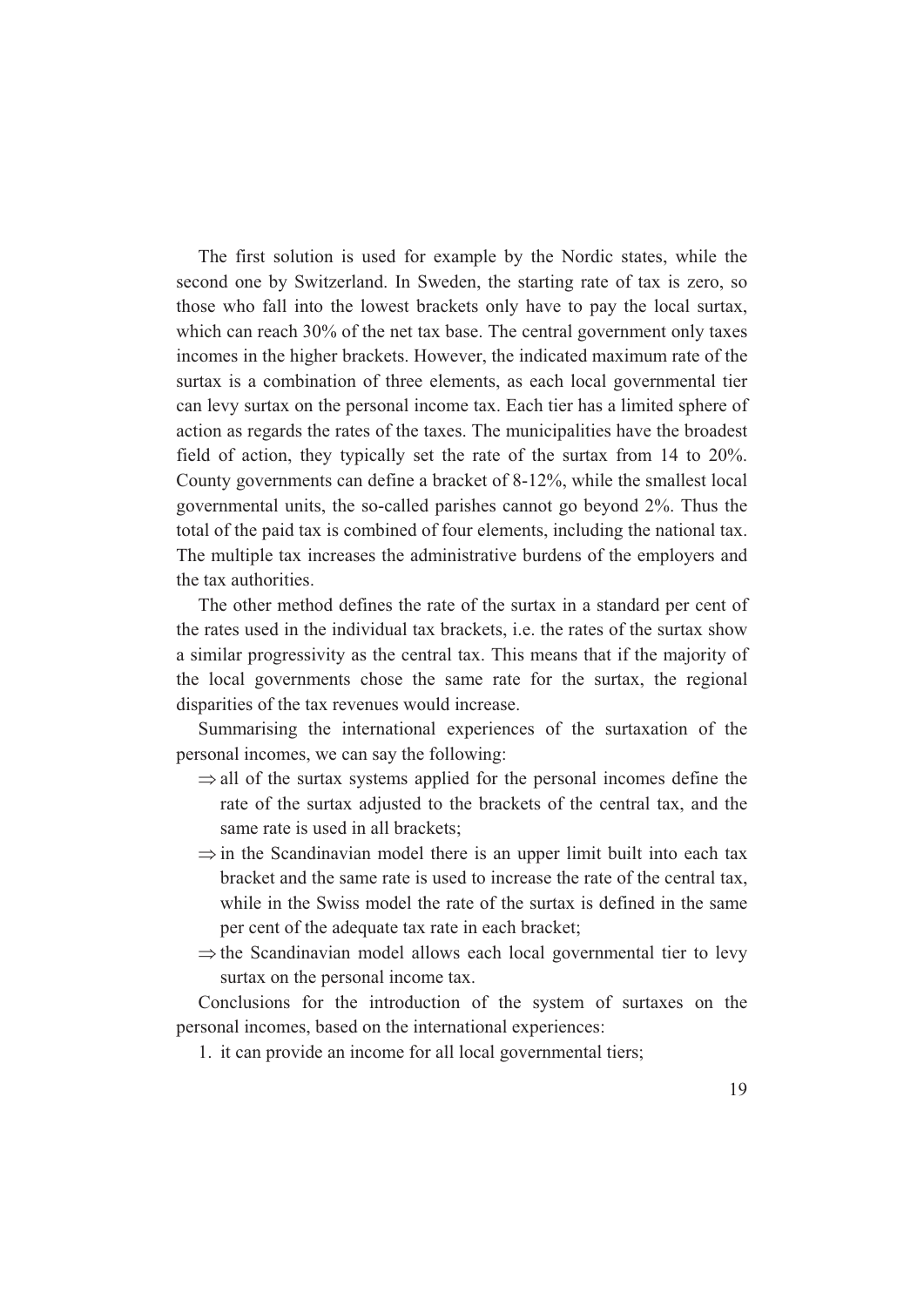- 2. it is a possibility to expand the resources of local disposition;
- 3. the generation of independent resources of tax is available this way for the different types of local governments (municipality, county, or minority governments);
- 4. if an upper limit is built into the system, this surtax does not distort considerably the competitiveness of the local economy;
- 5. whatever form the surtaxation of the personal income tax takes, the supplementation of the personal income tax will be necessary in the long run, as the surtaxation can only change the regional distribution of the personal income tax to a limited extent. The main objective of the surtaxation of the personal income tax is not regional equalisation, but the increase of the financial independence of the local governments by the use of locally defined tax rates.

# **3.2.3 A review of the recommendations of experts for the system of sur taxes**

The almost annual change of the division of the personal income tax makes the local governments defenceless and makes any financial planning for several years impossible right in the beginning, although that is required by the Act on State Finance. So from the early 1990s, recommendations and models have been made by foreign and Hungarian experts which would redeem the divided system of the personal income tax by the surtaxation of the personal income tax. We are only going to discuss those solutions in details which not only describe the advantages and disadvantages of the system of the surtaxation of the personal income tax but also try to model the effects of the transition.

## *A/. Recommendation of the World Bank experts<sup>2</sup>*

Bird and Wallich placed the emphasis in their recommendation on the *increase of the resources of local disposition* and on the *transformation of*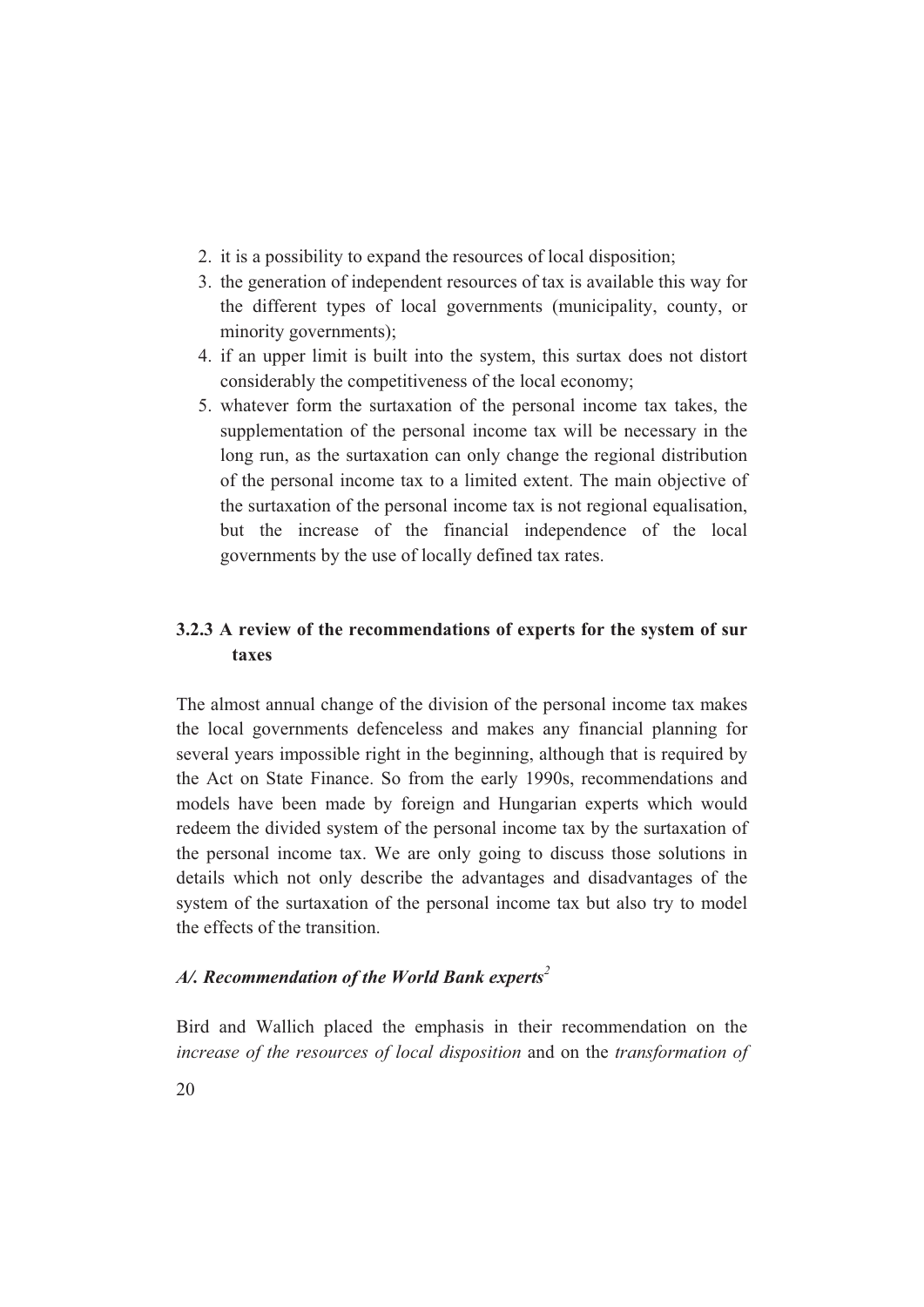*the support system* when developing the finance system of local governments in Hungary. In their system it is not the local government that adjusts to the centrally distributed supports but the support system is derived from the difference of the *estimated demand of expenditure* and the *local income capacity*. The *simplification of the support* means that the present itemising capacity norms (?) should be replaced by supports connected to the "consumers". The support system that considers the income capacities is built on the fact that the supports from the central budget (S) should be defined by the difference of the estimated demands of expenditure (E) and the local income capacity (I)  $(S = E - I)$ .

Following this logic, if the calculation of the average demands of expenditure is done in a normative way, by indices following consumer demands (number of population, age groups etc.), then the incomes exceeding the estimated capacity of the budget does not decrease state support. At the same time, the local governments really have to collect the estimated incomes, as the under-average "efforts" of the budget are not supported from the central budget.

The introduction of this model depends on whether the local governments have really significant local revenues. In the period of our study (in 1991) this was not typical, that is why the introduction of the local surtaxes imposed on the personal income tax was recommended. In our opinion this would not increase the tax burdens of the population, as the rate of the central tax could decrease, depending on the locally permitted rates of tax. So practically only the principle of the division of the personal income tax would change: the division of the resources would not take place subsequently, but it would depend on local decisions how much the local governments would "add" to the lower rates of tax.

Considering the foregoing, the authors recommended the following construction of the local government finance, as an alternative possibility:

- surtax of the central personal income tax;
- normative subsidy supplemented by an equalising personal income tax support (based on the simplified formula of the distribution of the supports, which involves the income capacity);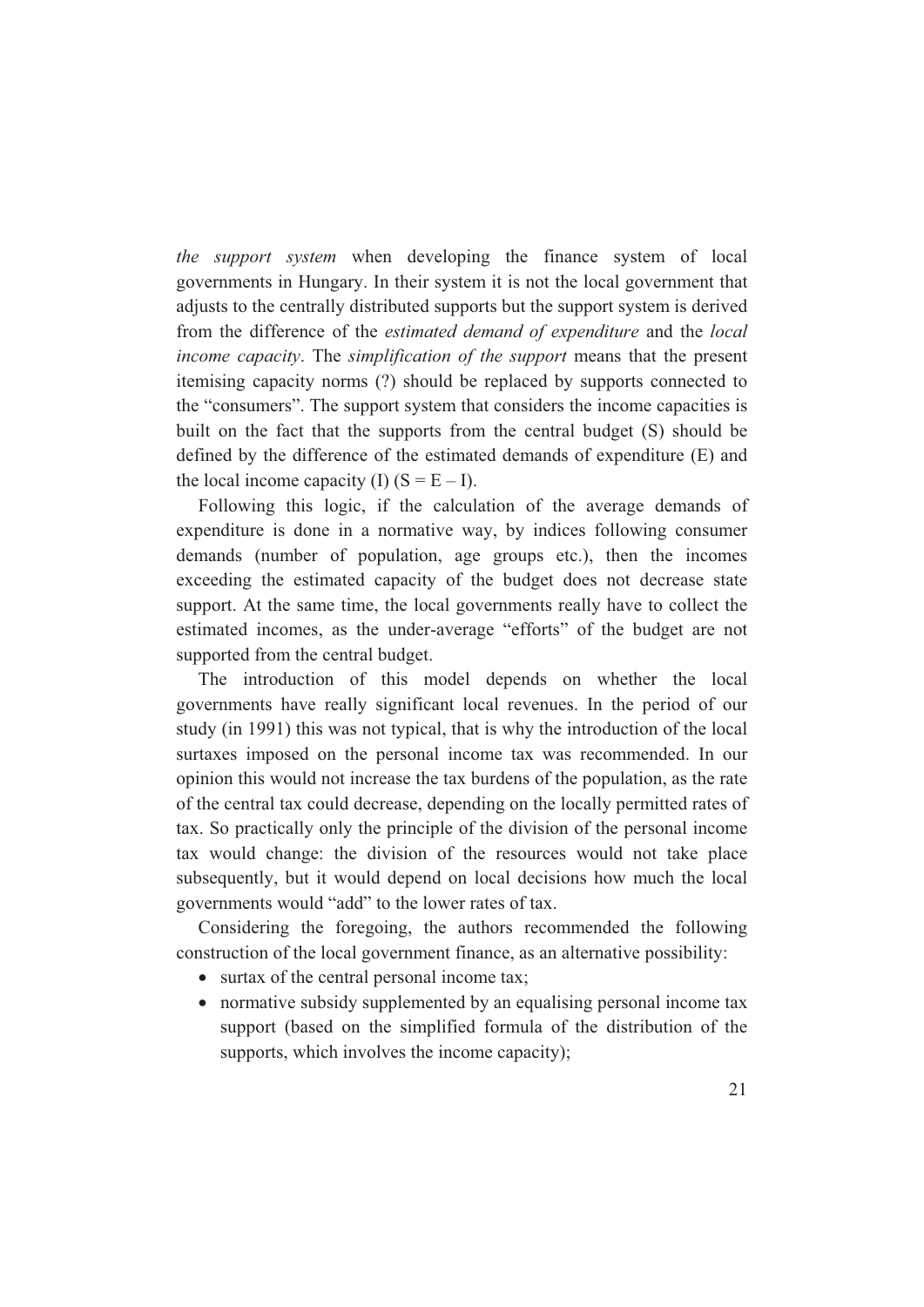- increased local tax and duty capacity;
- other supplementary supports.

In the recommended model, considering the then current proportions of the division of the personal income tax, a 50% increase in the central rates of tax is necessary. The central personal income tax would completely form the basis of the normative support, which would include the supplementary personal income tax support, too. If a local government levies a 100% direct surtax on the national tax, then it would actually collect the former 50% personal income tax share from the surtax, instead of acquiring that as a divided revenue. In the calculation of the support, this rate of the surtax would be considered, but the local governments would have the possibility to levy surtaxes exceeding 100%, too. Any further increase in the local personal income tax would not change the support system but would increase local revenues. The surtax would be collected and transferred to the municipalities by the APEH. The general central/local tax burdens would not change.

On the basis of the simulation, the proportion of the personal income tax compared to the "total" of the revenues varies, but it is usually higher in large towns, urban districts and in bigger settlements than in the smaller settlements (*Table 4*). The personal income tax is essentially a revenue that favours towns, as it is mostly collected in industrially developed regions. The seeming unbalance between the urban/village personal income tax is caused by the system of the personal income tax itself (exemption from taxes on personal incomes from agriculture). The network of settlements also influences the personal income tax revenues. The network of smaller villages is denser in the North and South Transdanubian regions.

Table 4.

*Proportion of Personal Income Tax in the Total Revenue*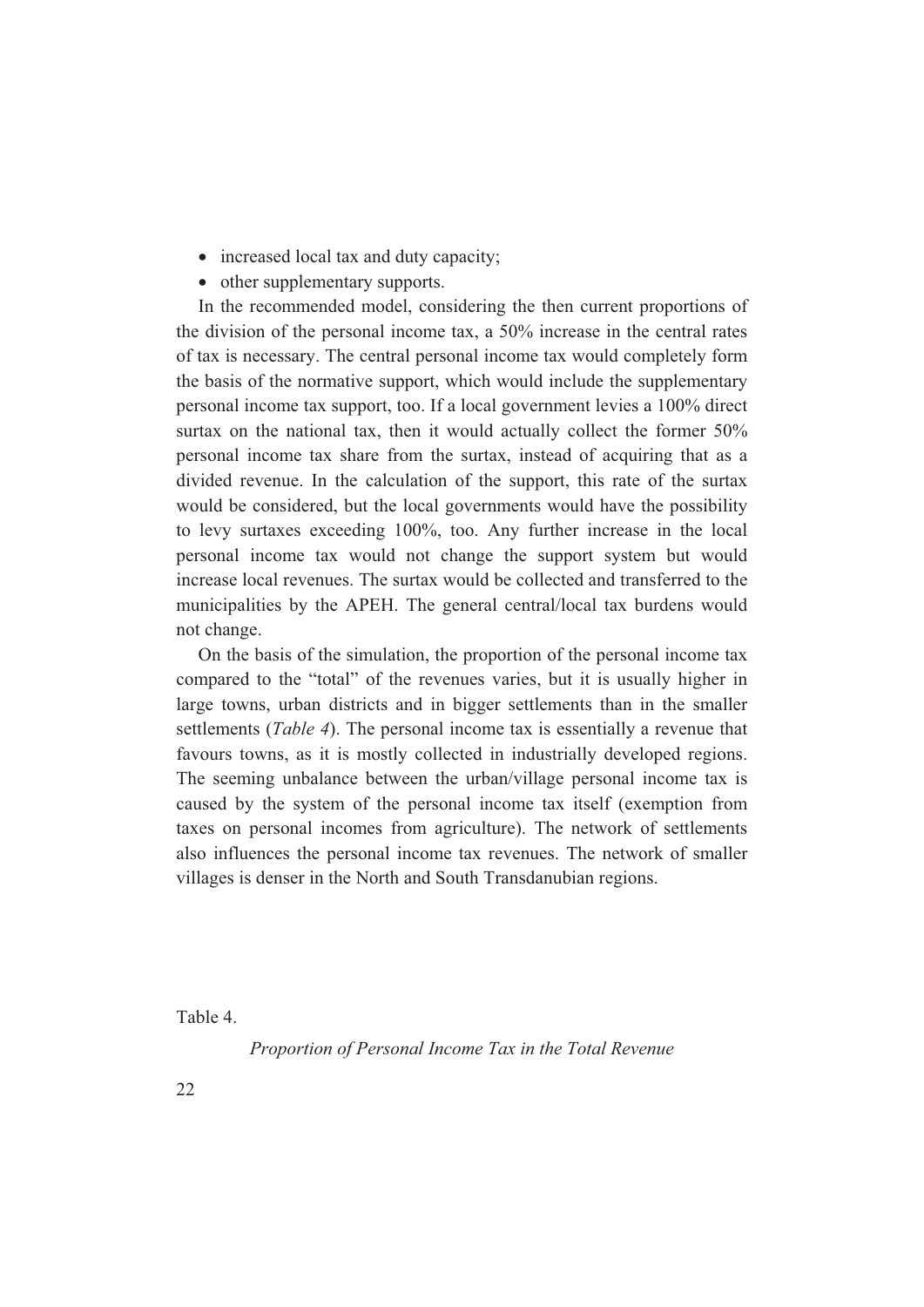|                           | Share of personal income tax<br>within the total revenue, in<br>per cent | Division of the personal<br>income tax |
|---------------------------|--------------------------------------------------------------------------|----------------------------------------|
| By administrative status  |                                                                          |                                        |
| Town $(169)$              | 27,7                                                                     | 78,5                                   |
| Village (2900)            | 17,5                                                                     | 21,5                                   |
| By size of the population |                                                                          |                                        |
| 1.999<br>$\sim$           | 13,8                                                                     | 7,5                                    |
| 2.000<br>$-4.999$         | 18,2                                                                     | 8,2                                    |
| $5.000 - 9.999$           | 19,6                                                                     | 5,9                                    |
| 10.000 - 49.999           | 21,3                                                                     | 20,2                                   |
| $50.000 - 99.999$         | 24,9                                                                     | 9,3                                    |
| 100.000                   | 34,1                                                                     | 48,9                                   |
| Average/Total             | 24,7                                                                     | 100,0                                  |

\* Total revenue = personal income tax + normative support + supplementary support Source: based on *Bird és Wallich (1992), p. 99.*

In the villages, rural areas and small towns, the proportion of the personal income tax within the expenditure is lower than in the big settlements. The decrease of the central rates of the personal income tax and the parallel levy of surtaxes on the personal income tax by the local governments leave local incomes intact, provided that a uniform (100%) surtax is levied. In the municipalities with less than 2.000 inhabitants, the 100% surtax would make 14% of the revenues. In the second group of settlements (2.000–10.000 inhabitants) the present revenues from the personal income tax are higher, making approximately 18-20% of the total revenues. The local surtax would mean more than 20% of the total revenues in the towns with more than 10.000 population.

The simulation resulted in a different division of the resources than in the target figures for the 1991 budget. The simulated revenues of towns and other settlements with more than 10.000 inhabitants are lower than in the target figures, on the other hand, smaller municipalities win, as their financial situation is defined by the supports that make the larger share of the local revenues. In the smallest settlements, where the proportion of the personal income tax is low, the locally levied surtax could only be increased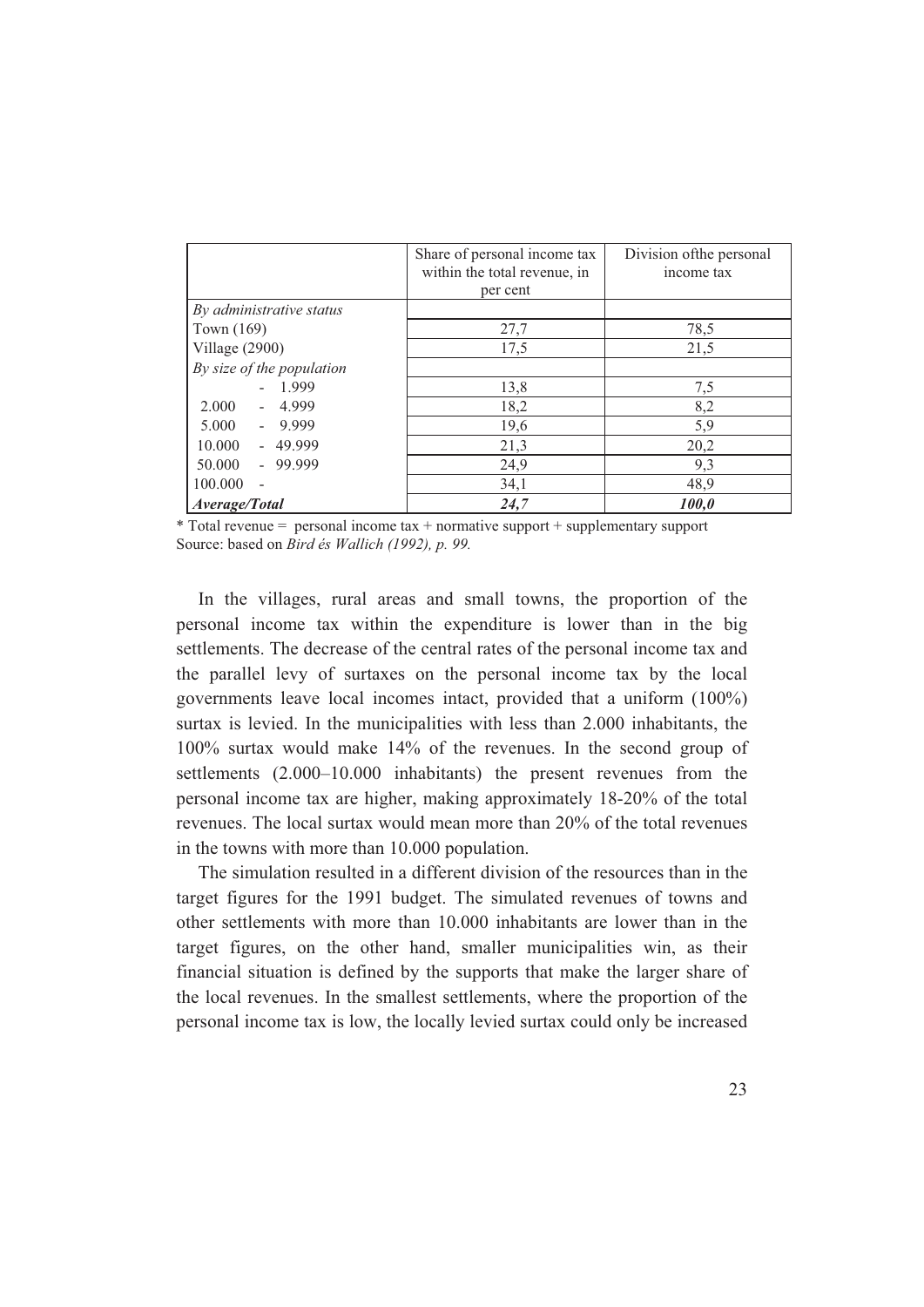at the expense of political losses. In these places a kind of equalisation of the differences in personal income tax is necessary.

### *B/. Recommendation of the IMF experts<sup>3</sup>*

The expert committee visited Hungary in a period when the Government decided to increase the share of the personal income tax given to the local governments, instead of decreasing it. The experts emphasised that this was more favourable for the local governments with higher revenues, and did not mean a general increase – concerning all local governments – in the financial independence of the local governments. Instead of disputes over the proportions of the division, this group of experts also argued that the personal income tax should be surtaxed and the local income tax applied. The committee mainly referred to the examples taken from the Scandinavian countries (Sweden, Denmark). In their opinion, the introduction of the local income tax would be made possible by a uniform 10-12% decrease in the rates of the individual brackets of the central personal income tax.

As the committee only spent two weeks in Hungary, they did not have the possibility for model calculations. Thus in their recommendation they outlined the technical structure necessary for the application of local income tax, and the timetable (schedule) preparing the application of this tax. The committee favoured the single-bracket rate of tax, because this does not enlarge the effects of the disparities coming from the per capita tax base, the marginal rate of tax increases at the same volume both at the high and the low incomes, thus providing a protection against the appearance of extremely high upper marginal figures.

The IMF delegation also found that the administration of the local income tax should be allocated to the APEH. They did not think either that the system of advance tax payments should be changed by the introduction of surtaxation. They considered the local definition of the tax rates as an issue of higher significance. The called the attention to the fact that the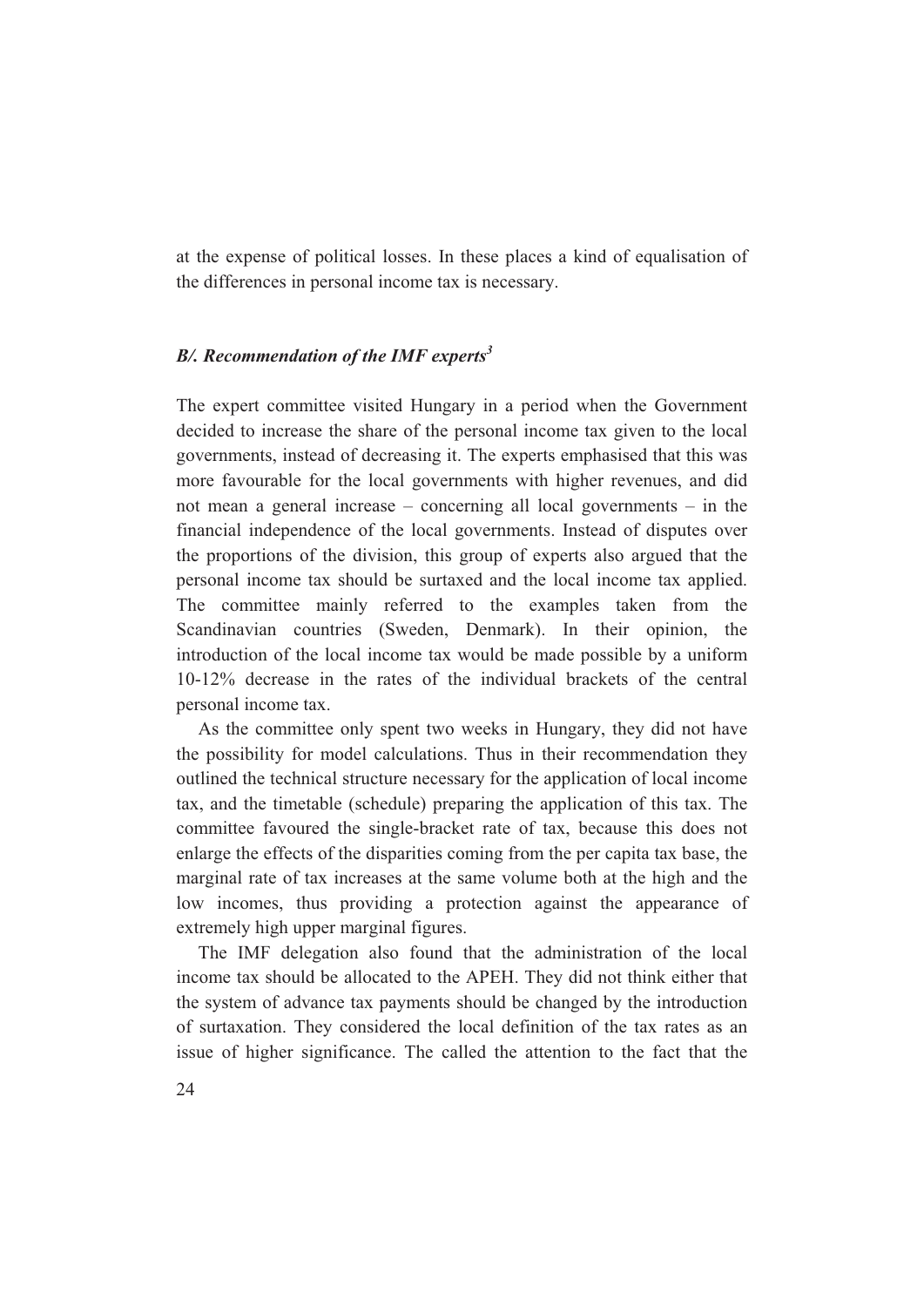definition of an obligatory standard rate of surtax is necessary, which has to be applied even by the local governments with the most unfavourable income conditions. They consider it as important because they do not think it is appropriate to start a negative tax competition with the low rates of tax among the local governments in order to create an attraction for the location of entrepreneurs. They also think that the minimal rate of surtax should be used because it guarantees a minimal effort by the local government to create local resources, which can serve as a basis for the application of supplementary subsidies. The experts did not initiate the definition of an upper limit for the rate of surtax.

The report also contained some considerable technical recommendations concerning surtaxation. In order to guarantee that the next year revenue of a local government and the connected rate of tax should be plannable, the central government has to finalise (by the end of July) the calculations about the expected tax base concerning the given local government. Then the local government has to make a decision concerning the rate of tax, about which, together with the calculated revenue, they have to inform the central government (by the end of September), partly because of the monthly transfer of personal income tax in the next year, partly in order to inform the employers (the payers of the advance tax payments) in time. As there will be differences between the transferred personal income tax instalments and the actual tax revenue, a supplementary settling of the accounts according to the actual tax payments is necessary between the local government an the tax administration.

## *C/. The recommendation of Davey-Péteri<sup>4</sup>*

The authors made their calculations by the actual data of 1993, but for the redemption of the local governmental part (25%) of the personal income tax valid for 1995. They used the following presumptions when modelling the shift from the division to the surtaxation: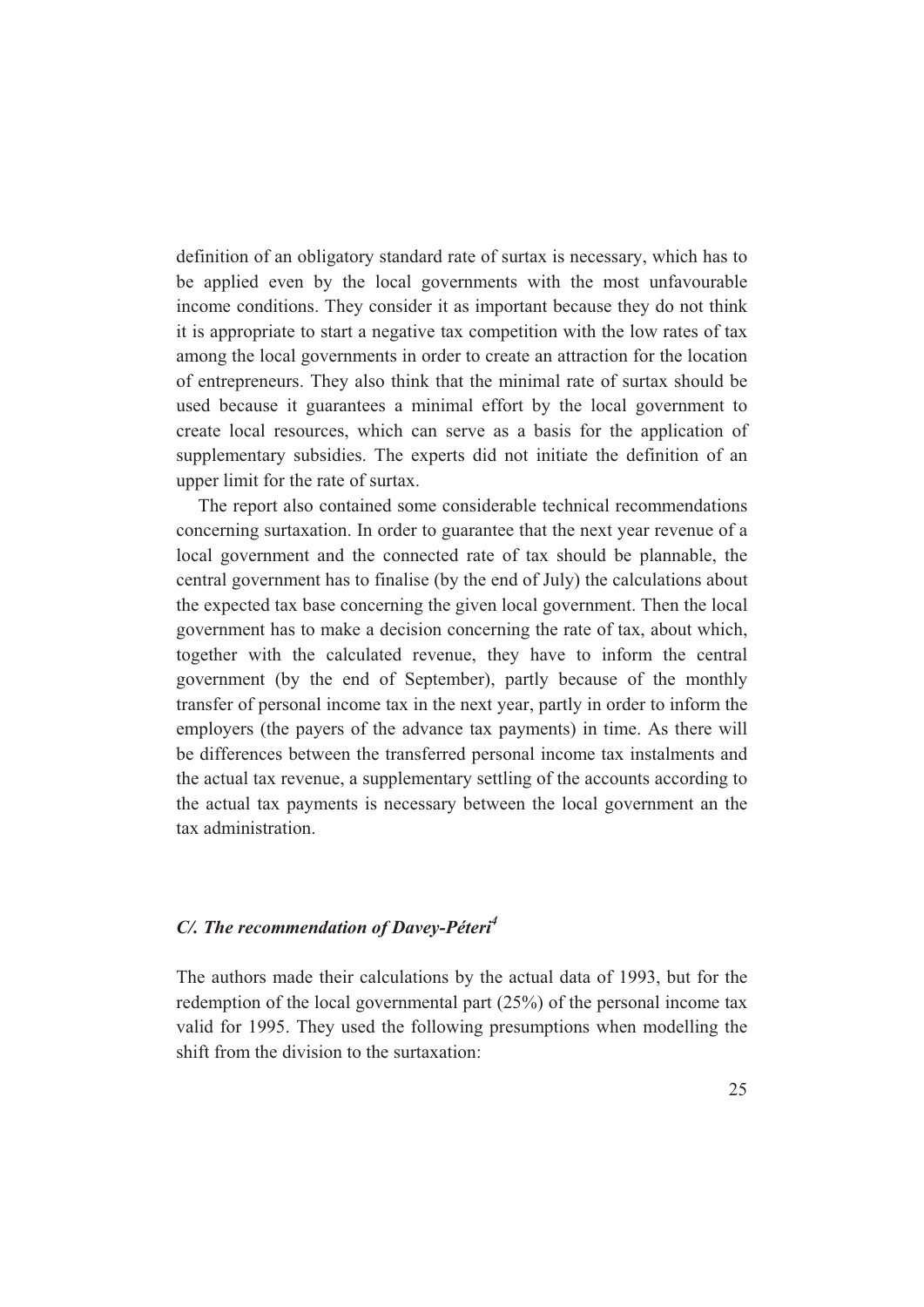- 1. local governments would obtain 25% of the actual personal income tax revenues, if surtax were levied besides a normative rate;
- 2. the central rates of taxes would be decreased to such an extent that in case of an average rate of the surtax the position of the taxpayers does not change;
- 3. the local governments would be given authority to levy surtax between a minimum and a maximum rate.

The authors talked about two kinds of supplementation. In the first case, the supplementation takes place by the uniform increase in the central personal income tax rates. In order for the local governments to keep their 25% proportion within the total of the personal income tax revenues, they should use a rate of approximately 7%, according to the authors, so the rates for the brackets of the central personal income tax should be decreased by so much (*Table 5*). In the second case, the supplementation related to the rates of the individual tax brackets is standard. In order to keep the 25% proportion of local governments in the personal income tax revenues, the rates of each tax bracket should be decreased by 20%. This method would keep up the progressivity of the personal income tax at the level of the local taxes, in a distribution identical with the central personal income tax.

Table 5.

*Changes in Personal Income Tax Rates in course with Supplementary Taxation %* 

| Tax brackets |          | Uniform increase of the central Uniform surtax in per cent of the |
|--------------|----------|-------------------------------------------------------------------|
|              | tax rate | personal income tax                                               |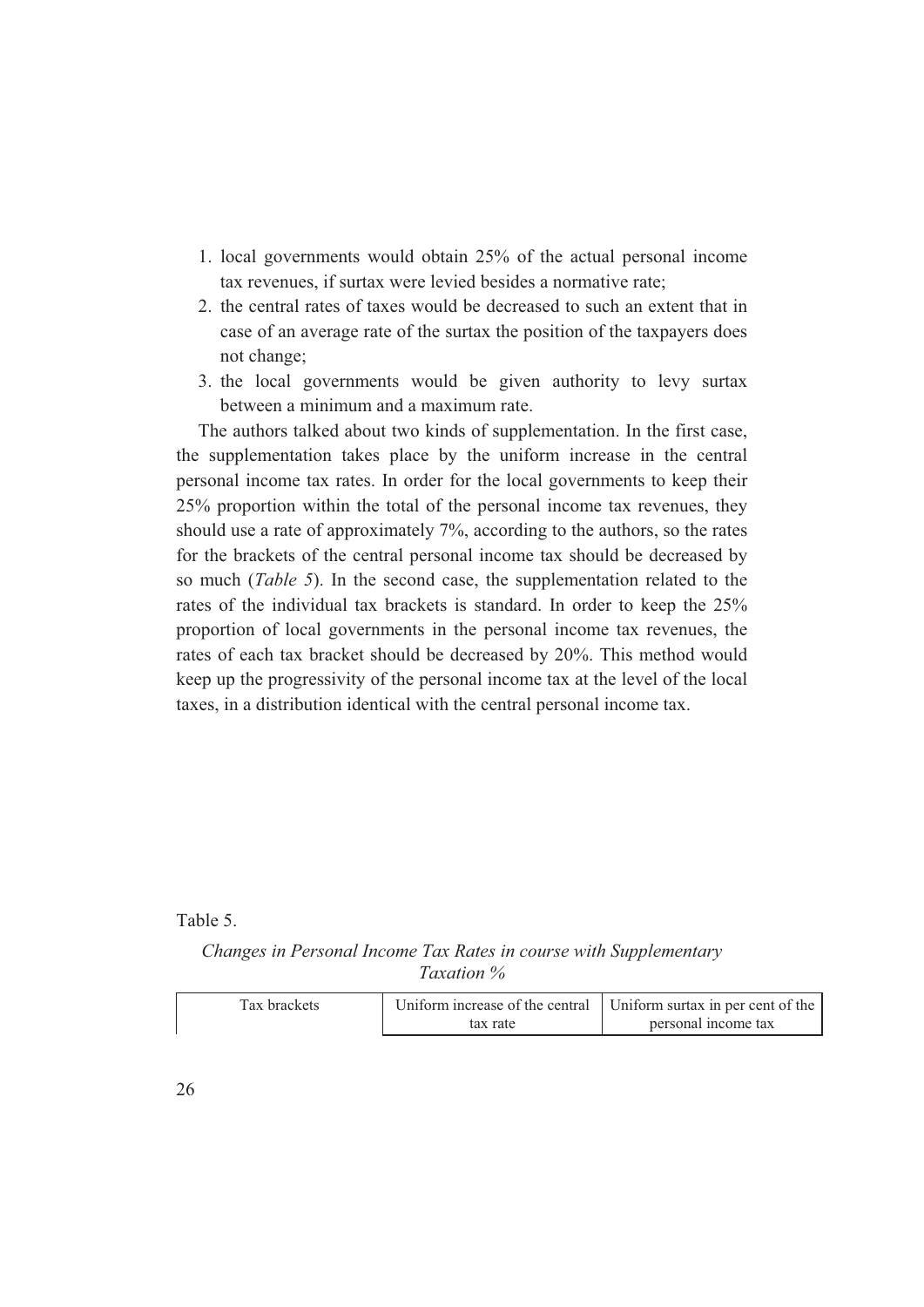| (HUF)               | Central rates | Rate of local<br>surtax | Central rates | Rate of local<br>surtax |
|---------------------|---------------|-------------------------|---------------|-------------------------|
| $0 - 110,000$       |               |                         |               |                         |
| $110.001 - 150.000$ | 13            | $+7$                    | 16,0          | $+4,0$                  |
| $150.001 - 220.001$ | 18            | $+7$                    | 20,0          | $+5,0$                  |
| $220.001 - 380.000$ | 28            | $+7$                    | 28,0          | $+7,0$                  |
| $380.000 - 550.000$ | 33            | $+7$                    | 32,0          | $+8,0$                  |
| $550.000 -$         | 37            | $+7$                    | 35,2          | $+8,8$                  |

\* based on the tax table for 1993

*Source*: after *Davey-Péteri (1995), p. 18-19.*

In our opinion, the introduction of the surtax is the simpler solution, if its effect is neutral for both the taxpayers and the local governments, given a standard rate (second version). This means that the local governments would levy a stndard percentage of surtax on the total amount of the tax paid. If the standard rate were 25%, then each bracket of the central tax should be decreased by 20% in order to keep the former central-local proportion. At the same time, the local governments would be free to define rates higher or lower than the standard rates, so they could have surplus revenues of loss of revenues compared to the tax revenues generated by the standard rates. This would mean higher or lower tax burdens for the taxpayers of the individual settlements than before. If a standard rate different from 25% were used, this would result in the redistribution of the resources between the central and the local governments. This can also make the transformation of the support system necessary. The deviation from the standard rate is possible with the total freedom of decision of the local governments, or with building limits into the system. The authors suggested that the rate of the surtax range from 20-35%. This way the extreme rates of the surtax would range from 80 to 140% of the present share from the personal income tax. The calculations were made by using the estimations at the extremes, with the assumptions that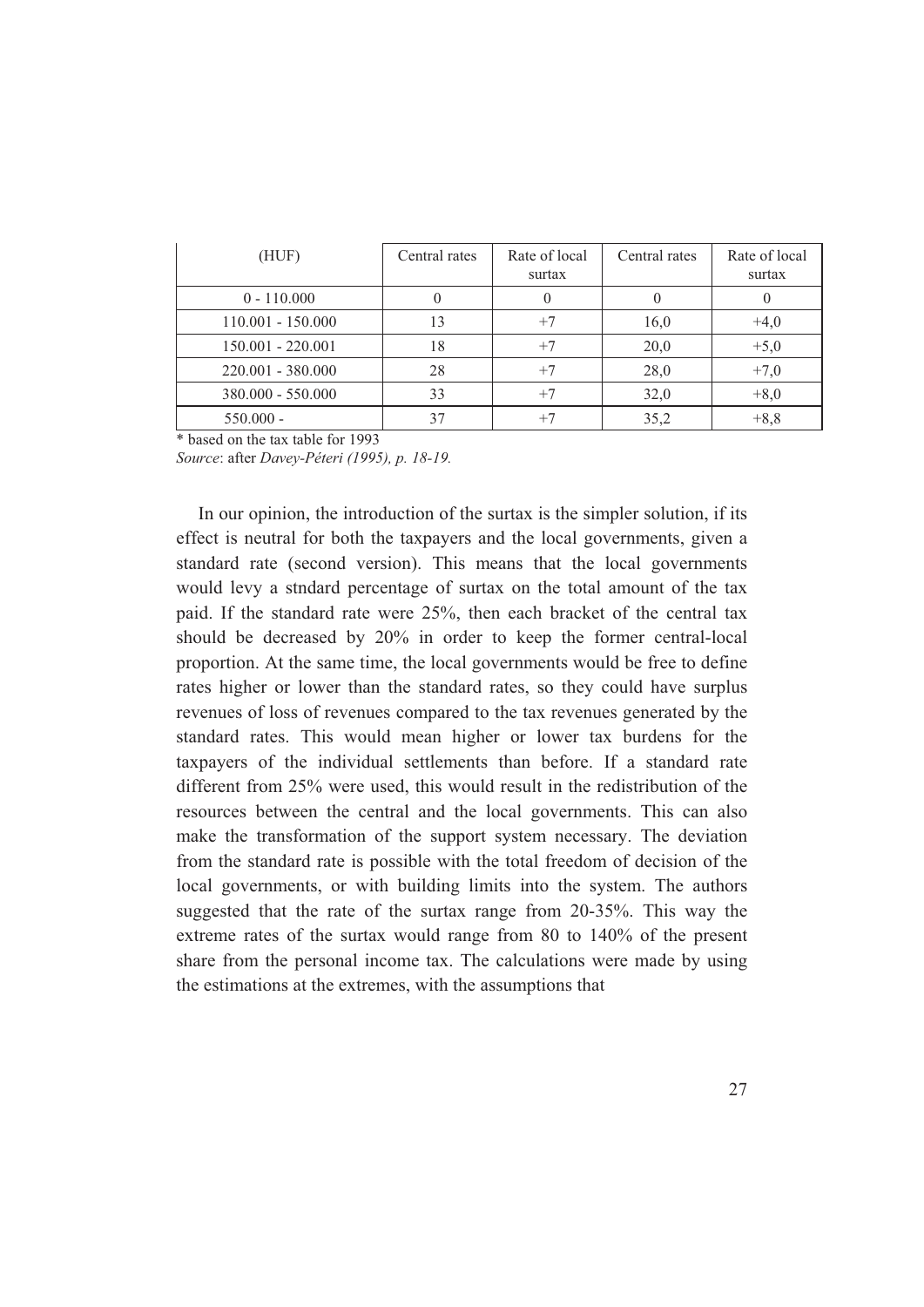- 1. all local governments where the share of personal income tax per capita is higher than the average, would levy the maximum 35% rate of the surtax, and
- 2. all local governments where the share of personal income tax per capita is lower than the average would levy the minimum 20% rate of the surtax.
- 3. Budapest was neglected in the model, because of the uncertainties of the division between the two local governmental tiers.

Given the above conditions, the personal income tax revenues of the local governments with weaker income generating capacity would decrease by 20% compared to the present situation, while those local governments with more favourable situation would increase their tax revenues by 40%. On the whole, the total of the personal income tax revenues of the local governments would increase by 19% compared to the resources that they are given from the division of the personal income tax, and the local proportion would increase from 25 to 37%. (The authors emphasise, however, that the main argument fro the introduction of the surtax is not the possibility to create supplementary revenues, but the accountability of the decisions concerning local taxation and expenditure).

The authors also dealt with the issue of the administration of the taxation. Based on consultations with officers responsible for personal income tax matters, they stated that the introduction of the surtaxation would not require a significant modification of the present procedure of tax administration. Administrative burdens would mainly appear at the employers, as the advance personal income tax payments would have to be drawn from the salaries of the individual workers at different rates, because of the different places of residence. On the other hand, this cannot be a problem for those employers that use a computerised wages accounting system.

Summarising the recommendations of the experts concerning the surtaxation of the personal incomes, we can say the following:

 $\Rightarrow$  the starting point of each recommendation is to replace the share of the local governments from the actual central/local government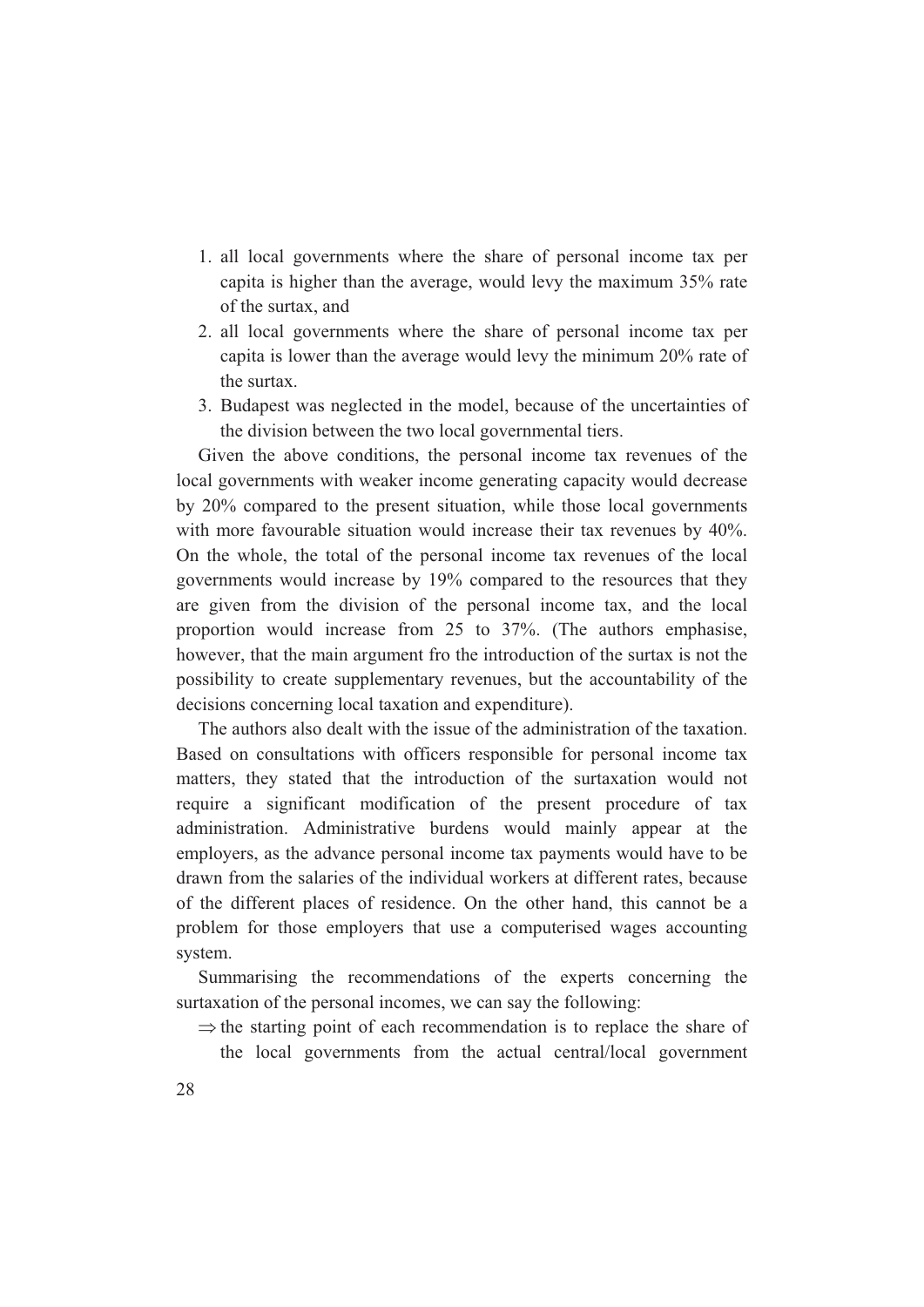division of the personal income tax by a surtax on the personal income tax with local disposition, by decreasing the central marginal rates to an extent resulting in the required division of the revenues. It was emphasised that this way the total of the personal income tax burdens would remain the same.

 $\Rightarrow$  At the same time, local governments would have the possibility to deviate in both directions from the standard (normative, average) local surtax rate of the personal income tax, defined by the centre.

A) The deviation from the standard rate downwards results in the decrease of the total tax burdens of the individual taxpayers, which can further reinforce the tension between the present demand of the expenditure and the income capacities (own resources + state transfers). In case of an unchanged demand of the expenditure, the decreasing personal income tax revenues have to supplemented. This strengthens the need for the increase in the other elements of resources (supplementary personal income tax support, or a more intensive increase of the normative subsidy, increase of the income capacities of other local taxes, consumption of the assets etc.). A solution for the problem can be the requirement of a minimum marginal tax rate, which would mean a minimal tax effort which could be expected from the local governments. In other words, the surtax on the personal income tax would increase the number of the optional local taxes, as it would be obligatory. The decrease of the general marginal personal income tax rate could have positive effects, as well, e.g. the willingness of taxpaying can improve, as can the efficiency of the tax collection.<sup>5</sup>

B) The deviation from the standard rate upwards can result in a surplus revenue for the individual local governments. However, as the starting point of the surtaxes has always been the system of the actual marginal rates, a raise of the taxes above the standard rates would amount to marginal rates higher than the actual ones. The political price of that might be bigger than the visible advantages coming from the improving services. It can also happen that the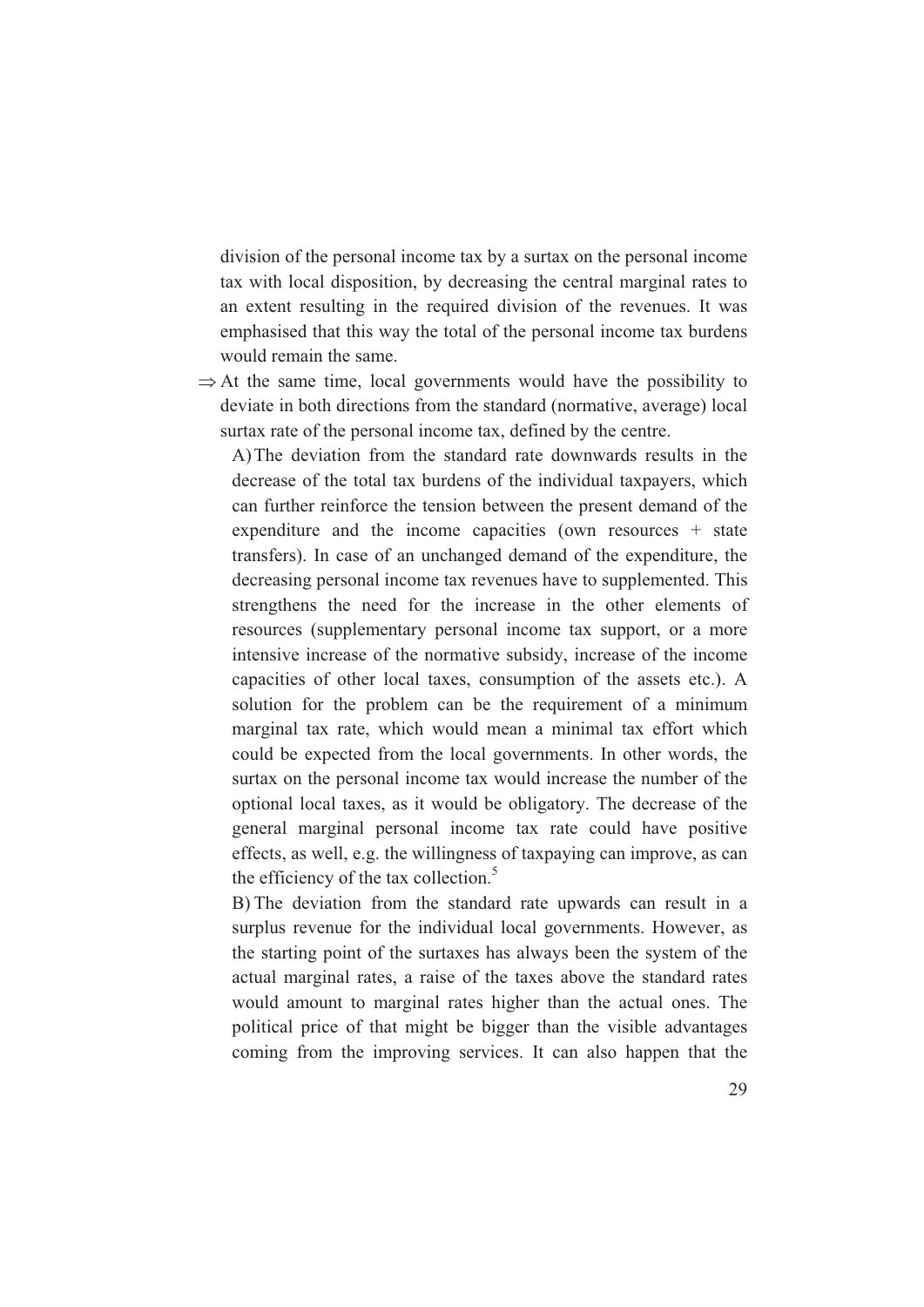taxpaying willingness and the efficiency of the collection deteriorate because of the increasing rates. A solution for the problem can be the definition of the maximum rates of the surtax. (The experts of the World Bank and the Davey-Péteri recommendation define the upper limit for the system of the surtax on the personal income tax, but the IMF report does not impose such an upper limit for the local surtaxes.)

C) The solutions for the division of the personal income tax are discussed by each expert group embedded into the general frameworks of the local government financing. They emphasise the possible expansion of the own resources. *In addition to the surtax on the personal income tax, they emphasise the development of the real estate tax based on the local value*. This tax is a so-called material tax (?), but the taxpaying is influenced also in this case by the paying capacity of the taxpayers, as the tax is mostly paid from incomes that do not derive from the use of the taxable real estate. If the surtax levied on the personal income tax and the development of the taxation of the local real estates are done at the same time, then both taxes have to be taken into consideration in the modelling of the decrease of the central personal income tax rates, as the real estate tax can mean an additional tax burden for the personal income tax payers. This implies that *in case of the parallel development of these two tax categories we can only start from a total of personal income tax revenues lower than before*.

 $\Rightarrow$  All three recommendations allocate the administration of the surtax to the central tax office, which shows that the shift is more likely to cause problems in the beginning at the employers transferring the advance personal income tax payments. At the same time, the twoyear delay of the appearance of the tax revenues in the local budget can be a problem (the surtax is meant to serve the balance of the budget in the given financial–planning period), as can be the date of the decision on the rates of the surtaxes valid for the following year.

A) Problems coming from the two-year delay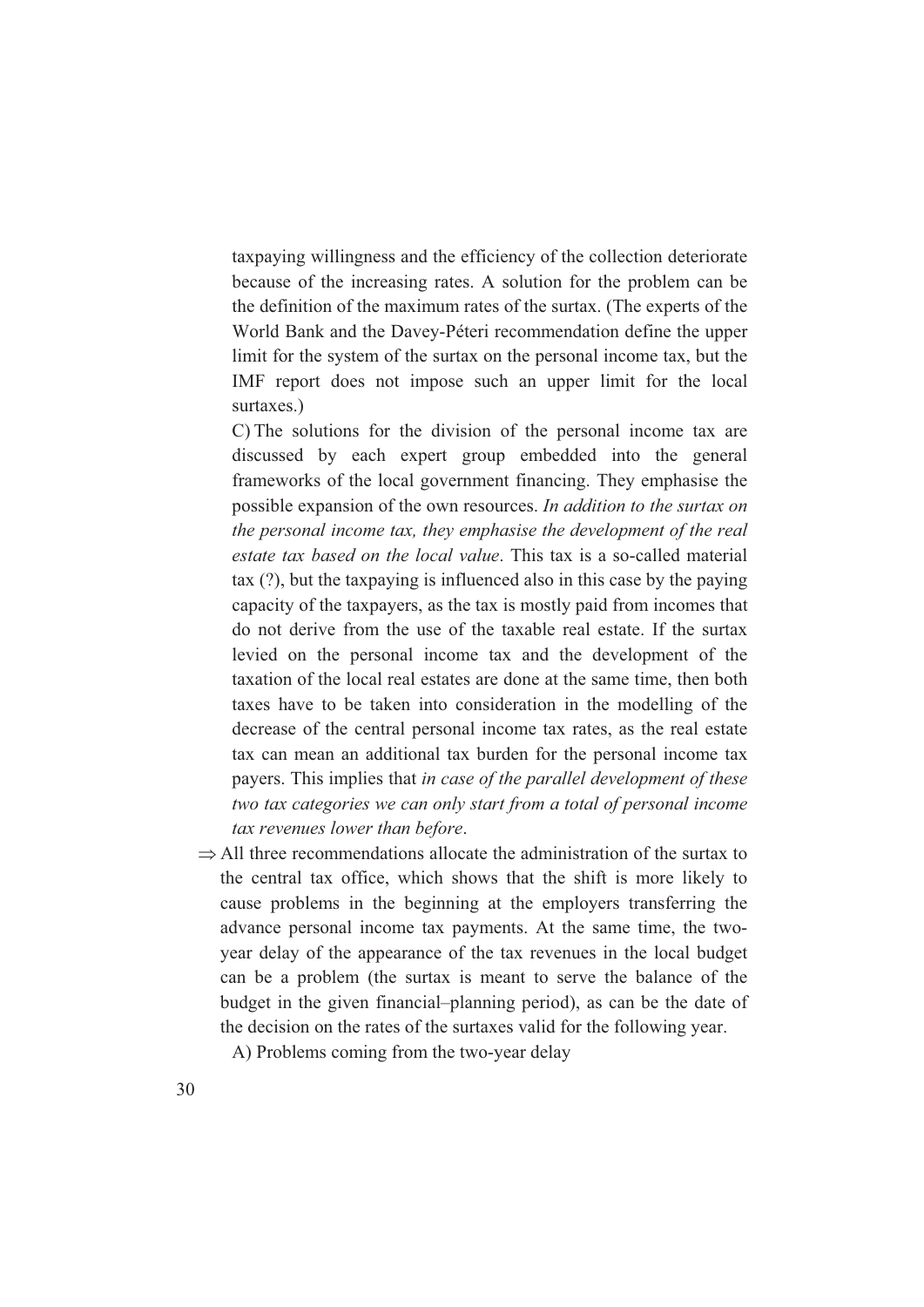In the present system, this problem is a bit overrated, as it is an established system. It as acceptable from the aspect of planning, as it is a stable resource which does not change during the year. In theory, the financing cannot be a problem, either, as its coverage is the current payments, the monthly instalments of which evidently exceed the current transfers which the local governments are eligible for based on their payments made two years ago. The problem is caused by the annual changes of the proportions of the division, about which the Parliament only decides in November. This conflict, however, can be well solved with programmes announced for several years (e.g. the method applied for the 1996-1998 period), or at least for the periods between the election cycles, the division should not be changed.

B) The date of setting the surtax rates

The IMF experts recommended that these rates be set by 30 September the latest, allowing each concerned party to have enough time to prepare for the change. The implementation is strongly influenced by the fact that the frameworks defining the rules of the game will probably change a lot in the coming few years. These frameworks, however, are only defined by the Parliament in November–Dcember every year. The date written in the recommendation would only be realistic if the general frameworks of the regulation (changes in the central taxes, state budget) were available as soon as the end of August in each year.

Problematic points concerning the surtaxation of the personal income tax:

- in Hungary there are significant allowances decreasing the tax base or the tax itself;
- the concealment of taxable incomes is common;
- the incomes of the agricultural employees are only taxed to a limited extent.

All three factors distort the regional distribution of the tax revenues. The first two factors are concentrated in the economically stronger areas (capital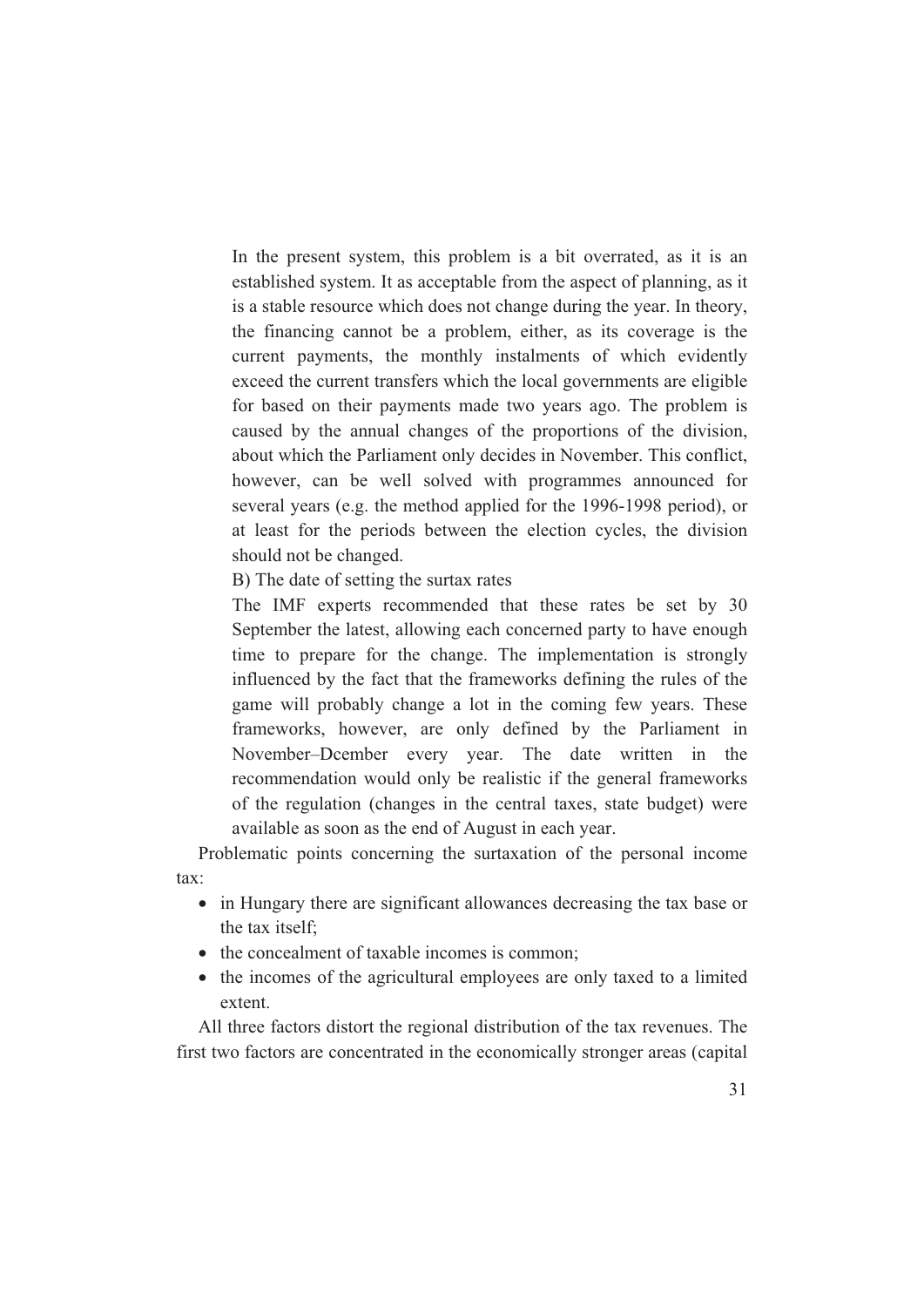city, large towns), while agricultural population is more concentrated in the villages on the one hand, on the other hand, in the settlements of the Great Hungarian Plain. *The above-mentioned distortions are reproduced by the surtaxation of the personal income tax. The tax burdens would be suffered by the same layer – dominantly those employees who live on salaries and wages.*

### **3.3. The system of local taxes in Hungary**

The reformed *system of the local taxes* is just becoming mature. This is beyond doubt, despite the rates relatively low in the beginning. It can be seen in several municipalities that they are starting to consciously shape their tax policies, and – often on the pressure by the local taxpayers (transparency, accountability) – they are *starting to harmonise it with the local settlement development and economic development policy*. The revenues flowing in from the local taxes are also more and more significant, but the rapid development of the tax revenues is dominantly the result of the industrial tax revenues (83.9% in 1997), aside from the gradual increase in the number of local governments introducing local taxes and the number of different tax categories (*Figure 1*). However, this kind of tax means – ever more significant – revenues only for the municipalities with considerable economic capacities.

On the other hand, several problems can also be raised in connection with the otherwise successful system of the local taxes. These are the following:

• half of the local taxes that can be levied tax the population, the other half the enterprises. Unfortunately, the present system – partly because of the heavy central tax burdens – makes the local governments tax the enterprises instead of the inhabitants. Industrial tax, the communal tax of the enterprises and the property-based taxes paid after the buildings and sites of the enterprises make more than 90% of the local taxes.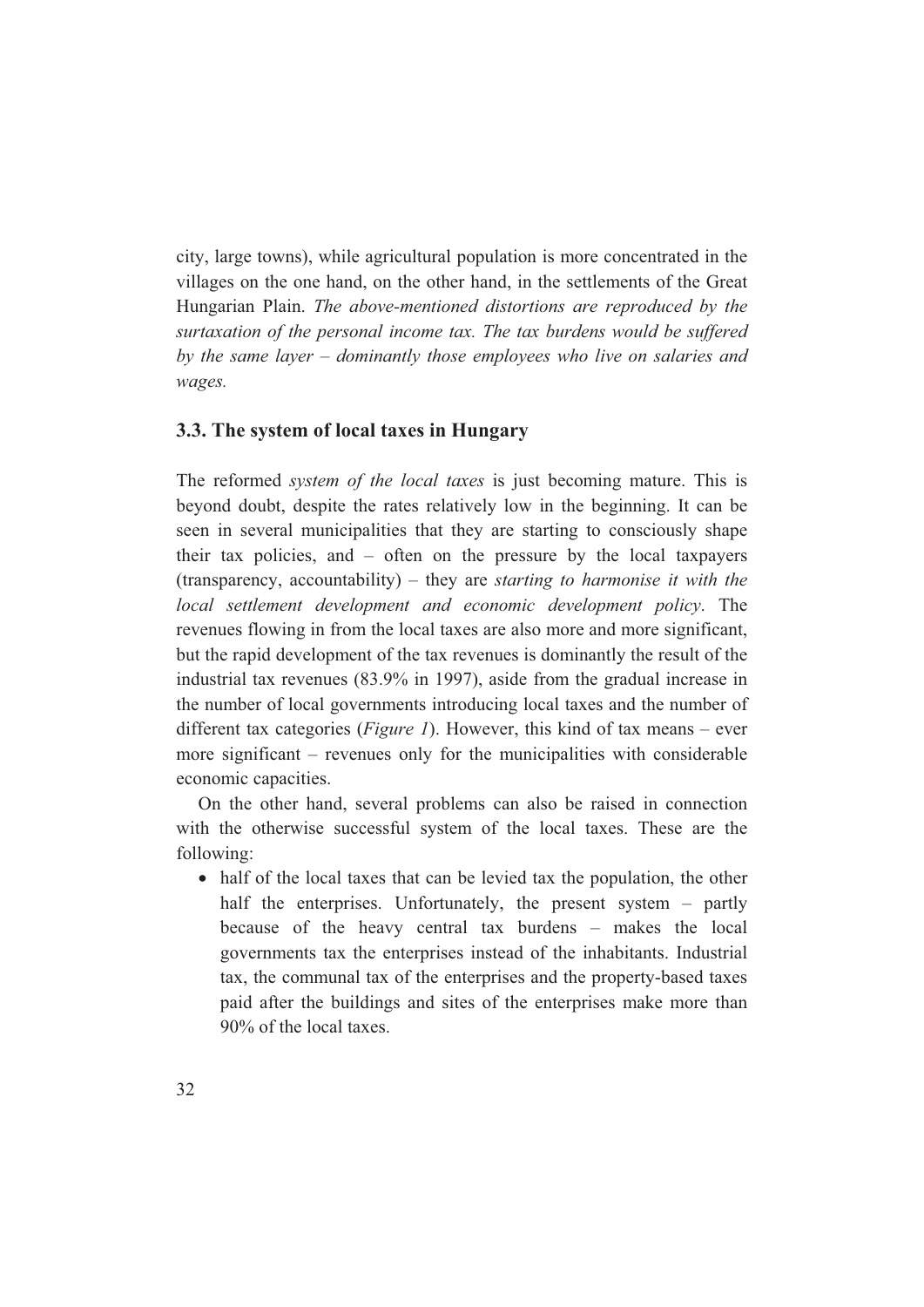- Unfortunately it cannot be defined how much tax the population and how much the enterprises pay, because the central software which is obligatory to use for the summary of the taxes does not pay attention to that. The software should be transformed in a way that it should be able to treat separately the payments coming from the real estate tax, land tax and the communal tax of both the inhabitants and the enterprises. The central report still could be made in a division according to the five tax categories, but this information, which is very important for the formation of the local tax policy, would not be lost at least at the local level.
- The revenues from the industrial tax are concentrated in the capital city, the big towns and other settlements with more advanced economic base. Because of the large-scale concentration, it was raised that a part of the industrial tax should be withdrawn for equalisation purposes (French example). Another version recommends the transformation of this kind of tax into a surtax of the corporate income tax (*Illés*, 1996). Neither recommendation is acceptable within the present frameworks, because the levying of a tax – according to the present regulation of the local taxes – is only a possibility which the local governments can use. This would practically punish those local governments which try to expand their own resources. The transformation into a surtax is problematic also because the levying of the industrial tax is not obligatory. In addition, local governments are free to define the tax rates up to the upper limit set by the law.
- Within the narrow possibilities of the taxation of the population, the taxation of the *real estates* is still very rare. The possibilities that lie in this kind of tax is worth reconsidering. As there are real estates in each settlement, this is the type of tax that covers the widest layer of the population, besides the personal income tax. In addition, as real estates are visible, and the owner can be easily found, this tax can involve those layers of the inhabitants into the taxation who managed to evade the personal income tax. It is also an argument that the value of such real estates involves the level of the services provided by the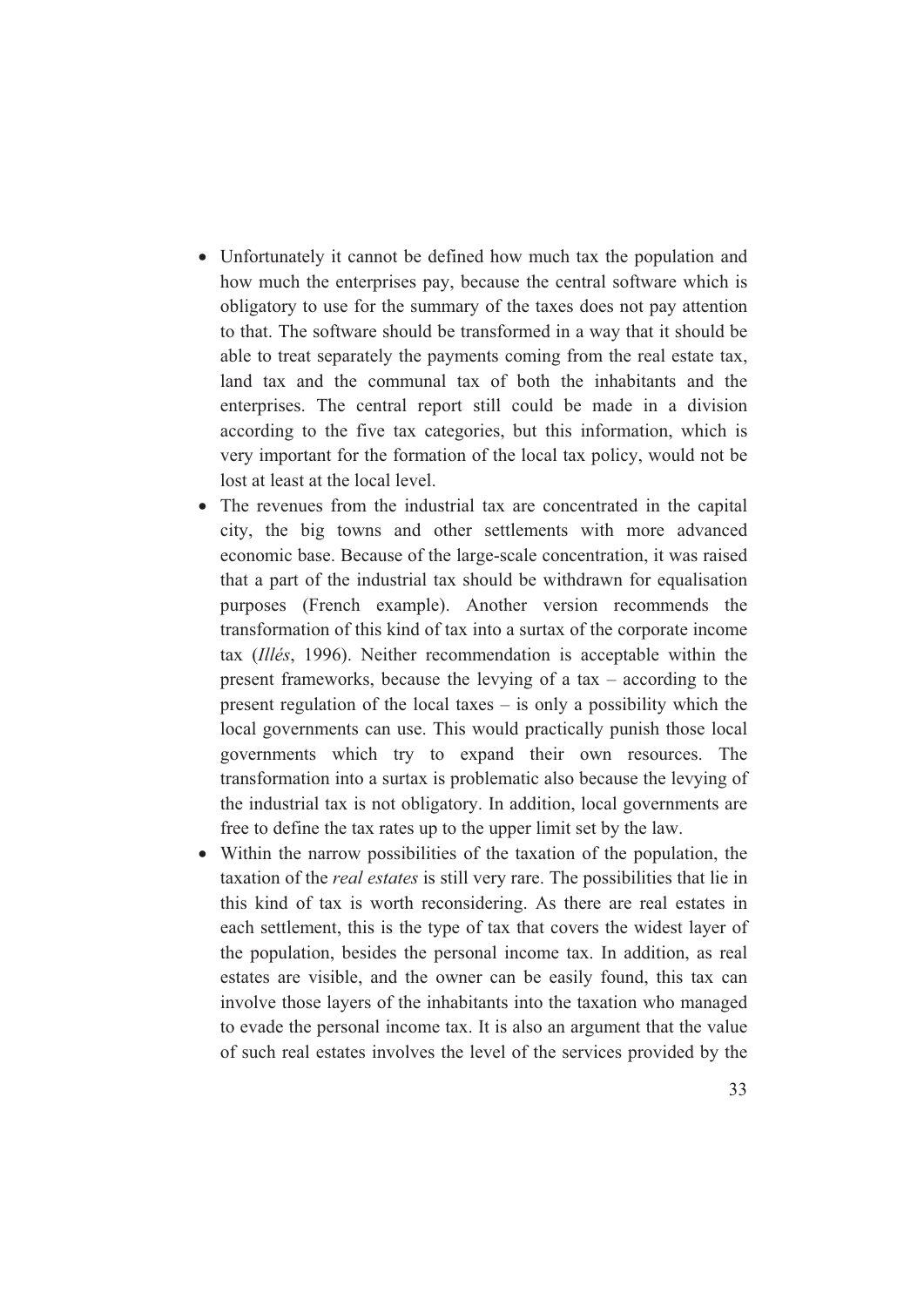local governments. It is considerable that the real estate property of the Hungarian population is very large compared to the development level of the economy and the (known and admitted) income level.

• We have discussed several times the measures to be done in connection with the development of the taxation of real estates (*Illés*, 1994, 1996; *Lados*, 1993, 1995). They are still valid, with one exception (the significant decrease in the exemptions, which was made possible by the amendments of the Act on Local Taxes in 1995):  $\Rightarrow$  *modernisation*, upgrading *of the registrations of real estates*, completion of the computerisation (it should be assessed how far the implementation of the land office programme, which was started years ago with support from the German government, has got, as the originally planned deadline was 1998, and it is extremely important from the aspect of the development of real estate tax);

 $\Rightarrow$  the establishment of reliable and generally accepted *value assessment procedures* is necessary (in the United Kingdom, the system of poll tax could be replaced within a year by the taxation of the real estates based on their fair market value, using the method of *mass value assessment*);

 $\Rightarrow$  both local governments and the population have to be prepared for the paying of real estate taxes, and this is the most urgent of all the tasks connected to the introduction of the system  $-$  a good preparation takes three to five years, so the introduction of the valuebased taxation of the real estates is hardly possible before 2002, given the present conditions.

• The local governments less frequently use the possibility that lies in the *land tax*. The majority of the local governments start from the fact that they have little of such areas, where higher tax revenues could only be collected by using high tax rates which could be defended with difficulties politically. So this kind of tax is seldom used, due to its weak income potential. In preparatory programmes it should be emphasised that the objective of the levying of taxes does not necessarily have to be to gain revenues, but it can be used as a tool of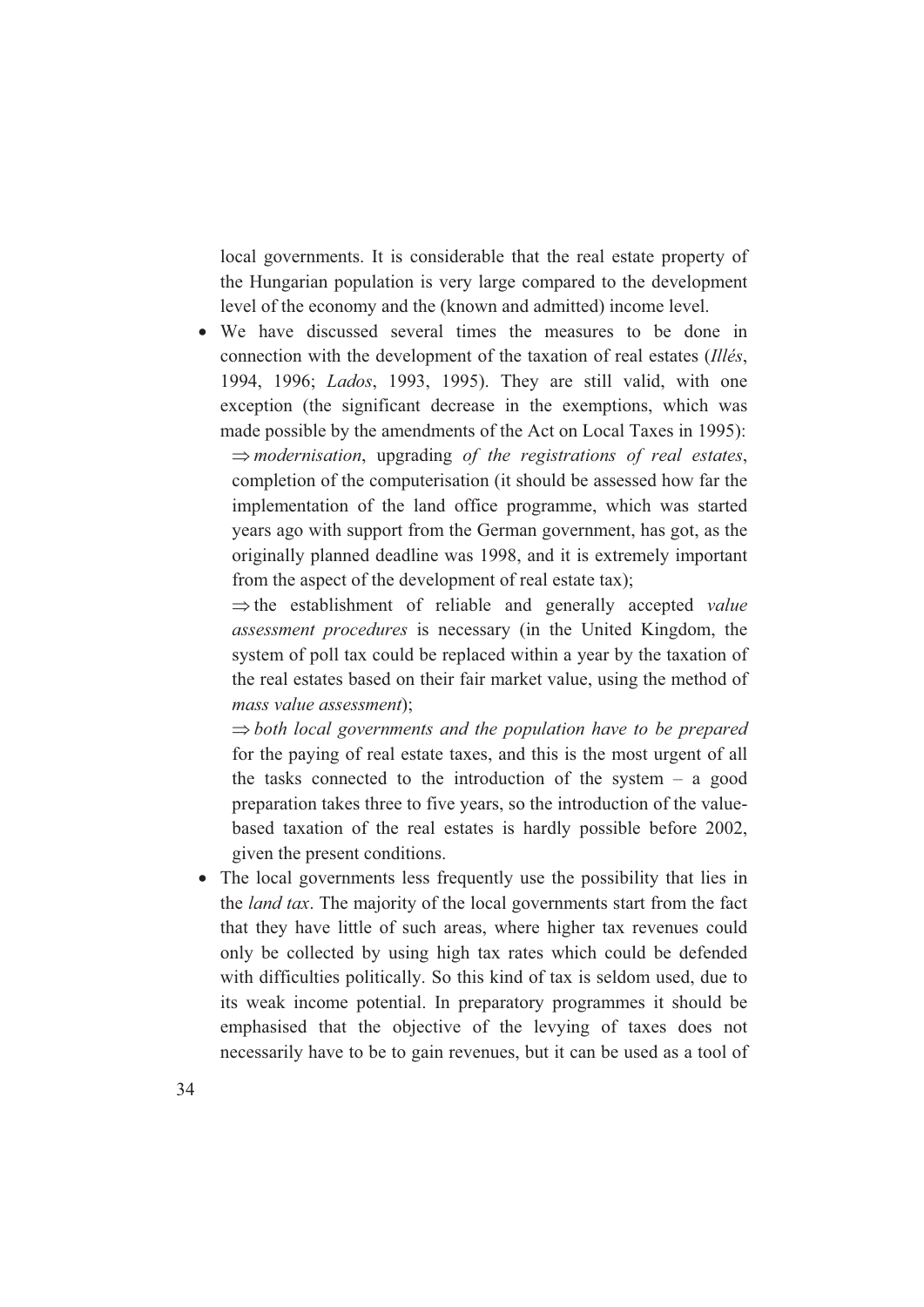settlement policy, a very good example for which is the land tax, which can accelerate the development of some underdeveloped areas and can also be used to prevent the speculation-led land purchases in the neighbourhood of major community investments. (The tax decreases the price of the lands and the real estates.)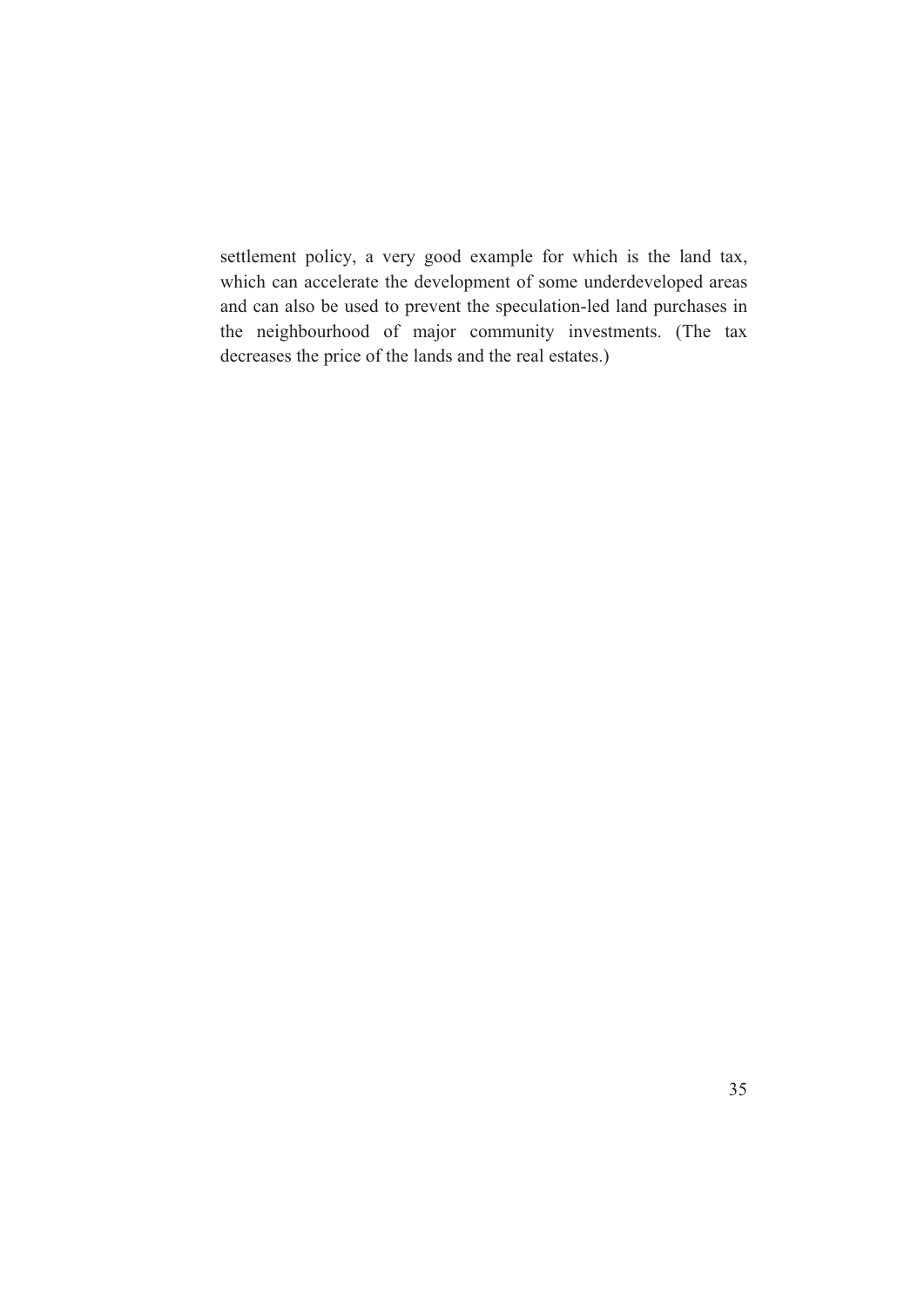## **4. The system of supplementary subsidies**

When increasing the role of local resources  $-$  e.g. local taxes, surtax systems –, it is necessary to examine to what extent the distribution of the own resources of the local governments contributes to the reduction or strengthening of the disparities among the regions and the settlement types. So the construction of the supplementary subsidies, their transparency and the maintenance of the stimulation to use the local resources are issues of primary importance. In the resource-oriented financial planning, the divided personal income tax and the normative subsidies are complementary elements. The part of the personal income tax which remains in the centre becomes the basis of the subsidies distributed in a normative way. Does the decrease of the present proportions of division really amount to equalisation? It seems that in the recent years it was mostly the resource breakdown of the richest local government, the capital city, which has followed this principle. Parallel to the decrease in the share from the personal income tax, the weight of Budapest in the normative supports decreased, too (*Table 6*).

#### Table 6.

|                         | $personal income tax + personal$<br>income tax supplementation |      |      |      |      | Normative state contribution |      |      |
|-------------------------|----------------------------------------------------------------|------|------|------|------|------------------------------|------|------|
|                         | 1993                                                           | 1994 | 1995 | 1996 | 1993 | 1994                         | 1995 | 1996 |
| <b>Budapest</b>         | 30,8                                                           | 31,6 | 28,3 | 27,5 | 16,9 | 16,8                         | 16,4 | 15,8 |
| Counties                | 0,0                                                            | 0,0  | 0,7  | 2,5  | 9,0  | 9,1                          | 9,3  | 10,1 |
| Big towns <sup>**</sup> | 21,3                                                           | 21,9 | 21,0 | 20,4 | 21,0 | 20,7                         | 21,3 | 20,8 |

*Personal Income Taxes and Normative Subsidies by Levels of Territorial Administration, in per cent*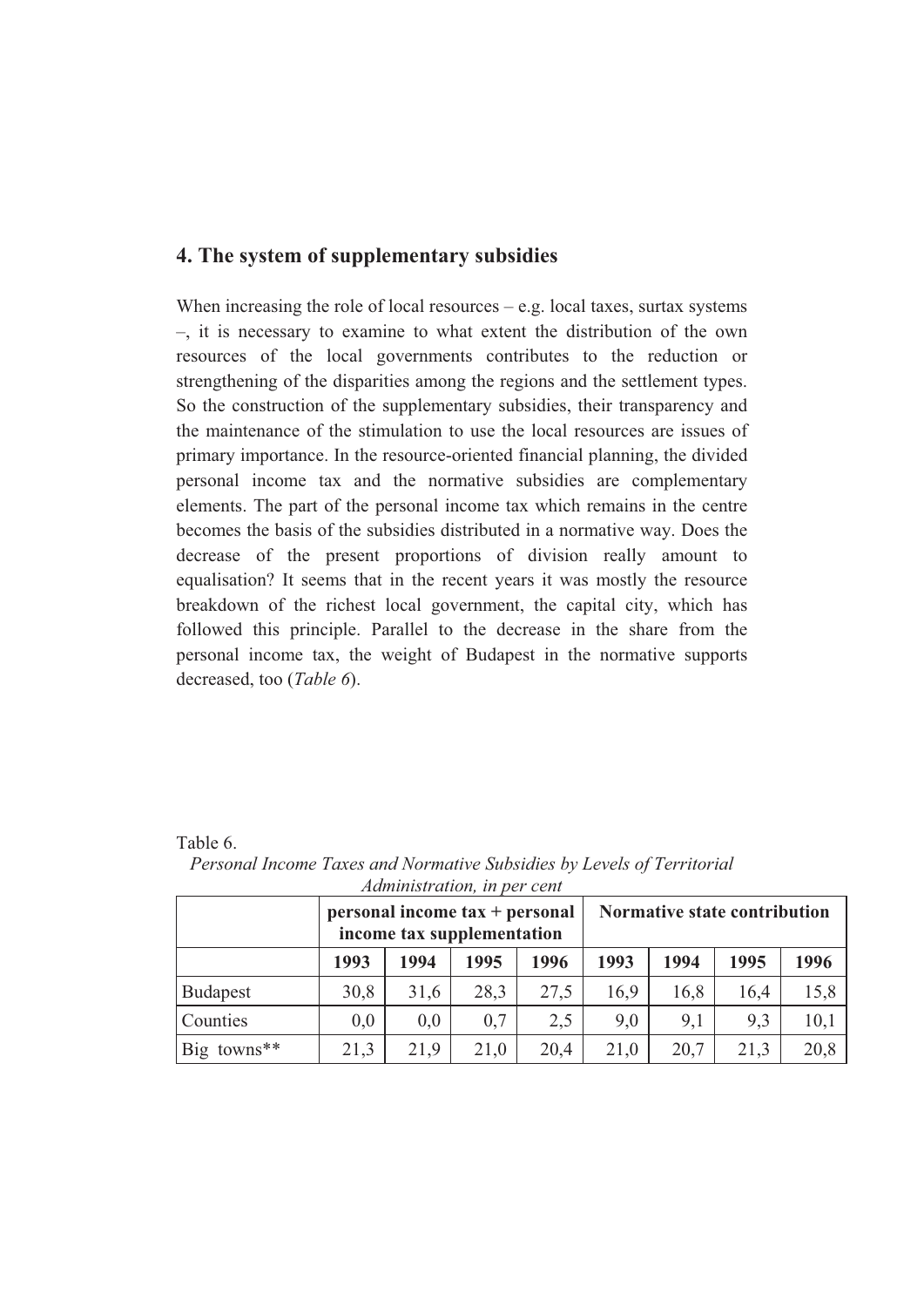| Other towns     | 22,4  | 21,9  | 227<br>44. | 22,3  | 23,9  | 24,0         | 24,5         | 24,6  |
|-----------------|-------|-------|------------|-------|-------|--------------|--------------|-------|
| <b>Villages</b> | 25,5  | 24,6  | 27,3       | 27,4  | 29,2  | 29,5         | 28,5         | 28,7  |
| <i>Total</i>    | 100,0 | 100,0 | 100,0      | 100,0 | 100,0 | <i>100,0</i> | <i>100,0</i> | 100,0 |

\* According to the administrative division in effect in the given year

\*\* All county seats and other towns with county rank

*Source*: own calculations after the database of the TÁKISZ (Hungarian Regional Information Service)

It is worth noting that this phenomenon can only be seen in case of the personal income tax, because of the supplementary subsidy of that. In case of the normative subsidies, the resources are mostly relocated towards the local governments of the counties and the towns. This is the consequence of the normative system which in many respects takes the urban, or medium level services into consideration, and usually sets the rates of those services in the range closer to the average level of the given service. At the same time, in case of the responsibilities also present in the village environment, the normative is further away from the average expenses.

In reality, there are several subsidies in the finance system of local governments which totally or to a significant extent serve equalisation purposes. In a sense, the task-oriented subsidies can be taken here, as they provide the same amount of grants after each student, or person in need of social benefits or health care. Besides these effects, however, these subsidies are mainly connected to individual tasks taken up by the state, and their main purpose is not equalisation but the completion of concrete tasks.

In another part of the subsidies, the equalisation function is dominant. These subsidies, however, are fragmented are dislocated. Some factors could be found in 1997 in that group of the personal income tax "remaining in place" which is, so to say, burdened with tasks. These are the following:

• supplementary subsidies for the personal income tax (19.0 billion HUF – villages: up to 7.073 HUF per capita, towns: up to 8.643 HUF per capita;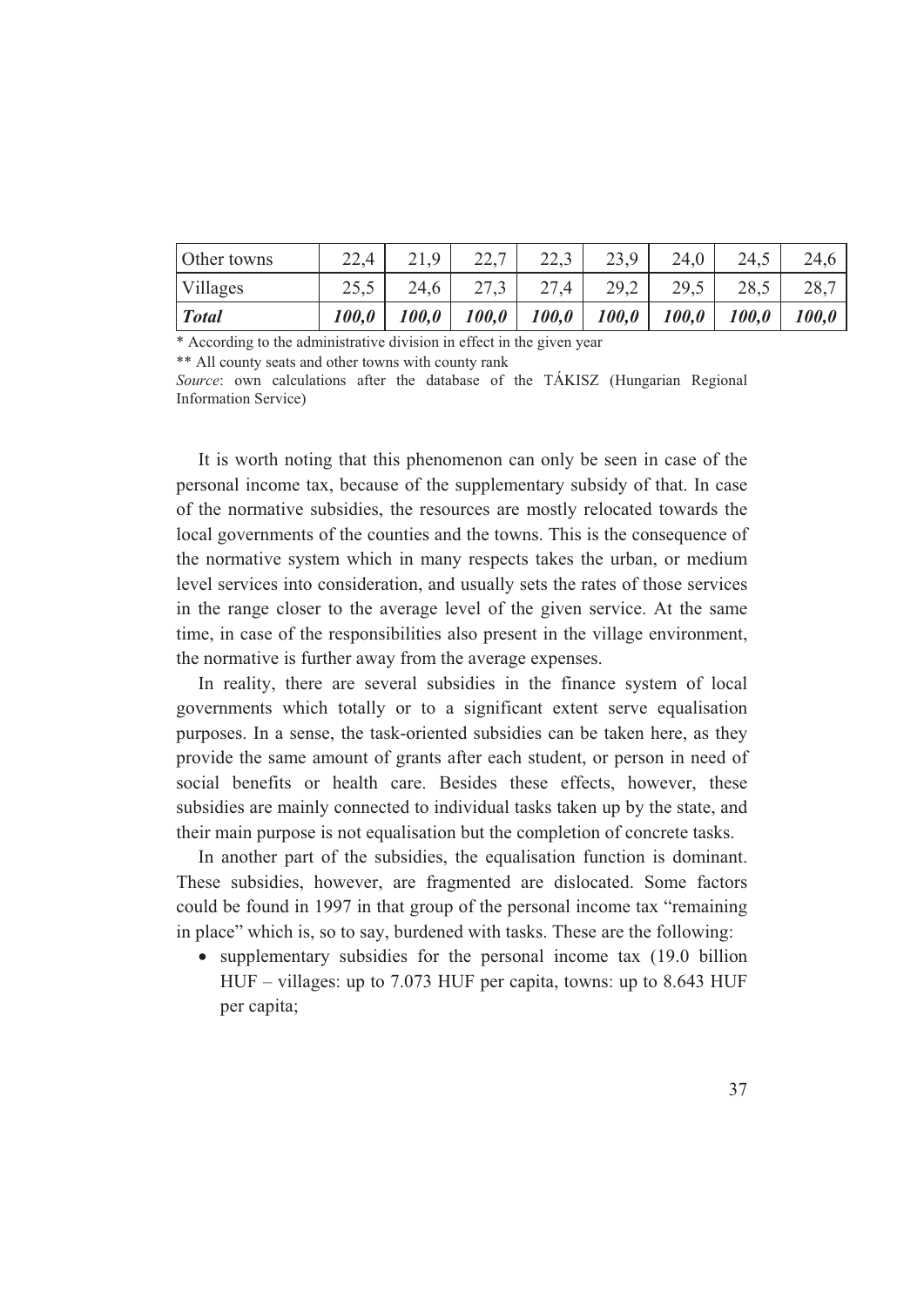- general support for the villages (5.8 billion HUF 2 million HUF per village);
- subsidy for the municipal administration, communal and sports tasks of the local governments (19.3 billion HUF – 1.842 HUF per capita);
- subsidies for those local governments defined in a government decree – which are underdeveloped from socio-economic and infrastructural aspects, and for those with serious employment problems (2.7 billion HUF – 1.600 HUF per capita).

The latter three purposes were elements in the former normative support system. On the above-listed equalisation purposes, thus within the frameworks accountable from the personal income tax, 46.8 billion HUF would be spent. The personal income tax remaining in place is burdened with some subsidies given to the county governments, which seems to be a bit strange, an odd man out here. It would be more reasonable (but it does not sound so nice politically) that the proportion of the division is 22%. The 78% that remains in the centre serves as the basis for the financing of certain elements of the normative subsidies. In the present construction, the central government could account for 16% of the personal income tax in 1997 and 20% of that in 1998, but the channels where the remaining 62 and 60% of the personal income tax was spent is unknown, without transparency. (Naturally, as we have already mentioned in the chapter dealing with the divided personal income tax, we calculated the personal income tax remaining in the centre as if it all served as the basis of normative subsidies<sup>6</sup>. From this aspect, the coverage of the normative subsidies is not transparent, either, as we have not seen yet a division where e.g. 80% of the resources divided under the heading "normative subsidies" was covered by the centralised personal income tax and 20% by the VAT payments.)

From the normative state contributions, two objectives can be listed among the equalisation elements in the narrower sense:

- subsidy for the municipal administration, communal and sports tasks of the local governments (3.0 billion HUF – 312 HUF per capita);
- subsidy for public education  $(1.5 \text{ billion HUF} 157 \text{ HUF})$  per capita).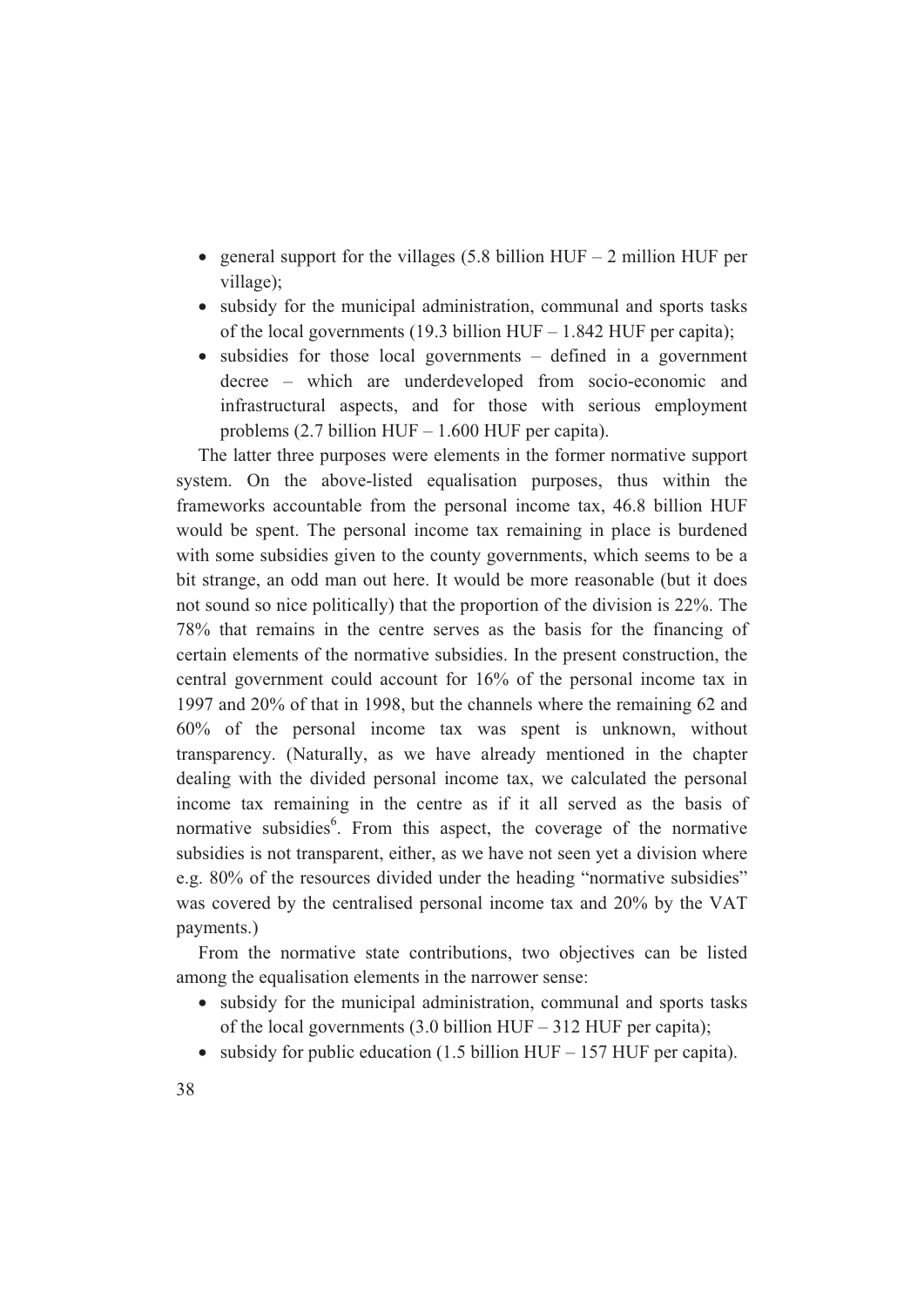Different subsidies assisting developments and operation are listed as independent items in the state budget, making a further 69.0 billion HUF:

- targeted and addressed grants (39.0 billion HUF);
- subsidies with development purposes, serving regional equalisation (8.0 billion HUF);
- supplementary subsidies for bankrupt local governments (6.0 billion HUF);
- subsidies for local governments in handicapped situation, with lack of funds through not their own fault (6.0 billion HUF).

This fragmented system, consisting of some 10 support elements, allocated approximately 110 billion HUF for the local governments in 1997, which is more than 10% of the expected total resources of the local governments. This amount can further grow with resources awarded from the Regional Development Fund, at the same time, the targeted grants should not be put into this category, as they typically demand own resources up to at least 60% of the developments, which could hardly be fulfilled by the local governments with weaker income positions, so they would get into a disadvantageous position in the competition. (It can cause further problems if they manage to collect the coverage of the investment, but there is no coverage for the operation in the future.)

In the 1991-1994 period, the more developed counties (e.g. Gyõr-Moson-Sopron) essentially did not receive any resources from the 18.5 billion HUF of the Regional Development Fund. At the same time, their share is considerably high from the system of targeted grants requiring substantial own resources, which used 52.3 billion HUF in the given period. (In the period in question, Western Transdanubia, which consists of Gyõr-Moson-Sopron, Vas and Zala counties, only received 2.7% of the grants awarded from the Regional Development Fund, while 17.7% from the targeted grants.)

This fragmented system should be put into a more comprehensible framework, or collected into a single equalisation support fund. The order of magnitude of the subsidies is as much as is covered by the local and the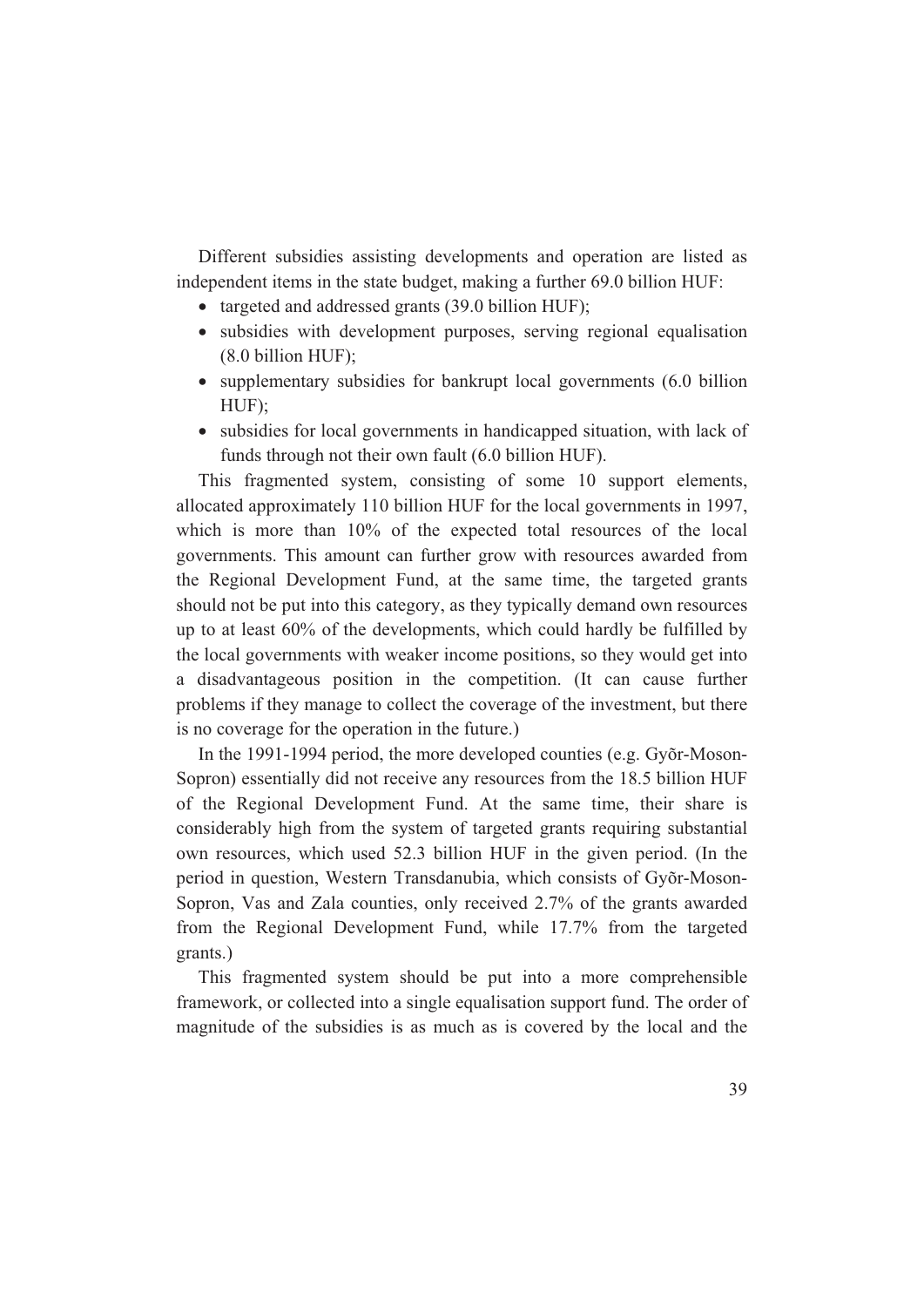central part of the personal income tax in both the divided and the surtaxing system of the local personal income tax.

### *A) Separate development and operational equalisation support system*

The equalisation support objectives listed above could be divided into two main groups. One of them would provide resources of equalising character for the continuous operation of the local governments, while the other would equalise the chances for the access to development possibilities.

1. The local governments that are awarded equalisation grants on different grounds usually overlap each other. Thus in the first case it is advised to integrate into the supplementary subsidy of the personal income tax the former elements of the subsidies: supplementary subsidy for the personal income tax, general support for the villages<sup>7</sup>, subsidy for the municipal administration, communal and sports tasks of the local governments, subsidies for local governments in handicapped situation, with lack of funds through not their fault, and supplementary subsidies for bankrupt local governments. This amount of approximately 60 billion HUF should be distributed through a support form, the supplementary subsidy for the personal income tax.

In the present personal income tax equalisation mechanism, more than 90% of the local governments are involved, so this circle is wide enough to cover all the settlements belonging to the former fragmented system of equalisation purposes. After this, only the average personal income tax per capita should be defined, with which the subsidy distributed through the equalisation of the personal income tax would triple.

2. Development supports could still be operated as targeted grants. The category called addressed grants is not necessary by all means, if the grants are rendered individually to the objectives to be supported. A matrix could show the level of the subsidies that the objectives to be supported could reach at the individual local governmental types. This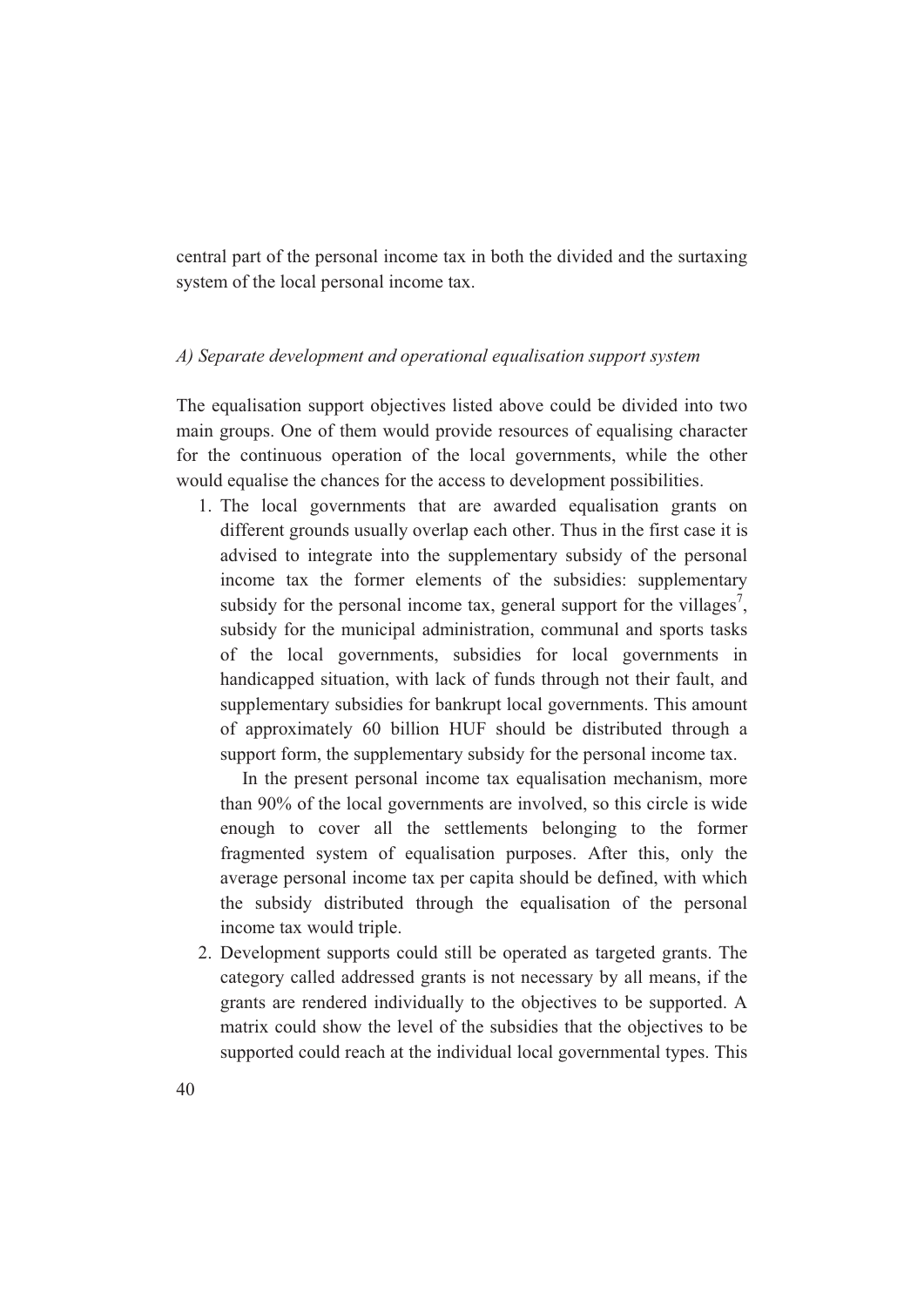way both horizontal and vertical fairness can be asserted in the supports, as each local government can get support for development purposes, but the extent of the support can vary, taking the special situations into consideration.

It could be declared that the basis of both supports is the part of the personal income tax which remains in the centre. On the whole, the personal income tax revenues should be spent on four kinds of purposes by clear division principles, if we maintain the pattern of the divided incomes:

- *personal income tax remaining in place*: because of the equalisation concerning an extremely wide circle, the 20% from the direct personal income tax planned for 1998 seems a bit too little. From 1999, this figure should be raised to 30 or 40% of the net personal income tax  $revenues<sup>8</sup>$ ;
- *supplementary subsidies*: essentially this is the total of the operational, and development equalisation supports gathered in the individual support labels, the supplementary subsidy of the personal income tax and the targeted grant. This total makes 35 or 30% of the net personal income tax revenue. (The higher figure would be the proportion in case of the lower share of the personal income tax directly remaining in place and vice versa.)
- *normative or task-oriented supports*: they make 35 or 40% of the net personal income tax revenue. (The higher figure would be the proportion in case of the lower share of the personal income tax directly remaining in place and vice versa.) If this should not cover the total of the necessary supports, the missing part could be filled from the VAT revenues.
- *coverage of the expenses of the central tax authority*: the APEH is a central budgetary organisation, thus its operation is financed from the tax revenues. That is why it is reasonable to expect that a part of the personal income tax revenues, which appear as a local governmental resource but is administered centrally, should contribute to the maintenance costs of the APEH. The maximum amount of this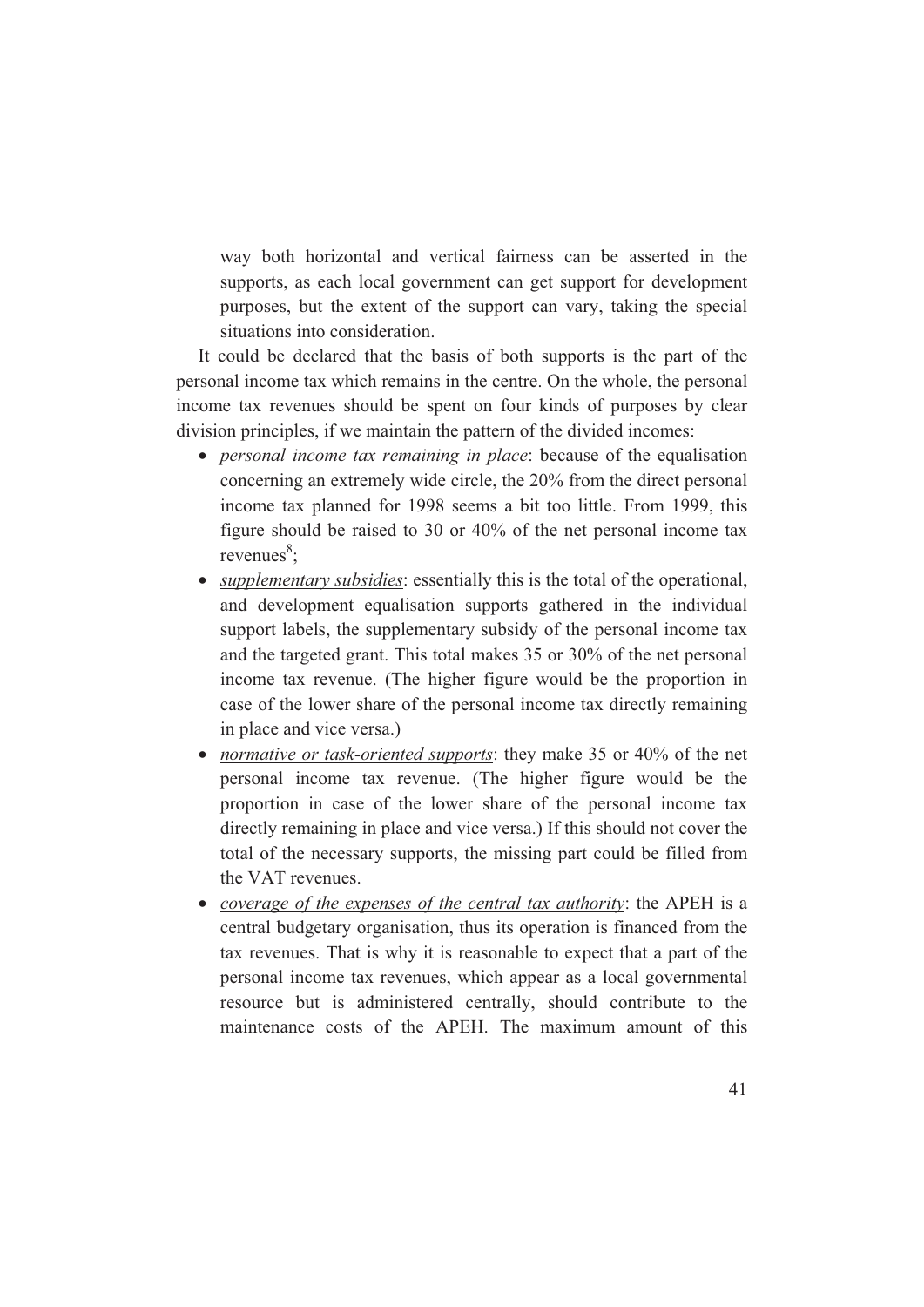contribution can be the difference between the gross and the net personal income tax.

If the central and the local personal income tax were separated, the formula would only change inasmuch as a clear proportions of division among the individual support types should be declared.

### *B) Standard equalisation fund*

The distribution of the support fund serving equalisation purposes could take place based on relatively few indices, which characterise well the situation of the local governments. Five such indices could be taken into consideration (*Illés*, 1996):

- 1. The difference of the operational costs of the local government and the realistic coverage that can flow in from the local resources;
- 2. population of the settlement, or the municipality;
- 3. properties of the local government which require maintenance, renovation and management;
- 4. non-real estate property of the local government, which is a potential material–financial resource;
- 5. length of the inner roads, which is more or less proportionate to the road, public utility, lighting and public area maintenance tasks and the tasks of the local transportation.

The other branch of the subsidies could be task-oriented grants, which is different from the equalisation grants both in function and economic political character:

• In case of the task-oriented grants, the central government takes responsibility for and a certain share of the expenses from the provision of a concrete task. In this case it might be reasonable to define the guidelines for the proportion of the burdens, e.g. in the branches that are state responsibilities (public education, health care, social care) the division could be 2/3 state subsidy and 1/3 own resources of the local governments.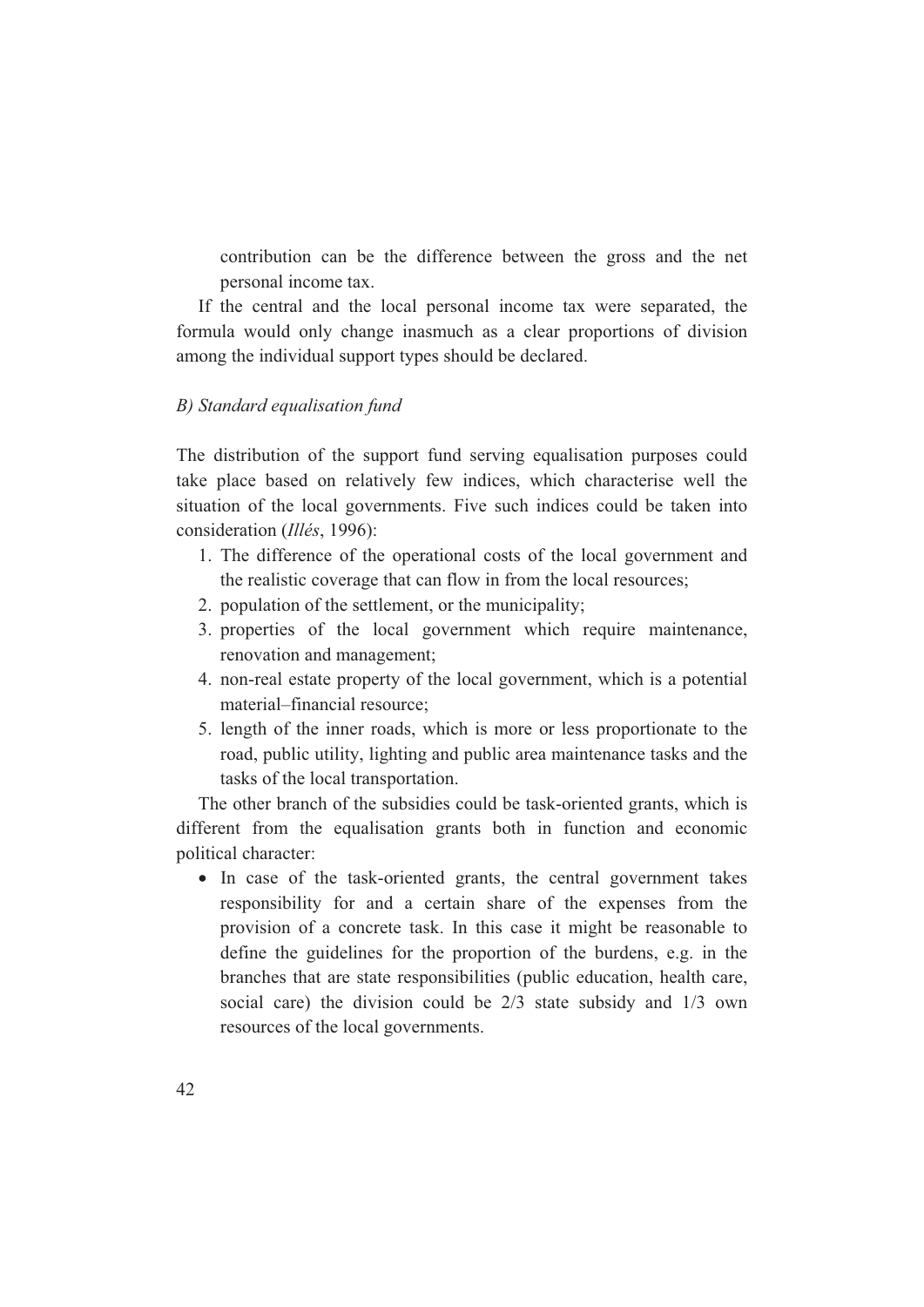• The equalisation grant is a "monetarised" support, in which the central budget does not take any responsibility or burden in one concrete task or sectoral development, all they do is to contribute to the maintenance of the operation and the reduction of the differences. The indices and the normatives are only rates, based on which the individual support funds – defined depending on the burden bearing capacity of the national economy and the budget – can be divided among the individual local governments.

### **4 Summary, recommendations**

Starting point:

The role of the governmental (budgetary) participation in regional development at territorial and local level are:

- *the reduction of regional disparities;*
- *the stimulation of processes desirable at national level.*

A real equalisation only takes place if the local governments in the backward regions have development resources, too. The precondition for that is, however, the stable provision for the running operational needs.

The desirable situation in the future could be guaranteed by the application of a resource system at local governmental level which, on the one hand, promotes the *increase of the financial independence* of the Hungarian local governments, on the other hand, enables the *equalisation* among the local governments with different income capacities. The first objective could be guaranteed by the expansion of the resources of free discretion, in the second case the fragmented system should be made more comprehensive, transparent and efficient.

The experts' opinions seem to reach a consensus that two ways are recommended for the increase of the financial independence in the given Hungarian conditions. One direction is the transformation of the divided personal income tax revenue system into personal income tax of central and local discretion, the other is the development of the local real estate tax and the use of value-based tax on real estates. Lately the role of the industrial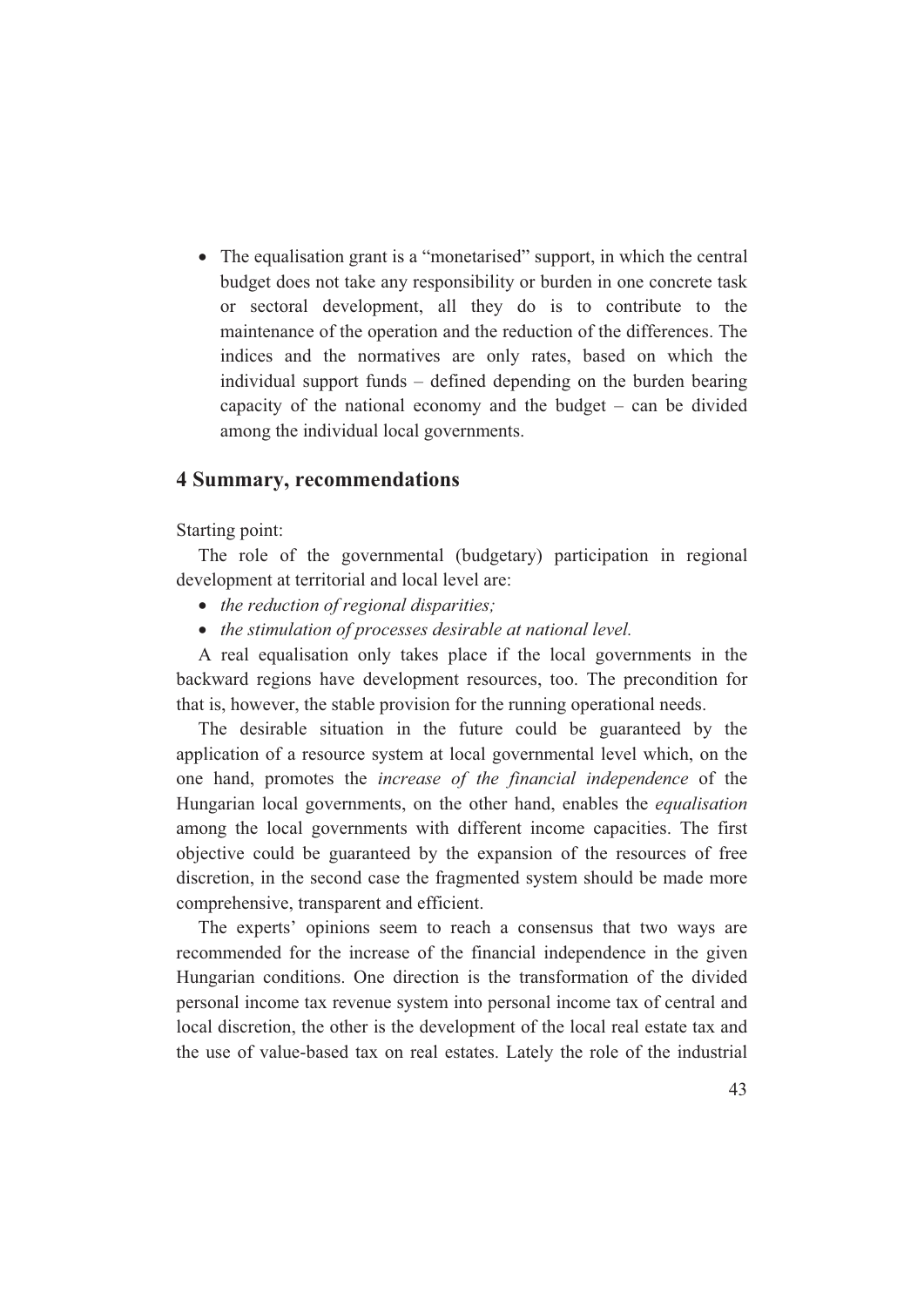tax in the long run has been appreciated. According to the Hungarian traditions, local surtaxes were levied in a certain per cent, approved of by the Ministry of Interior, of the central direct taxes. These included both property taxes and (personal and corporate) income taxes. The presently accepted international practice favours the surtaxes levied on the personal incomes. This can be a resource for all of the local governments, at the same time, it could expand the right to levy taxes to the medium level of the local governments, as well.

The system can be created in a year or two. The years of 1997 and 1998 are enough for the preparation, as the rules of the division of the personal income tax has been set for these years in a three-year programme, and this should not be disturbed. This would allow enough time for the introduction of the surtax on personal income tax from 1999.

It is not recommended to levy surtax on the corporate sales tax and corporate income tax, as this would deteriorate the competitiveness of the local economy in the long run. It should be set, instead, to what extent the individual governmental transfers are financed from the individual central taxes. The surtax on the corporate income tax is also not recommended, among other things because in the list of local taxes we find the industrial tax, which can operate as a kind of local corporate sales tax. Its role, however, should not be increased but decreased in the long run. The industrial tax operating with higher and higher rates distorts the competitiveness of the local enterprises on the one hand, on the other hand, it can spur the tax competition among the settlements to an unjustifiable level.

Among local taxes, the development of the tax on real estates, within that the tax on the residences is recommended. Certain element necessary for the shift to a value-based taxation of the real estates have been realised (elimination of central exemptions), others are under implementation (computerised real estate registration, expiration of former exemptions, privatisation of the real estates of the local governments), while there are some elements which are still missing (act on the assessment (?), training programmes, preparation of the inhabitants). The shift can last for a period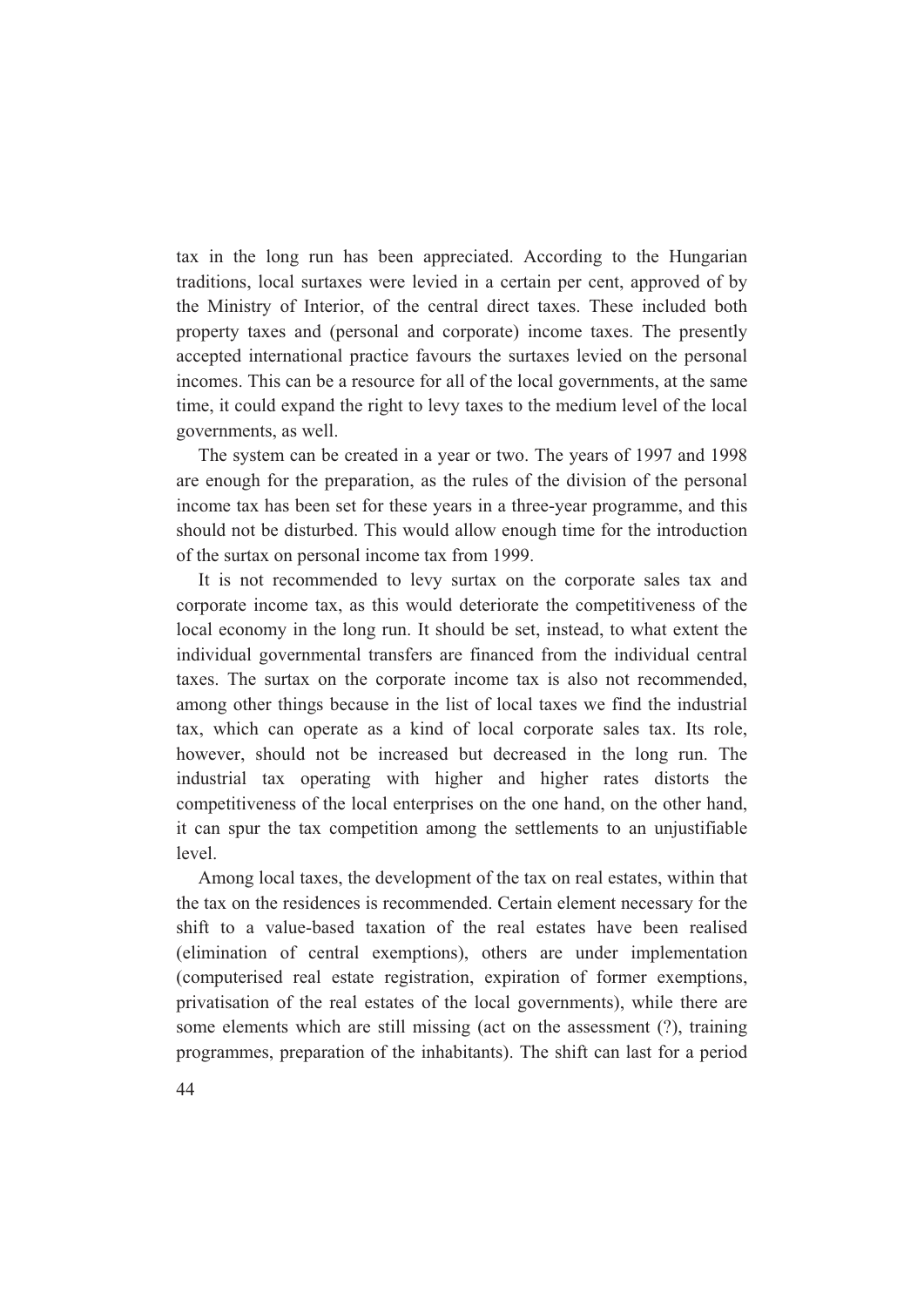of four or five years, during which the preparation of the population for this type of tax is the most essential task (this should be implemented similar to the expansion of the personal income tax to the whole circle of incomeearners in 1998). Presently it is important from the aspect of the value-based real estate tax to look at where we are in the implementation of the recommended processes and the often mentioned strategic programme measures.

The personal income tax will remain one of the fundamental elements in the financing of the local governmental management in the long run. In the 1990s, as a consequence of the processes connected to the transformation (unemployment, regional differences of the economic decline or growth) and for demographic reasons, an *increase is expected in the coming medium-term period of time in the disparities of the incomes of the population in the different regions and settlements*. This emphasises the importance of the operation of the income equalising mechanism in the field of local government finance.

The resources of equalisation are extremely fragmented and scattered in the present system of financing. Their transformation can take place the following way: the beneficiary local governments largely overlap each other as regards the equalisation grants received on different grounds. Only *two types of equalisation grants* should be used. One of them could serve the equalisation of the financial conditions of the operation, in the frameworks of the personal income tax equalisation support, while the other one would promote developments through the system of targeted grants. The resource for both supports would be the central personal income tax (or the part thereof that remains in the centre).

The personal income tax would serve four purposes altogether. The local or surtaxed personal income tax would make 30-40% of the total of the net personal income tax, while the centralised or central personal income tax would be divided equally between the equalisation grants and the normative or task-oriented supports. In the latter case the proportion should be defined which the government will cover not from the personal income tax but from other tax revenues. The difference between the gross and net personal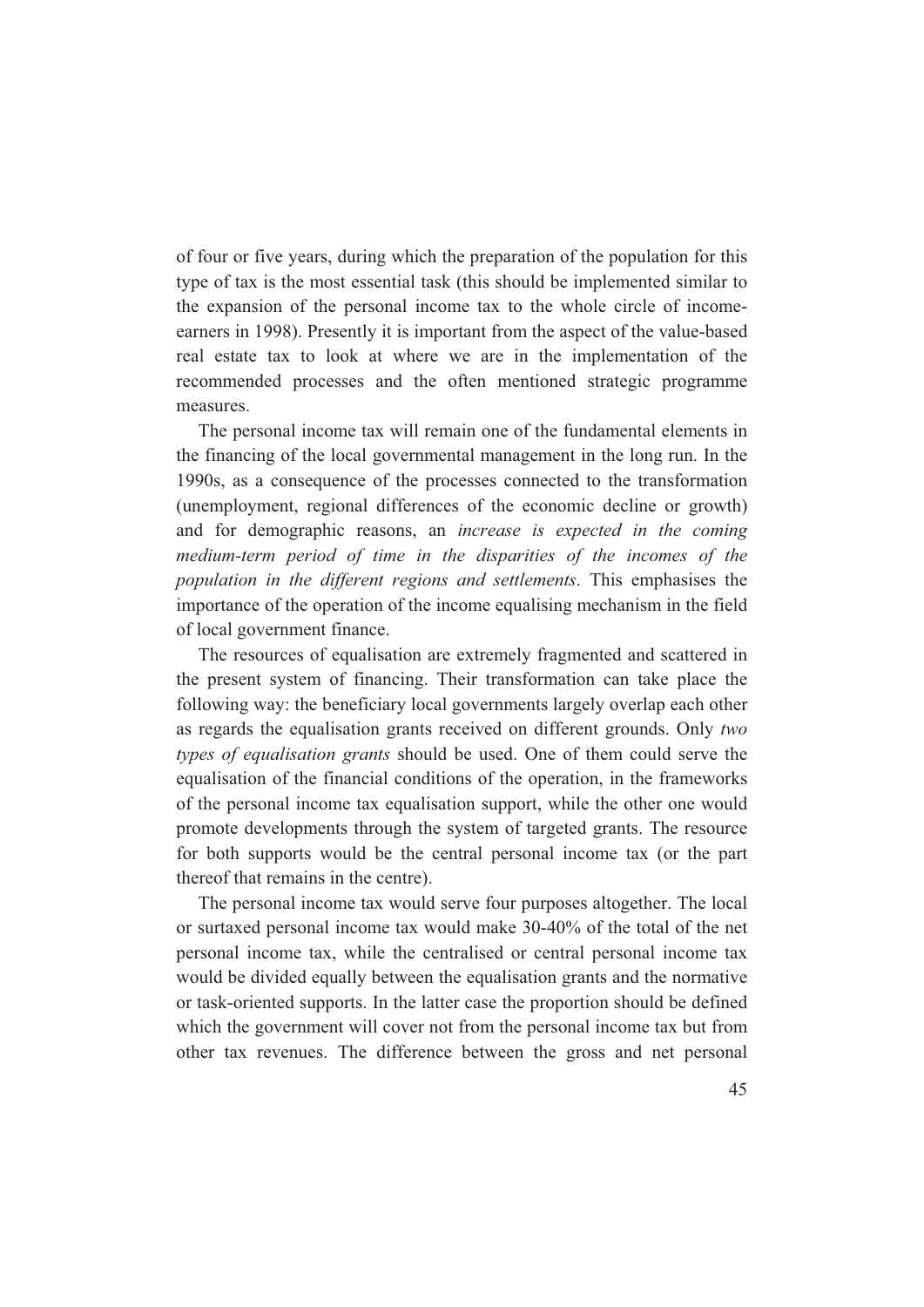income tax revenues would contribute to the coverage of the budget of the APEH.

The reform of the state budget concerns the management of the local governments in several places. The reform of the large systems of provision, such as public education, social care, health care, influences the local governmental tasks and the macro-level resources allocated to these, and also the transformation of the distributing and regulating system. This is the most palpable for the local governments through the system of normative supports. It is necessary to decide in which direction the system of normative supports should be developed. If normativity is meant to handle the regulation of the resources and the equalisation together, then a distribution formula consisting of only four or five indices would be enough. If task-oriented financing is given the priority, then this form of financing only has to address three fields, namely those in which state participation is significant: public education, social care and health care. All other fields – with the exception of the financing of the ethnic and minority local governments, which requires a special regulation – would be taken out of the system of the normative rates of distribution. Their coverage has to be achieved by the individual local governments, from the local personal income tax or the part thereof remaining in place, from the local revenues and though the equalisation systems assisting the operation.

The pressure on the resource side could be alleviated by the more rational organisation of the services. This does not necessarily mean the forced creation of larger local governmental units. The effective operation is promoted mainly by two processes: one of them is the decentralisation of the local governmental tasks, i.e. the strengthening of the private sphere in certain local community services; the other one is the stimulation of the formation of local government associations for the common implementation of tasks. This should be achieved by financial regulation and not by administrative means, by obliging the local governments to associate with each other.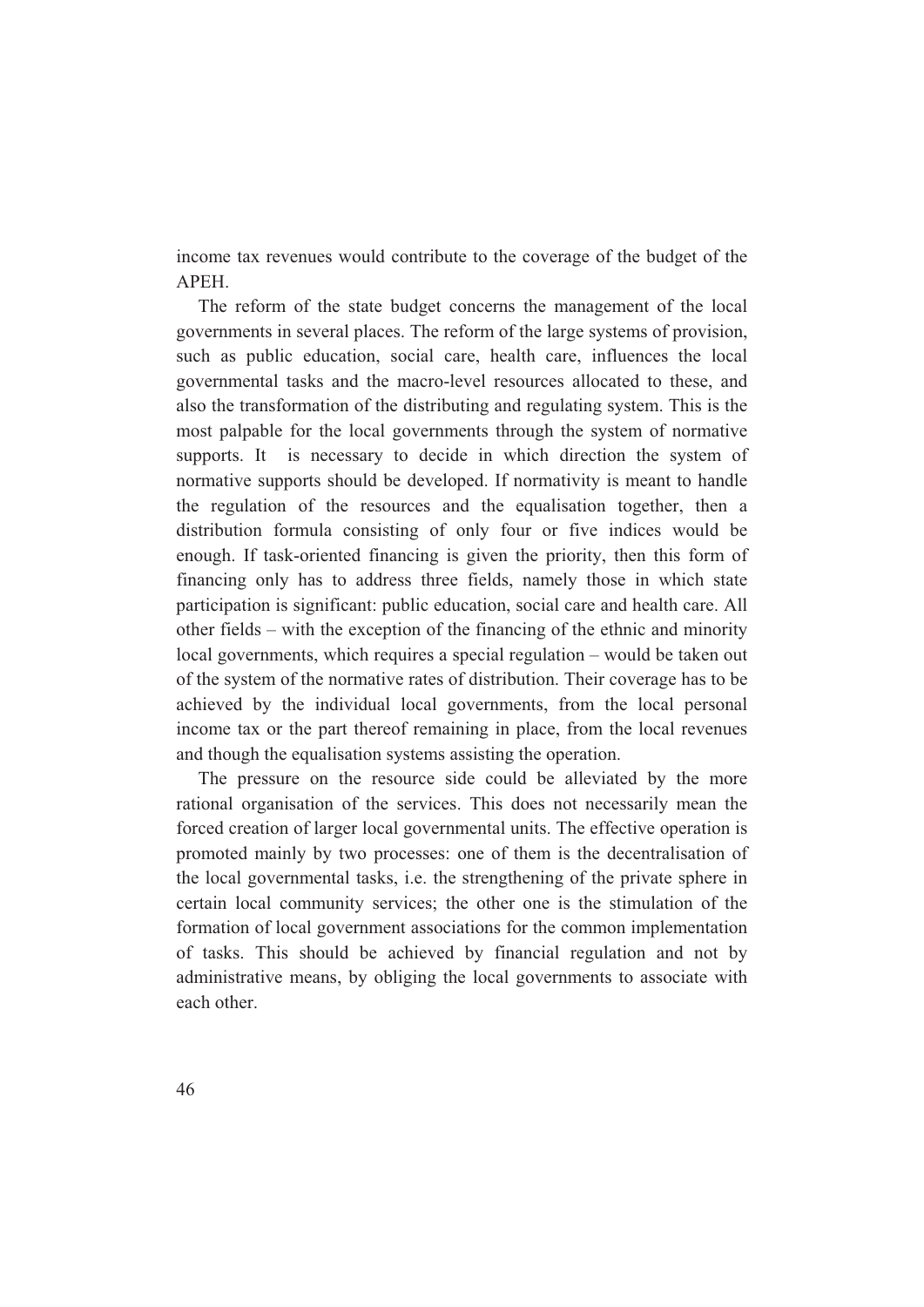#### **Notes**

<sup>1</sup> If we did not consider the capital city as a whole but looked at the districts separately, then District 2 would lead the list of the settlements in each year. The personal income tax per capita generated here exceeds the countryside average by more than fivefold.

 $2$  The report of the World Bank on Hungary, made in 1992, focused on the budget and the operation of the sector of public services. The report ("The Financing of Local Governments in Hungary") was made by Richard Bird and Christine Wallich. Their work was assisted by Gábor Péteri, expert of the financial matters of Hungarian local governments.

<sup>3</sup> In representation of the Department of Tax Affairs of the IMF, a four-member delegation visited Budapest and a few countryside settlements in 28 August – 14 September 1994. The aim of the visit was to provide technical assistance for the reform of the financing systems of the Hungarian local taxes and local governments. The members of the committee were Emil M. Sunley, Deputy Director of the Department of Tax Affairs; P. Bernd Spahn, fellow of the Department of Tax Affairs; Robert D. Ebel from the World Bank; and Jorgen Lotz, member of the experts body on tax affairs. The work of the committee was assisted by the Városkutató Kft. (Urban Research Ltd.), as an expert group of the financing of local governments in Hungary.

<sup>4</sup> The recommendation ("Reform of the Hungarian Local Governmental System") was done by the authors on request of the Ministry of Interior, in the frameworks of the British Know-How Fund, in 1994-1995.

 $<sup>5</sup>$  In connection with the recent raises of the rates of tax, those who are against the raises</sup> like to refer to the so-called Laffler-curve, according to which after a certain point the increase of the tax rates does not increase but decrease the total of the tax revenues. In their opinion, in Hungary the upper margins of the tax schedule have exceeded this point, so in international comparison the concealment of the taxable incomes is higher in Hungary. However, no published analyses have been conducted examining how the decreases of the marginal tax rates to different extents can change the attitude to taxpaying and whether the personal income tax revenues can grow even with decreasing rates. Naturally, the volume of the tax revenues is defined not only by the rates and the connected willingness to pay, but also the width of the tax brackets, the scales of the items decreasing the tax base or the tax, and inflation.

<sup>6</sup> As a matter of fact, the division of 100% of the personal income tax among the local governments is unrealistic, as in this case this income is not burdened by administration costs. At the same time it can be expected that a part of the budget of the APEH should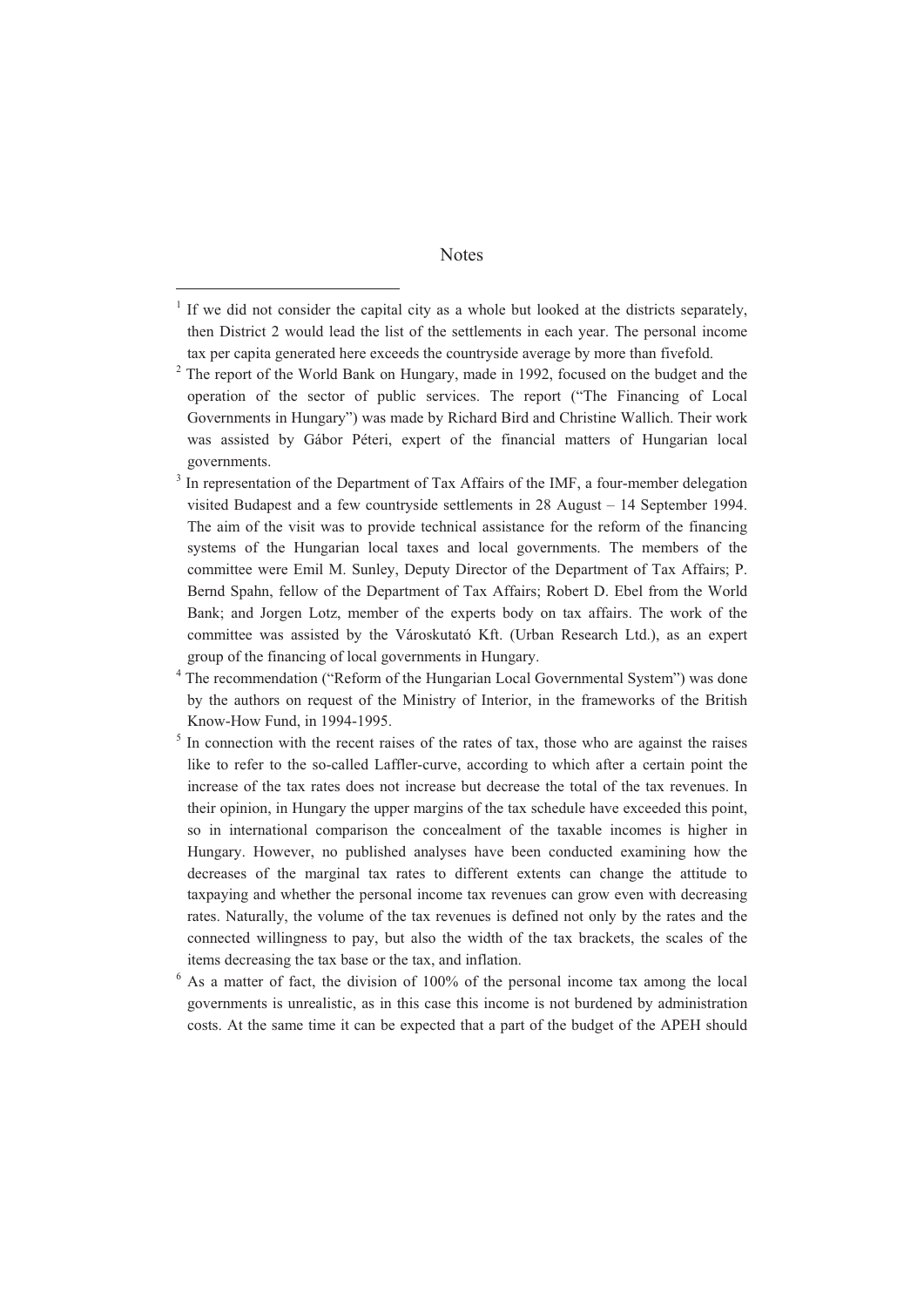be covered from the personal income tax revenues. This might work this way, but we do not know, as the accounting is not public and transparent.

<sup>7</sup> This support element was created at the introduction of the system of normative supports. Its amount per village has not changed since then: 2 million HUF for each village. In 1991, this resource made approximately 50% of the revenues of some 50 local governments. By 1997, the real value of this resource dropped to one-fifth of the 1991 value.

8 In the essays evaluating the budget of 1997, the local governments expressed their grievance that the central government, when defining the proportion of the local governments, did not start from the gross, i.e. the total revenues, but from the net revenues, i.e. the personal income tax revenues specified for the individual settlements. In my opinion, the starting from the net personal income tax is acceptable if it is known what happens to the "remaining" personal income tax. This could be the easiest made transparent by the system handling this part as a proportion serving the operation of the APEH, although it still remains a question how they will account for the surplus personal income tax revenues flowing in from the tax controls.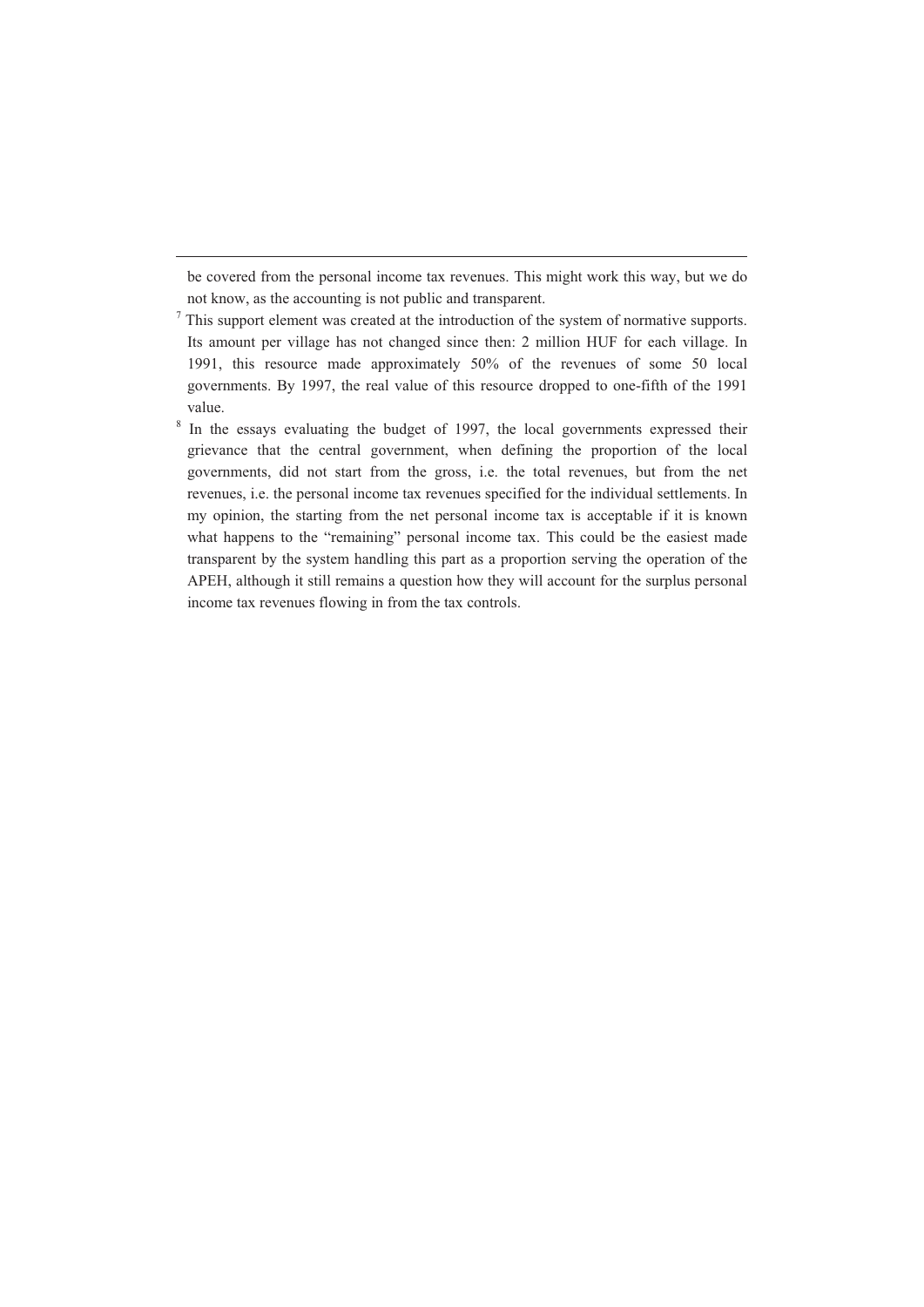The *Discussion Papers* series of the Centre for Regional Studies of the Hungarian Academy of Sciences was launched in 1986 to publish summaries of research findings on regional and urban development.

The series has 3 or 4 issues a year. It will be of interest to geographers, economists, sociologists, experts of law and political sciences, historians and everybody else who is, in one way or another, engaged in the research of spatial aspects of socio-economic development and planning.

The series is published by the Centre for Regional Studies.

Individual copies are available on request at the Centre.

Postal address

Centre for Regional Studies of the Hungarian Academy of Sciences P.O. Box 199, 7601 PÉCS, HUNGARY Phone: (36–72) 212–755, 233–704 Fax: (36–72) 233–704

Director general

Gyula HORVÁTH

Editor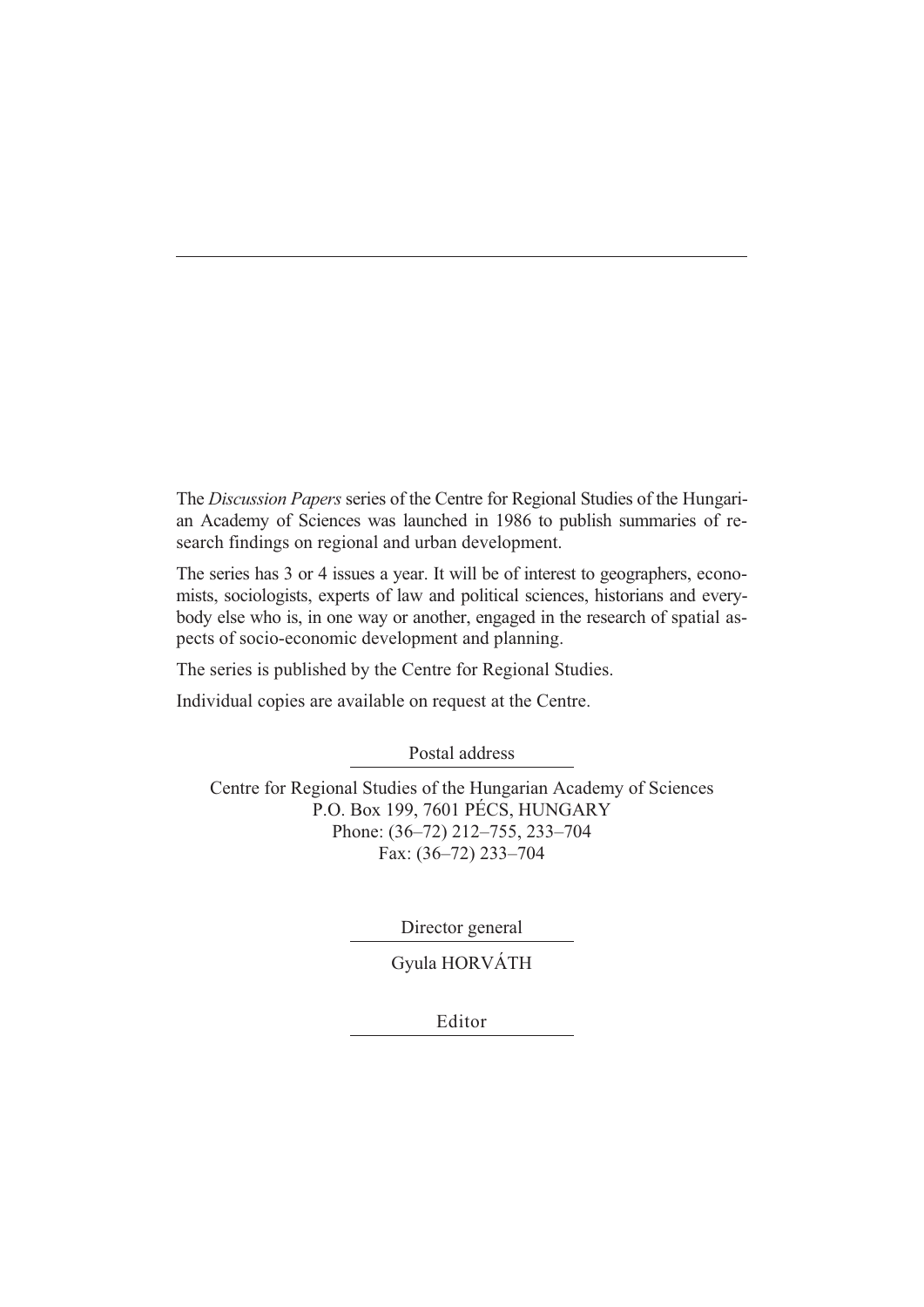Zoltán GÁL

**\* \* \*** 

#### **Forthcoming** in the *Discussion Papers* series

### *Changes in the Politico-geographical Position of Hungary in the 20th Century*

by

### Zoltán, HAJDÚ **Papers published** in the *Discussion Papers* series

- No. 1 OROSZ, Éva (1986): Critical Issues in the Development of Hungarian Public Health with Special Regard to Spatial Differences
- No. 2 ENYEDI, György ZENTAI, Viola (1986): Environmental Policy in Hungary
- No. 3 HAJDÚ, Zoltán (1987): Administrative Division and Administrative Geography in Hungary
- No. 4 SIKOS T., Tamás (1987): Investigations of Social Infrastructure in Rural Settlements of Borsod County
- No. 5 HORVÁTH, Gyula (1987): Development of the Regional Management of the Economy in East-Central Europe
- No. 6 PÁLNÉ KOVÁCS, Ilona (1988): Chance of Local Independence in Hungary
- No. 7 FARAGÓ, László HRUBI, László (1988): Development Possibilities of Backward Areas in Hungary
- No. 8 SZÖRÉNYINÉ KUKORELLI, Irén (1990): Role of the Accessibility in Development and Functioning of Settlements
- No. 9 ENYEDI, György (1990): New Basis for Regional and Urban Policies in East-Central Europe
- No. 10 RECHNITZER, János (1990): Regional Spread of Computer Technology in Hungary
- No. 11 SIKOS T., Tamás (1992): Types of Social Infrastructure in Hungary (to be *not published*)
- No. 12 HORVÁTH, Gyula HRUBI, László (1992): Restructuring and Regional Policy in Hungary